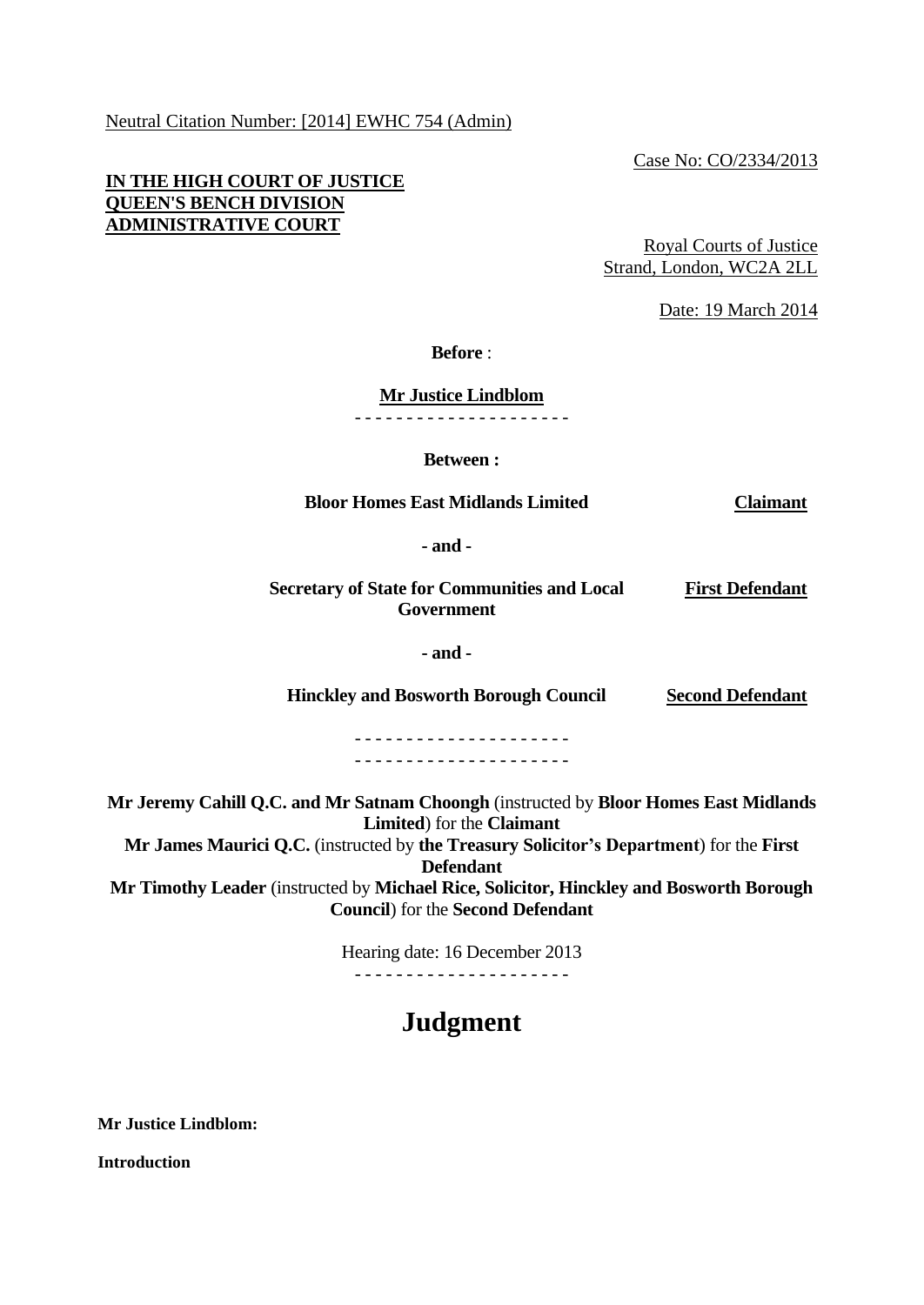- 1. Next to the cemetery in the village of Groby in Leicestershire, on the open land between Groby and the neighbouring village of Ratby, is a site that has been put forward several times for the development of housing. Every attempt so far has failed. This case is about the latest.
- 2. By an application made under section 288 of the Town and Country Planning Act 1990 ("the 1990 Act") the claimant, Bloor Homes East Midlands Limited ("Bloor"), challenges the decision of the inspector appointed by the first defendant, the Secretary of State for Communities and Local Government ("the Secretary of State"), to dismiss its appeal against the refusal by the second defendant, Hinckley and Bosworth Borough Council ("the Council"), of its application for planning permission to build 91 houses on the site. The inspector's decision letter was issued on 22 January 2013. He had held an inquiry into Bloor's appeal in December 2012.

## **The inspector's decision letter**

- 3. In paragraph 2 of his decision letter the inspector identified two main issues in the appeal. The first was "the adequacy of the supply of housing in the [borough of Hinckley and Bosworth]", and the second "the effect of the proposed development on the character and appearance of the Rothley Brook Meadow Green Wedge ["the Green Wedge"]". He also identified "a further consideration" in each of these two main issues was "the impact of the appeal proposals on the emerging Site Allocations and Generic Development Control Policies Development Plan Document ["the Site Allocations DPD"]*"*.
- 4. In paragraph 3 the inspector described the site, its location and its recent planning history:

"The 4.4ha appeal site is in the Green Wedge that separates the villages of Groby and Ratby. Although within Ratby Parish, it borders residential development in Groby and there is open land between the site and Ratby village. There have been several unsuccessful planning applications for housing on the site, the most recent resulting in a dismissed appeal in 2011. The Appellants have also sought to promote the site for housing at the local Inquiries into the Local Plan and Core Strategy."

- 5. In paragraphs 4 to 15 of his letter the inspector considered the issue of housing supply.
- 6. In paragraph 4 he noted that the Hinckley and Bosworth Core Strategy ("the core strategy"), which was adopted in December 2009, envisaged that most of the housing development in the borough would be provided "in the urban area or through sustainable amendments to the settlement boundary and in two Sustainable Urban Extensions (SUEs), with a proportion distributed around rural areas in order to meet local needs". The core strategy required 9,000 homes to be provided between 2006 and 2026, at an average of 450 a year. In paragraph 5 the inspector referred to Policy 8 of the core strategy, which identified Groby as one of the Key Rural Centres, where the Council would aim to allocate land for housing. The Council and Bloor had agreed that at least 110 new dwellings would be needed in Groby, and that this would require land outside the existing settlement boundary. That land was going to be identified in the Site Allocations DPD. The consultation draft of the Site Allocations DPD referred to the appeal site as one of the preferred options.
- 7. The inspector then considered the Council's five-year supply of housing land:

"6. The 2011 appeal was decided in the light of the 2009 Core Strategy and at a time when the Council did not have a five year supply of housing land. Since then, in March 2012, the National Planning Policy Framework ["the NPPF"] has been issued. The Appellants have drawn attention to paragraph 49 of the NPPF, which says that housing supply policies should not be considered up to date if the local planning authority [cannot] demonstrate a 5 year supply of deliverable housing sites.

7. The calculation of housing land supply is not an exact science. The dispute between the parties relates largely to the choice of predictive models. The Council prefers the "Liverpool" method, which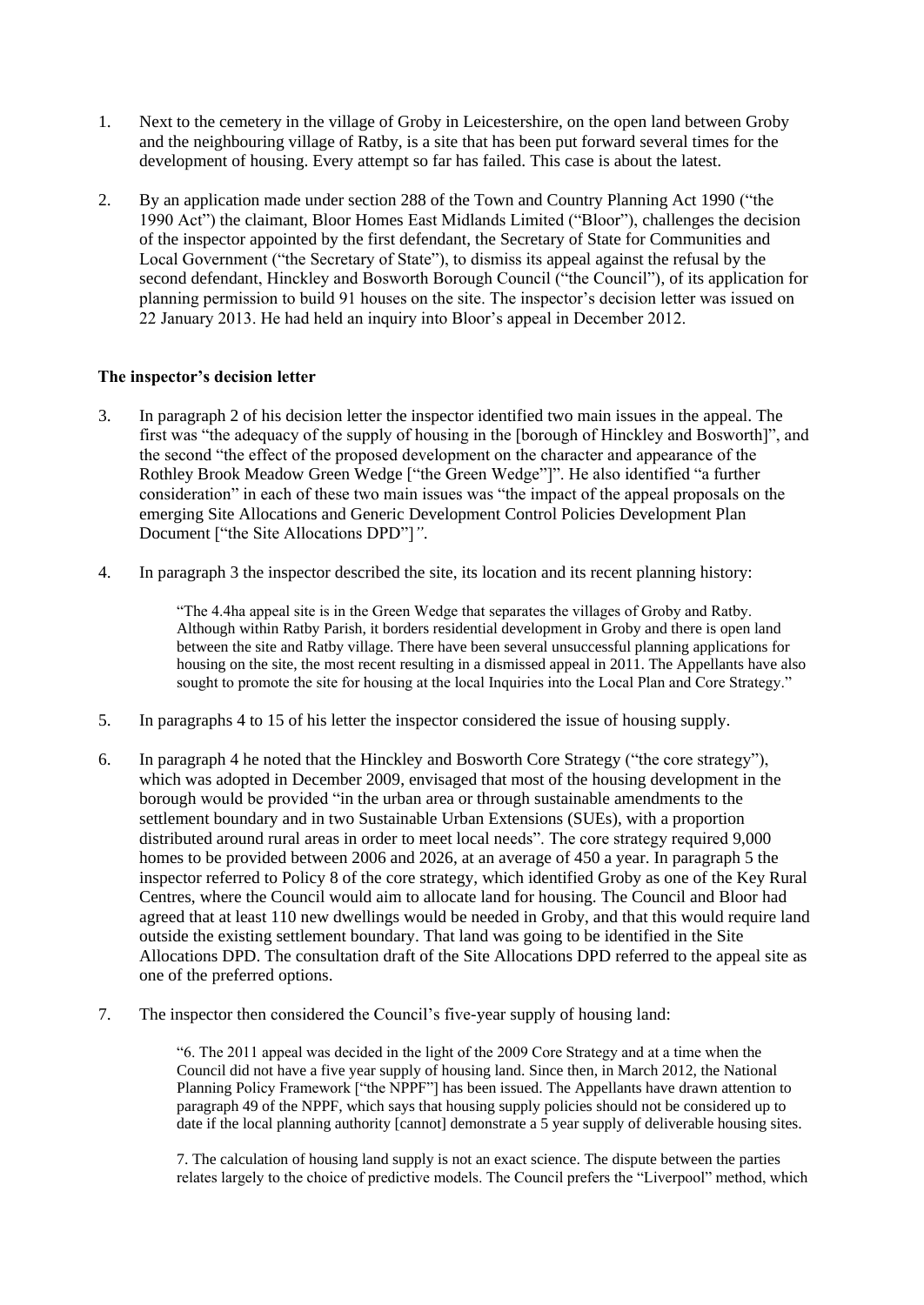spreads any shortfall in a given year over the remainder of the Plan period and is appropriate where there is not a severe shortage. On that basis the Council can show a supply of housing land extending to 5.27 years or 5.02 years if a 5% buffer is applied.

8. The Appellants prefer the "Sedgefield" model, which seeks to meet any shortfall earlier in the Plan period, on the basis that this approach accords with the views of the government, as set out in paragraph 47 of the NPPF with regard to boosting housing supply. They draw attention to a number of appeal decisions where this approach has been adopted. They also suggest that the 5% buffer is insufficient and that a 10% or 20% buffer would be more appropriate. This approach has some force given that the Council can only show a supply marginally in excess of five years.

9. Nonetheless, the Liverpool model is a recognised way of calculating housing supply. The Core Strategy Inspector anticipated that there would be shortfalls in housing land supply in the early years and that these would be made up later in the Plan period when, for example, the [Sustainable Urban Extensions] came on stream. It is clear from the Council's evidence that progress has been made with the Earl Shilton and Barwell [Sustainable Urban Extensions] and that planning permission for the Barwell [Sustainable Urban Extension] is likely to be granted in the spring of this year.

10. The Appellants point out that the Core Strategy Inspector's conclusions were based on the expectation that sites would be brought forward in the [Site Allocations DPD], the production of which has been delayed by several years. That situation was, however, known to the Inspector dealing with the 2011 appeal.

11. Given the inherent uncertainties in any predication of future supply and the fact that it is a method that chimes with the approach in the Core Strategy, I consider that it does provide a reasonable basis for assessing future supply. On that basis I conclude that the Council has shown that it has a five year supply of housing land. Furthermore, it is clear that the Council is not averse to boosting the supply of housing. Specifically, it is proposing to allocate land for housing in Groby. In the context of this appeal, it is not the amount of housing that is in dispute but its location."

- 8. The inspector then referred to the policy in the NPPF for the operation of the planning system (paragraph 12 of the decision letter) He reminded himself that paragraph 12 of the NPPF says that it does not change the statutory status of the development plan as the starting point for decision making and that development proposals in conflict with an up to date plan should be refused unless other material considerations indicate otherwise. He mentioned the principles set out for the planning system in paragraph 17 of the NPPF, one of which is that planning should be "genuinely plan-led, empowering local people to shape their surroundings, with succinct local and neighbourhood plans setting out a positive vision for the future of the area", and providing "a practical framework within which decisions on planning applications can be made with a high degree of predictability and efficiency".
- 9. The inspector went on to consider the Site Allocations DPD process and its bearing on the appeal before him:

"13. The consultation period for the [Site Allocations DPD] Preferred Options Report ended in April 2009 and the document is in the process of being amended in the light of the responses received. A pre-submission draft is due to be published in August of this year, followed by submission to the Secretary of State at the beginning of 2014. The fact that the Council has identified the appeal site as a preferred option for housing development is clearly a factor that lends support to the Appellants' position. Nevertheless, as in 2011, the weight to be attached to it is limited by the fact that the document in question is a consultation draft.

14. The local community, both as individuals and through the Parish Councils, have been actively involved in the consultation process. It may be that this process will result in the appeal site being allocated for housing development. To grant planning permission at this time, however, would preempt a decision that should properly be made through the development plan process. It would render futile the work done by the Council and the contributions made by the local community, thereby reducing public confidence in the planning process and would be contrary to the spirit of paragraphs 12 and 17 of the … NPPF."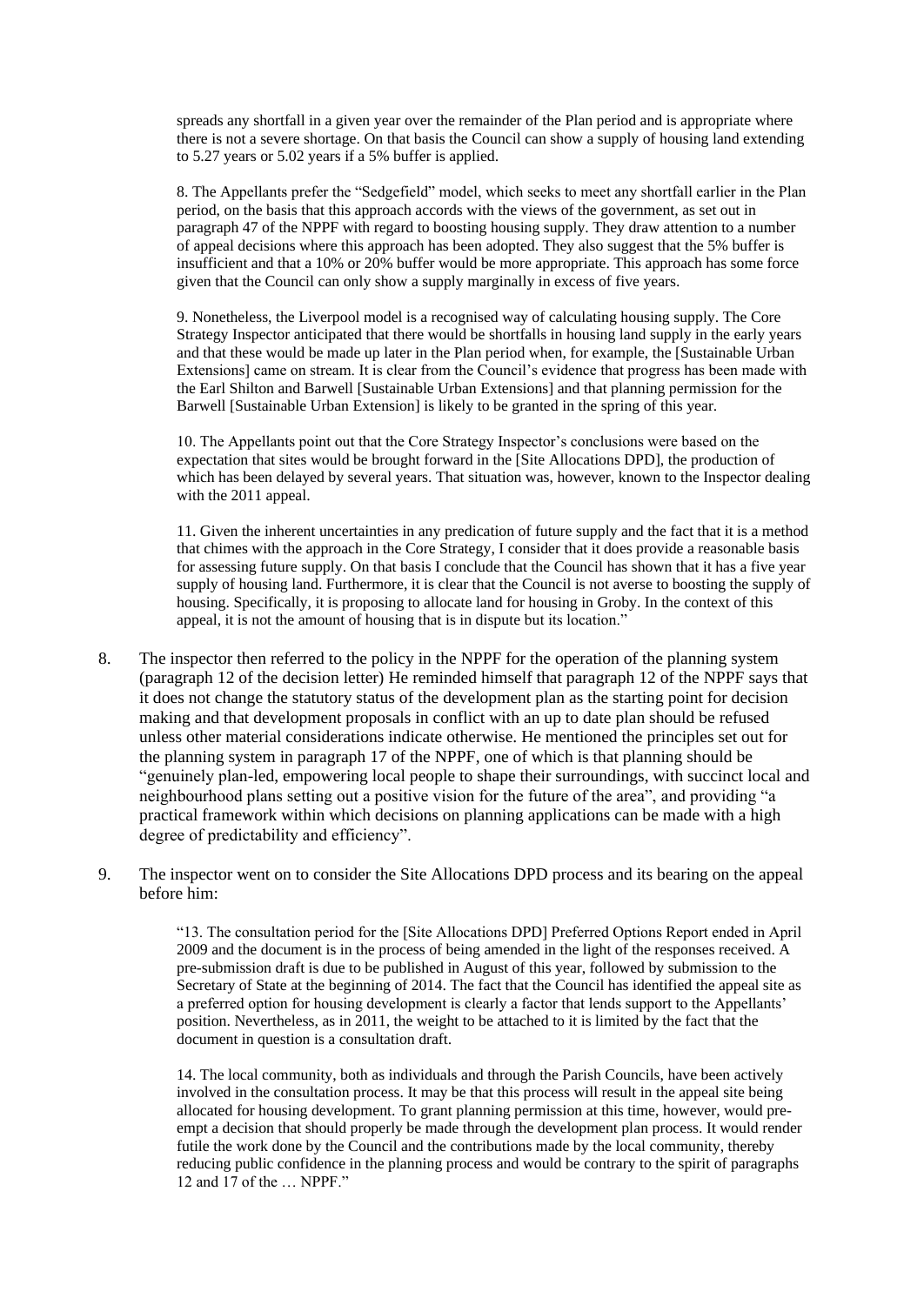10. That analysis led the inspector to his conclusion on the issue of housing supply:

"15. In conclusion I consider that the Council has an up to date development plan in the form of the 2009 Core Strategy, that it has shown the existence of a five year supply of housing land and that it would be premature to grant planning permission for the development of the appeal site in advance of the adoption of the [Site Allocations DPD]."

- 11. The inspector dealt with the second main issue, relating to the Green Wedge, in paragraphs 16 to 24 of his decision letter. He referred in paragraph 16 to the provenance of development plan policy for the Green Wedge in the Leicestershire Structure Plan of 1987. The relevant policy now was Policy 9 of the core strategy, which, said the inspector, "seeks to protect the Green Wedges and lists various uses that would be acceptable within them". Since housing was not one of those acceptable uses, he said, "the appeal proposal conflicts with [Policy 9]".
- 12. In paragraph 17 the inspector acknowledged that Policy 9 required a review of the Green Wedge. This, together the Council's Strategic Housing Land Availability Assessment, would inform the Site Allocations DPD. The four objectives for Green Wedges, which would inform the review, were, in the inspector's words, "to prevent the merging of settlements, guide urban form, provide a "green lung" and act as a recreation resource". As the inspector observed in paragraph 18, the review was "currently in progress and will establish how much land should be released from different parts of the Green Wedge and allocated for development".
- 13. The inspector said in paragraph 19 of his letter that the appeal site had been considered at three inquiries – a local plan inquiry in 1996 and 1997, the inquiry into the core strategy and the appeal inquiry in 2011 – and on each occasion it had been concluded by the inspector that development "would detract from the open character and appearance of the area" and would conflict with relevant policy. The policy to which the inspector referred in particular was Policy 9 of the core strategy.
- 14. In paragraphs 20 to 22 of his letter the inspector considered the contribution made by the appeal site to the amenity and function of the Green Wedge:

"20. The appeal site is bounded to the east by a stream, beyond which is a public footpath that runs along the embankment of a disused railway line and currently marks the edge of the built up area of the village. To the south is a strip of open land lying between the site and [Sacheverell] Way. The northern boundary is formed by a stream, beyond which is a terrace of three houses, known as Brookvale Cottages. To the west is the road linking Ratby and Groby, a large single house, Ashdale, and the Groby Village cemetery. A public footpath runs between the cemetery and the appeal site.

21. In purely physical terms the proposed development would reduce the gap between Ratby and Groby. Although the site adjoins an extensive area of suburban housing, this is effectively screened by the railway embankment, which forms a logical boundary to the built up area. The Appellants point out, with reference to the 2011 appeal decision, that openness for its own sake is not one of the four objectives of the Green Wedge. However, the character of the land in question clearly has a bearing on its contribution to those objectives. The appeal site has an open and rural character while the cemetery and nearby school playing fields, though less rural in character, also have an open aspect that helps to emphasise the separation of the two villages.

22. The Appellants draw attention to the fact that the public do not have a right of access onto the site and say that it can not, therefore, have any recreational value. I see no reason, however, to restrict the definition of recreation to sporting or other activities taking place on the land itself. Recreation can also include walking and general enjoyment of the countryside. There are well used public footpaths along two of the site boundaries and the site provides an attractive complement to their use. In my view the site is, in that respect, a valuable informal recreation resource, the importance of which is enhanced by its proximity to the built up area."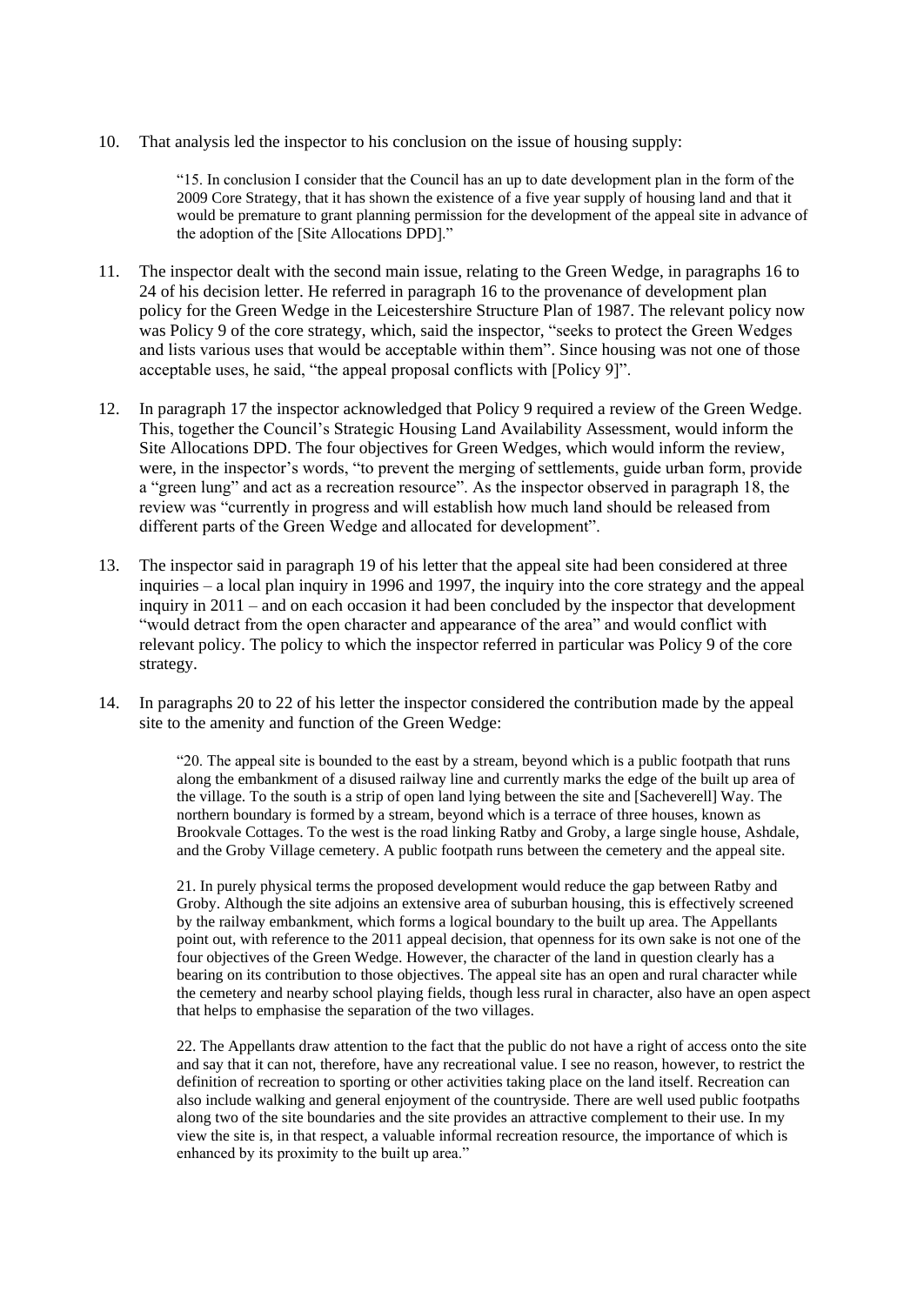- 15. As the inspector recognized in paragraph 23 of his decision letter, the fact that the Council had included the site as one of the preferred options for housing development in Groby was "clearly a material consideration and is one that favours the Appellants' proposals". But he said the weight to be attached to this consideration was "reduced by the fact that the [Site Allocations DPD] and Green Wedge Review are still at draft stage". "It may well be", he said, "that the outcome of the process will be to amend the Green Wedge boundary in the area and allocate the site for housing" But he added that this was "far from being a foregone conclusion".
- 16. Bringing these considerations together in paragraph 24 of his letter, the inspector took account of "the possible future changes to the boundary of the Green Wedge in this area", but said that he "must consider the appeal proposal in the light of the development plan as it stands at present". He said that in his view "the proposed development would detract from the character and appearance of the area and would conflict with Policy 9 of the Core Strategy". The core strategy was "up to date, having been adopted in 2009", and he could see "no reason to disagree with the conclusion reached in the 2011 appeal decision."
- 17. The inspector's final conclusion is in paragraphs 29 and 30 of his letter:

"29. Having regard to all of the above, I consider that the appeal proposal would harm the character and appearance of the Green Wedge and would conflict with Policy 9 of the 2009 Core Strategy. While taking account of the possible changes to the Green Wedge boundary resulting from consideration of the [Site Allocations DPD], I concur with the Council's view that the appeal proposal is premature. I do not accept that the housing supply situation is such as to require the granting of planning permission on this site in advance of decisions on the draft [Site Allocations DPD] and the Green Wedge Review, both of which are well advanced. To do so would effectively pre-empt those decisions, overriding the public consultation process and contravening the aims of the … NPPF.

30. For the reasons given above and having regard to all other matters raised, I conclude that the appeal should be dismissed."

## **The issues for the court**

- 18. The application raises five principal issues:
	- (1) whether the inspector either failed to apply or to explain how he had applied to Bloor's proposal the principles of government policy in paragraph 14 of the NPPF for decisionmaking where the development plan is "absent" or "silent" (ground 1 of the application);
	- (2) whether the inspector failed to understand and consider the evidence and submissions presented to him by Bloor on the five-year supply of land for the development of housing, and whether the reasons he gave for his conclusion on this matter are adequate (ground 2);
	- (3) whether the inspector failed to apply the Government's policy on the prematurity of proposals for development, or to explain why he had not applied that policy (ground 3);
	- (4) whether, in reaching his conclusions on the likely effect of the proposed development on the Green Wedge, and in considering the weight that ought to given to Policy 9 of the core strategy, the inspector failed to have regard to material considerations and had regard to considerations that were immaterial (ground 4); and
	- (5) whether the inspector failed to address Bloor's contention that the proposed development would be "sustainable development" within the meaning of government policy, that Policy 9 of the core strategy was out of date, and that there was therefore a presumption in favour of planning permission being granted under the policy in paragraphs 14 and 49 of the NPPF (ground 5).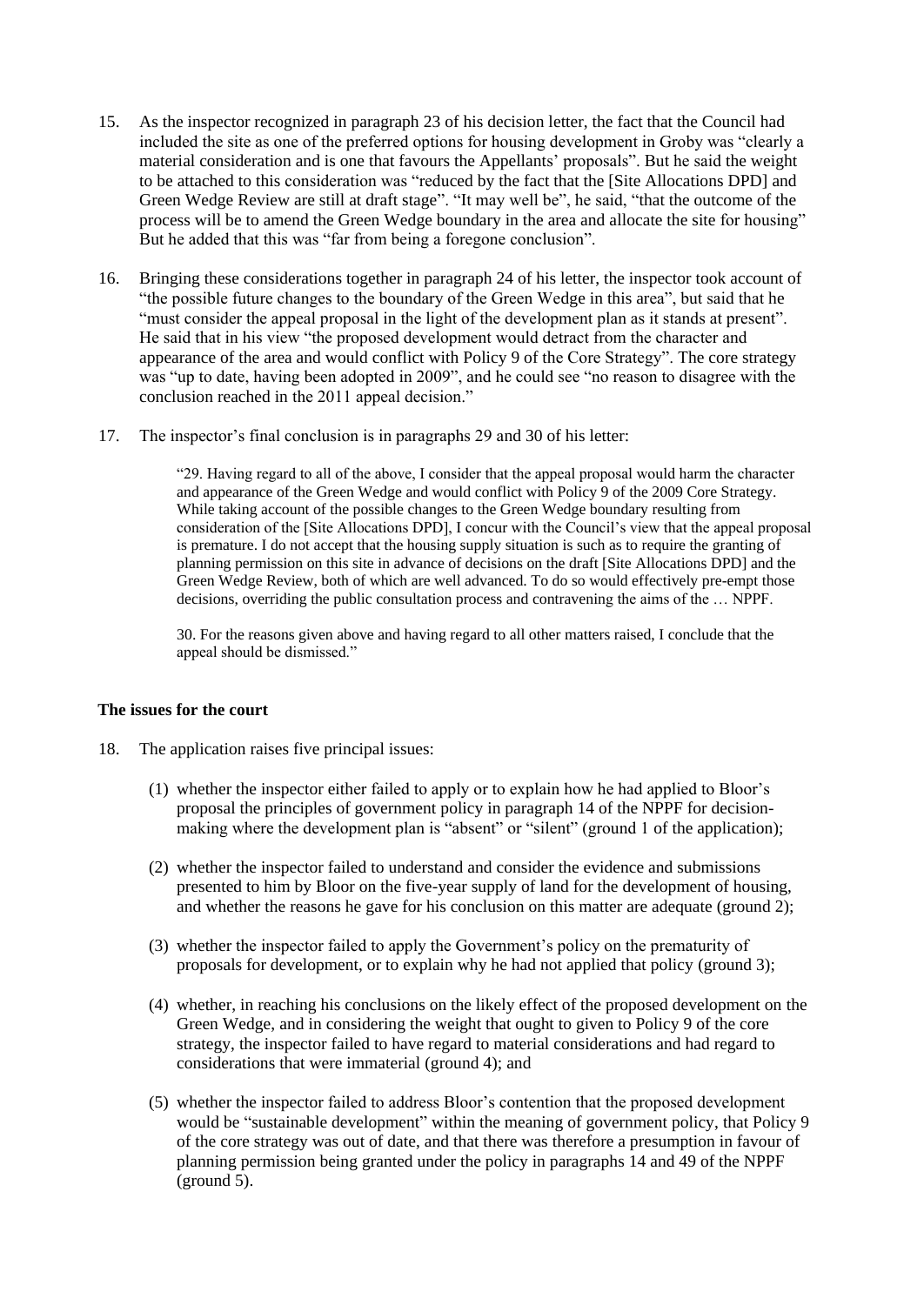## **Relevant legal principles**

- 19. The relevant law is not controversial. It comprises seven familiar principles:
	- (1) Decisions of the Secretary of State and his inspectors in appeals against the refusal of planning permission are to be construed in a reasonably flexible way. Decision letters are written principally for parties who know what the issues between them are and what evidence and argument has been deployed on those issues. An inspector does not need to "rehearse every argument relating to each matter in every paragraph" (see the judgment of Forbes J. in *Seddon Properties v Secretary of State for the Environment* (1981) 42 P. & C.R. 26, at p.28).
	- (2) The reasons for an appeal decision must be intelligible and adequate, enabling one to understand why the appeal was decided as it was and what conclusions were reached on the "principal important controversial issues". An inspector's reasoning must not give rise to a substantial doubt as to whether he went wrong in law, for example by misunderstanding a relevant policy or by failing to reach a rational decision on relevant grounds. But the reasons need refer only to the main issues in the dispute, not to every material consideration (see the speech of Lord Brown of Eaton-under-Heywood in *South Bucks District Council and another v Porter (No. 2)* [2004] 1 W.L.R. 1953, at p.1964B-G).
	- (3) The weight to be attached to any material consideration and all matters of planning judgment are within the exclusive jurisdiction of the decision-maker. They are not for the court. A local planning authority determining an application for planning permission is free, "provided that it does not lapse into *Wednesbury* irrationality" to give material considerations "whatever weight [it] thinks fit or no weight at all" (see the speech of Lord Hoffmann in *Tesco Stores Limited v Secretary of State for the Environment* [1995] 1 W.L.R. 759, at p.780F-H). And, essentially for that reason, an application under section 288 of the 1990 Act does not afford an opportunity for a review of the planning merits of an inspector's decision (see the judgment of Sullivan J., as he then was, in *Newsmith v Secretary of State for* [2001] EWHC Admin 74, at paragraph 6).
	- (4) Planning policies are not statutory or contractual provisions and should not be construed as if they were. The proper interpretation of planning policy is ultimately a matter of law for the court. The application of relevant policy is for the decision-maker. But statements of policy are to be interpreted objectively by the court in accordance with the language used and in its proper context. A failure properly to understand and apply relevant policy will constitute a failure to have regard to a material consideration, or will amount to having regard to an immaterial consideration (see the judgment of Lord Reed in *Tesco Stores v Dundee City Council* [2012] P.T.S.R. 983, at paragraphs 17 to 22).
	- (5) When it is suggested that an inspector has failed to grasp a relevant policy one must look at what he thought the important planning issues were and decide whether it appears from the way he dealt with them that he must have misunderstood the policy in question (see the judgment of Hoffmann L.J., as he then was, *South Somerset District Council v The Secretary of State for the Environment* (1993) 66 P. & C.R. 80, at p.83E-H).
	- (6) Because it is reasonable to assume that national planning policy is familiar to the Secretary of State and his inspectors, the fact that a particular policy is not mentioned in the decision letter does not necessarily mean that it has been ignored (see, for example, the judgment of Lang J. in *Sea Land Power & Energy Limited v Secretary of State for Communities and Local Government* [2012] EWHC 1419 (QB), at paragraph 58).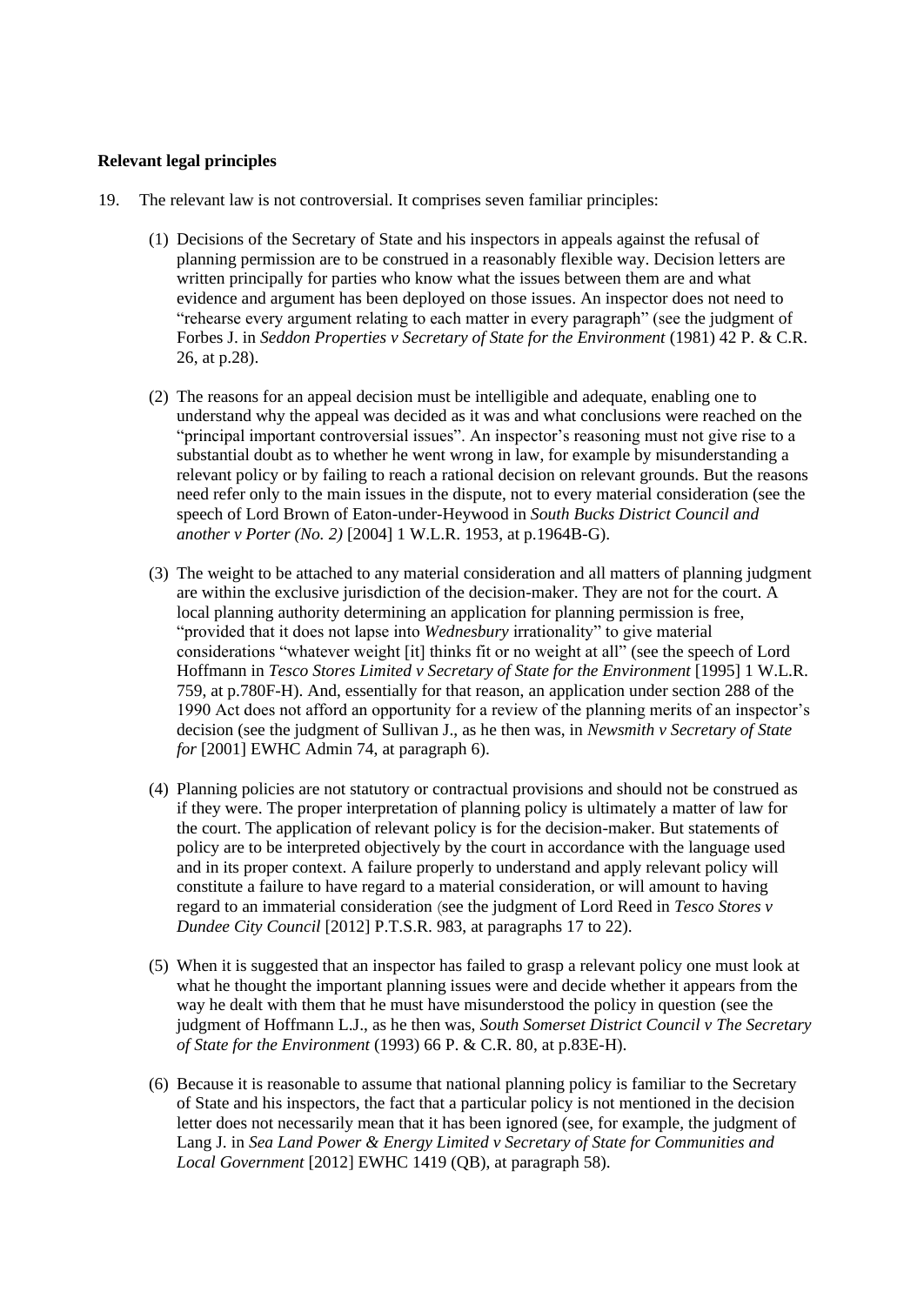(7) Consistency in decision-making is important both to developers and local planning authorities, because it serves to maintain public confidence in the operation of the development control system. But it is not a principle of law that like cases must always be decided alike. An inspector must exercise his own judgment on this question, if it arises (see, for example, the judgment of Pill L.J. *Fox Strategic Land and Property Ltd. v Secretary of State for Communities and Local Government* [2013] 1 P. & C.R. 6, at paragraphs 12 to 14, citing the judgment of Mann L.J. in *North Wiltshire District Council v Secretary of State for the Environment* [1992] 65 P. & C.R. 137, at p.145).

## **Issue (1) – paragraph 14 of the NPPF**

*The NPPF – sustainable development*

- 20. The NPPF was published by the Government on 27 March 2012. It contains the Government's policy for planning in England.
- 21. In a section headed "Achieving sustainable development" paragraph 6 says that the "policies in paragraphs 18 to 219, taken as a whole, constitute the Government's view of what sustainable development in England means in practice for the planning system". Paragraph 7 says there are three dimensions to sustainable development: "an economic role", "a social role" and "an environmental role". Paragraph 8 explains that "[these] roles should not be undertaken in isolation, because they are mutually dependent".
- 22. Paragraph 14 says that the "presumption in favour of sustainable development" should be seen as "a golden thread running through both plan-making and decision-taking". It goes on to say that for "decision-taking" this means, unless material considerations indicate otherwise:
	- "
	- approving development proposals that accord with the development plan without delay; and
	- where the development plan is absent, silent or relevant policies are out-of-date, granting planning permission unless:
	- any adverse impacts of doing so would significantly and demonstrably outweigh the benefits, when assessed against the policies in this Framework taken as a whole; or
	- specific policies in this Framework indicate development should be restricted."
- 23. Under the heading "Determining applications" paragraph 197 says that "[in] assessing and determining development proposals, local planning authorities should apply the presumption in favour of sustainable development."

## *The NPPF – the plan-led system*

- 24. Paragraph 11 of the NPPF refers to the requirement in section 38(6) of the Planning and Compulsory Purchase Act 2004 ("the 2004 Act") that applications for planning permission must be determined in accordance with the development plan unless material considerations indicate otherwise. Paragraph 12 says that the NPPF "does not change the statutory status of the development plan as the starting point for decision making", and emphasizes the importance of local planning authorities having "an up-to-date plan in place". Under the heading "Core planning principles" paragraph 17 identifies as one of these principles that "planning should be genuinely plan-led, empowering local people to shape their surroundings".
- 25. Paragraph 157 in the section of the NPPF dealing with "Plan-making", states: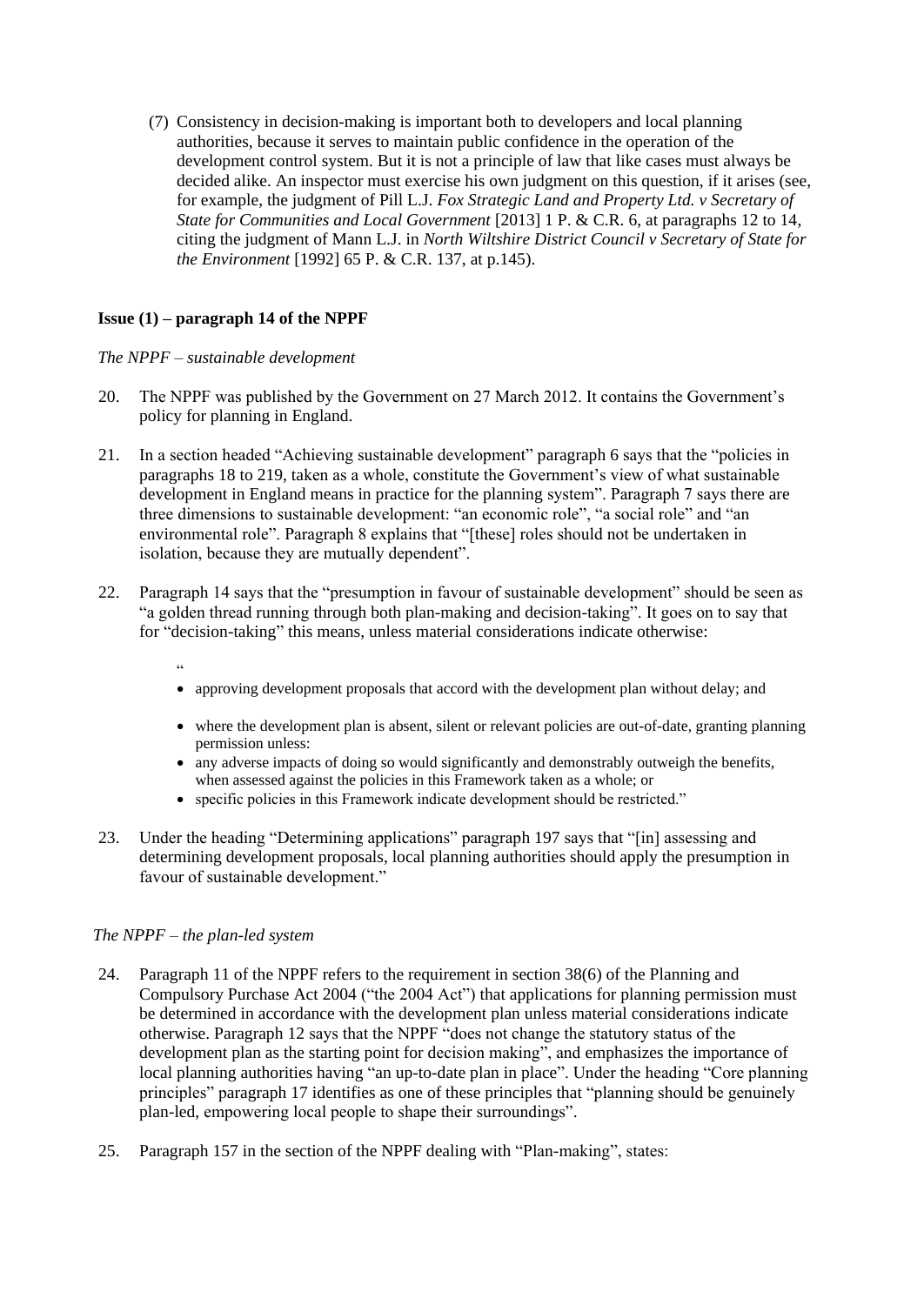"Crucially, Local Plans should… be drawn up over an appropriate timescale, preferably a 15-year time horizon, take account of longer term requirements, and be kept up to date."

As Males J. said in *Tewkesbury Borough Council v Secretary of State for Communities and Local Government* [2013] EWHC 286 (Admin) (in paragraph 13 of his judgment):

"… The weight to be given to a development plan will depend on the extent to which it is up to date. A plan which is based on outdated information, or which has expired without being replaced, is likely to command relatively little weight."

26. In the context of development control, paragraph 196 of the NPPF says this:

"The planning system is plan-led. Planning law requires that applications for planning permission must be determined in accordance with the development plan, unless material considerations indicate otherwise. This Framework is a material consideration in planning decisions."

27. In Annex 1 to the NPPF, which deals with "Implementation", paragraph 214 says that "[for] 12 months from the date of publication, decision-takers may continue to give full weight to relevant policies adopted since 2004 even if there is a limited degree of conflict with this Framework." Paragraph 215 says that "[in] other cases and following this 12-month period, due weight should be given to relevant policies in existing plans according to their degree of consistency with this framework (the closer the policies in the plan to the policies in the Framework, the greater the weight that may be given)".

#### *Policy 8 of the core strategy*

- 28. Policy 8 of the core strategy is entitled "Key Rural Centres Relating to Leicester". It refers to four settlements – Desford, Groby, Ratby and Markfield. It is preceded by two paragraphs of explanatory text, paragraphs 4.36 and 4.37. Paragraph 4.36 says that those four settlements are "located on the edge of the Leicester Principal Urban Area, which due to their proximity, relate primarily to Leicester". Paragraph 4.37 says that the "focus for these villages will be on maintaining existing services, maintaining the separate village identities of these settlements and improving the linkages between these villages and Leicester", that "… the scale and type of development in these villages is based on supporting local needs, rather than encouraging larger scale development, which, due to the close relationship with Leicester, could encourage increased levels of commuting", and that "[their] role as 'gateway' villages to the National Forest will also be promoted".
- 29. Policy 8 sets out a series of provisions for each of the four villages. As for Groby, and so far as is relevant in these proceedings, it says this:

"To support the local services in Groby and ensure local people have access to a range of housing the council will:

• Allocate land for the development of a minimum of 110 new homes. Developers will be expected to demonstrate that the number, type and mix of housing proposed will meet the needs of Groby, taking into account the latest Housing Market Assessment and local housing needs surveys where they exist in line with Policy 15 and Policy 16.

…".

## *Policy 9 of the core strategy*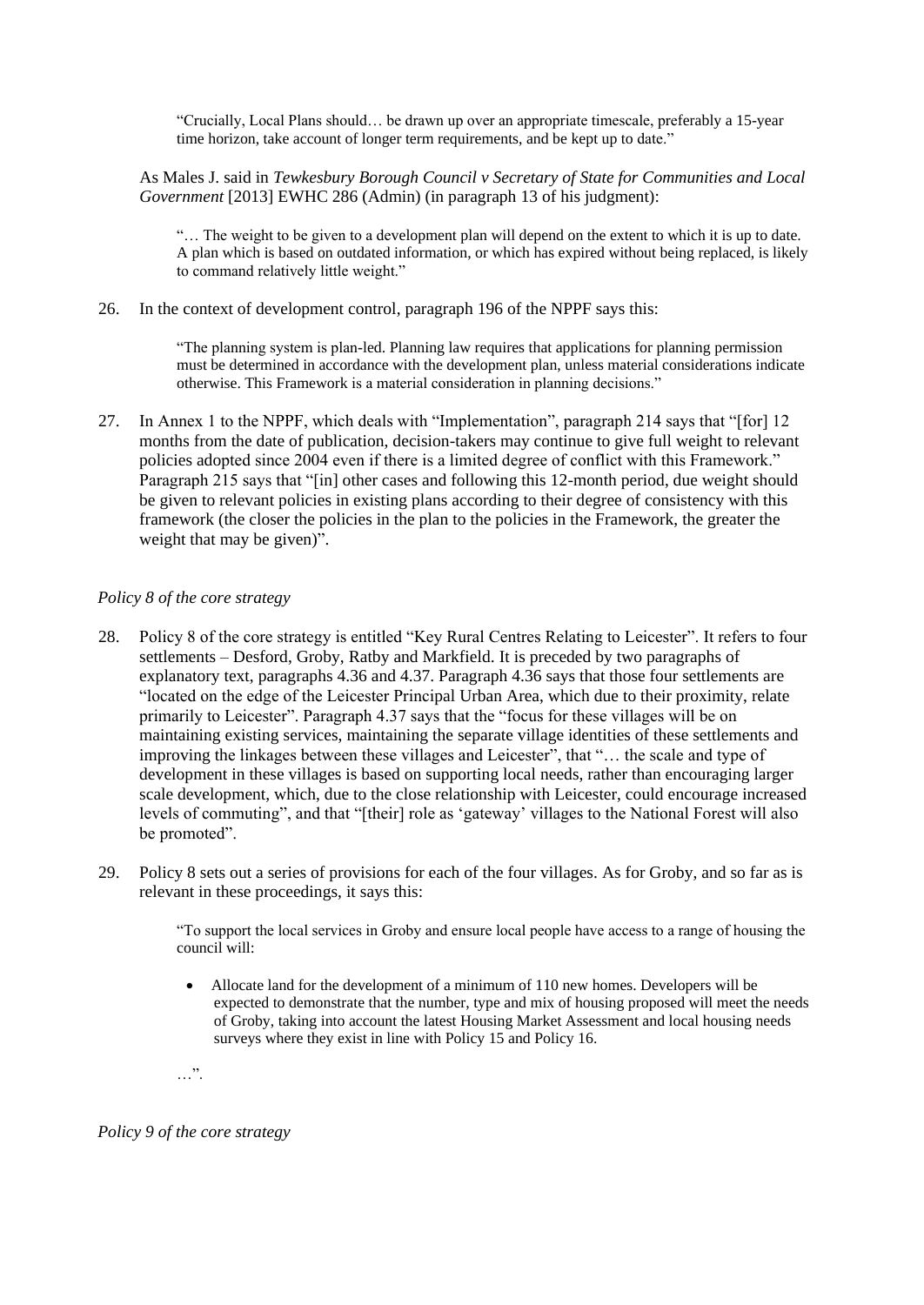30. Policy 9 relates to the Green Wedge. It is introduced by paragraph 4.38, which says that the Green Wedge "protects the green infrastructure of the borough, and considerable work has already been carried out along the Rothley Brook corridor to improve its recreational and biodiversity function", but that there are "still opportunities within the green wedge for enhancement to further increase its amenity as well as ecological value and its value as a functional floodplain". It goes on to say that a "review of the boundary of the green wedge will take place through [the Site Allocations DPD]". Policy 9 itself says that "[within] the Rothley Brook Meadow Green Wedge uses will be encouraged that provide appropriate recreational facilities within easy reach of urban residents and promote the positive management of land to ensure that the Green Wedge remains or is enhanced as an attractive contribution to the quality of life of nearby urban residents". The policy lists six land uses that "will be acceptable in the Green Wedge, provided the operational development associated with such uses does not damage the function of the Green Wedge". These are "(a) Agriculture, including allotments and horticulture not accompanied by retail development", "(b) Recreation", "(c) Forestry", "(d) Footpaths, bridleways and cycleways", "(e) Burial grounds", and "(f) Use for nature conservation". The policy also requires "[any] land use or associated development in the Green Wedge" to do several things, including "(a) [retain] the function of the Green Wedge", "(b) [retain] and create green networks between the countryside and open spaces within the urban areas", "(c) [retain] and enhance public access to the Green Wedge, especially for recreation", and "(e) [retain] the visual appearance of the area".

## *Bloor's case at the inquiry*

- 31. In the Statement of Common Ground provided to the inspector by the parties before the inquiry they agreed (in paragraph 6.1) that the development plan for the purposes of the appeal was composed of the East Midlands Regional Plan of March 2009, the core strategy – which, as I have said, was adopted by the Council in December 2009 – and those policies of the Hinckley and Bosworth Local Plan that had been saved beyond September 2007 and not superseded by the core strategy. The "potentially relevant policies" of the development plan were listed (in paragraph 6.2). It was agreed that there were several such policies in the regional strategy and in the saved provisions of the local plan. And there were eight in the core strategy – Policy 7 ("Key Rural Centres"), Policy 8 ("Key Rural Centres Relating to Leicester"), Policy 9 ("Rothley Brook Meadow Green Wedge"), Policy 15 ("Affordable Housing"), Policy 16 ("Housing Density, Mix and Design"), Policy 19 ("Green Space and Play Provision"), Policy 20 ("Green Infrastructure") and Policy 24 ("Sustainable Design and Technology").
- 32. At the inquiry Bloor contended that the "presumption in favour of sustainable development" in paragraph 14 of the NPPF was engaged, for several reasons. It said that the development plan was "absent" or "silent" in the sense of paragraph 14 of the NPPF. The core strategy required a minimum of 110 houses to be provided at Groby in the plan period (from 2006 to 2026). But there was no adopted development plan document allocating the land on which those houses were to be built. In that respect the development plan was either "absent" or "silent".
- 33. This part of Bloor's case was advanced both in the proof of evidence of its planning witness, Mr Anthony Bateman, and in the closing submissions of Mr Jeremy Cahill Q.C., who appeared at the inquiry – as he has in these proceedings.
- 34. The relevant passages in Mr Bateman's proof of evidence included these three paragraphs:

"6.29 It is also relevant in the context of Policy 8 to consider that whilst the Core Strategy is clear over the need for housing at Groby it is silent about the location of the proposed dwellings. On that basis the development falls clearly to be considered against Paragraph 14 of the NPPF which deals with circumstances where the plan is silent and states that permission should be granted subject to the caveats that then follow. This view is also the view of the Policy officer in his response to the appeal application.";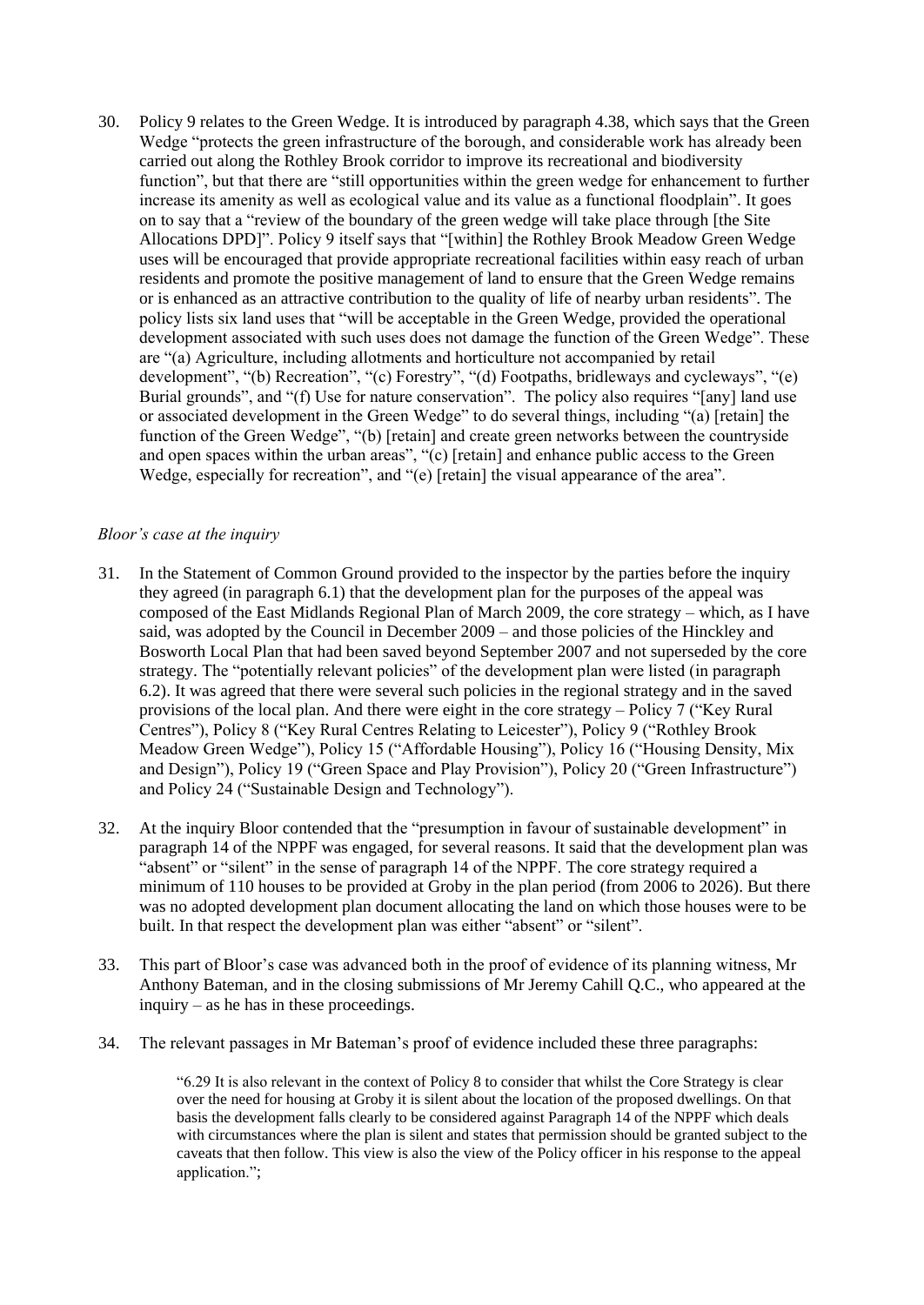"10.13 The proposals also accord with Policy 8 of the Core Strategy, which seeks a minimum of 110 dwellings to be allocated at Groby. The policy is silent on the specific location of this allocation. The proposals also accord with the emerging [Site Allocations DPD] which identifies the appeal site as a suitable location for part of this allocation.";

#### and

"10.16 In respect of the NPPF the proposed development falls to be considered under paragraph 49 which sets out that where there is less than a five year supply the relevant housing policies are to be considered to be out of date. In addition the development plan is silent on where the minimum 110 dwellings allocated at Groby are to be located. The development therefore also falls to be considered against Paragraph 14 and the second bullet point relating to decision making. The development accords with the requirements of this paragraph. The development also meets the three dimensions of sustainable development set out in the NPPF."

35. In his closing speech at the inquiry Mr Cahill made a number of submissions about the relevant provisions of the development plan. He submitted (at paragraph 6) that "[there] is more to [the core strategy] than Policy 9", that "[the] proposal accords with Policy 8 as Groby is one of the Key Rural Centres relating to Leicester", and that the proposal also accorded with Policy 15 ("Affordable Housing"), Policy 16 ("Density, Mix and Design") and Policy 19 ("Green Space and Play Provision"). He said (at paragraph 8) that the Council's officer had been right in his report to committee when he described the development plan as "… currently absent in terms of the allocation of land to meet the Groby housing requirement". As Mr Cahill pointed out (ibid.), in the same part of the report the officer had also referred to the passage in paragraph 14 of the NPPF, which refers to "the presumption that planning permission should be granted when plans are "… absent, silent or out of date"". He developed this point in paragraph 13 of his speech. He said that "[if] the view is taken that the proposal is not in accordance with the [development plan] it will be because of [core strategy] Policy 9". But the appeal proposal had to be considered in the context of paragraph 14 of the NPPF, even though Policy 9 was "a [paragraph] 214 policy. This was so, Mr Cahill submitted, for three reasons: first, "the [development plan] is "absent" or, alternatively, "silent" as to how the [core strategy] commitment to 110 homes at Groby can be delivered": second, "there is no [five-year] housing land supply so housing supply policies are "out of date""; and third, "Policy 9 is restricting necessary land supply – see [paragraph 6.33] of Mr Bateman's proof of evidence] and [the] Sapcote decision."

#### *The Council's case at the inquiry*

36. The Council's witness at the inquiry, Ms Erica Whettingsteel, said in her evidence that because "[housing] is not amongst the uses considered acceptable in [the Green Wedge]" Bloor's proposal was "contrary to this policy" (paragraph 6.30 of Ms Whettingsteel's proof of evidence). In section 9 of her proof of evidence, where she set out her conclusions, Ms Whettingsteel emphasized that the appeal site was "not allocated for development and lies outside the defined settlement boundary" (paragraph 9.2). The Council accepted "that more housing land is needed boroughwide to meet local need and that this is likely to involve the release of some greenfield sites over the short term, as a departure from polices in the development plan to complement the continued delivery of identified supply within development boundaries" (paragraph 9.3). But, said Ms Whettingsteel, "there is no compelling evidence that the appeal development is needed to such an extent as to outweigh the fundamental conflict with the development plan" (ibid.). She went on to say that "[in] the context of [section] 38(6) of the 2004 Act", there were "no factors (including the current supply of housing in the [borough]) that out-weigh the conflicts with the development plan" (paragraph 9.4).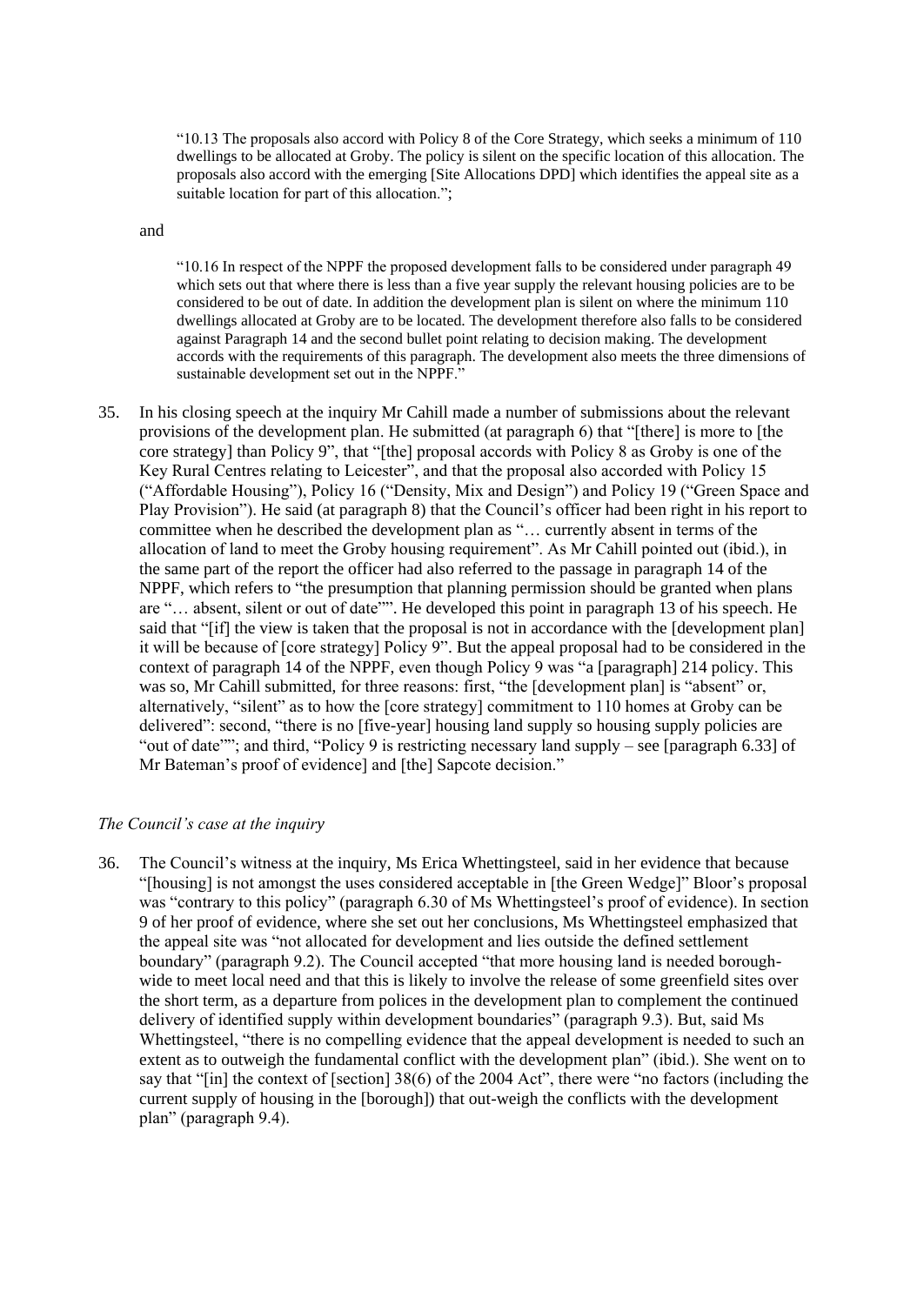37. The Council's advocate at the inquiry was Mr Timothy Leader, who has also appeared in these proceedings. In his closing submissions Mr Leader refuted Bloor's contention that the development plan was "absent" or "silent". He submitted:

> "The 2012 Regulations do not require the Council [to] identify the precise areas of land that are to be allocated in a development plan. The [core strategy] instead identifies how many houses should be directed to each settlement. Policy 9 then provides clear guidance on where proposals for housing development will or will not be acceptable. The suggestion that the plan is silent or does not contain policies on where housing should be delivered is thus untenable. It is perfectly clear that pending the completion of the [Site Allocations DPD] development ought not to be proposed on the appeal site."

38. Mr Leader described the approach he said the inspector should take if he concluded that the Council did not have a five-year supply of housing land and the policy in paragraph 14 of the NPPF came into play. He reminded the inspector that the policy in paragraph 14 did not override the requirements of section 38(6) of the 2004 Act and section 70 of the 1990 Act. He said it "amounts to a policy that where there is not a [five-year] supply of land for housing a proposal should be viewed favourably subject to all material considerations, but giving particular weight to the need to identify significant and demonstrable reasons for refusal". He asked the inspector to "note the direct conflict with a fundamental policy of the development plan (which is not a "relevant policy" for the purpose of paragraph 14 [of the NPPF]" – by which he clearly meant Policy 9 of the core strategy. He also invited the inspector to find that the development would cause "significant and demonstrable harm "on the ground" to the function of the Green Wedge", in two ways: first, because it would "result in the loss of an attractive open area of undeveloped land within the agreed urban framework of Groby defined by [Sacheverell] Way and Groby Road", and secondly, because it would "also bring Ratby and Groby closer together in a narrow and vulnerable part of the Green Wedge". Therefore, he submitted, the proposal "falls foul of the test in paragraph 14".

#### *Submissions*

- 39. Mr Cahill submitted that this was a critical part of Bloor's case before the inspector. If the inspector had accepted Bloor's evidence and submissions on the silence or absence of the development plan he would have had to apply the presumption in favour of granting planning permission, which could only be overcome if "any adverse impacts … would significantly and demonstrably outweigh the benefits, when assessed against the policies in the [NPPF] taken as a whole" (paragraph 14 of the NPPF). This would require both the "adverse impacts" and the "benefits" to be clearly identified, appropriate weight given to each, and an explanation provided of how the balance between them had been struck. Unless that balance fell decisively against the proposal, planning permission should be granted. But in any event this was one of the "principal controversial issues" between the parties. So the inspector had to explain whether he accepted or rejected the proposition that the policy in paragraph 14 of the NPPF was engaged because the development plan was either "absent" or "silent", and, if he rejected that proposition, he had to explain why. He failed to do that. His decision is, therefore, legally flawed – either by a failure to take into account an important material consideration, or by a failure to understand and apply government policy in paragraph 14 of the NPPF, or by his failure to give any reasons – let alone adequate reasons – for rejecting this aspect of Bloor's case on appeal.
- 40. Mr Leader and, for the Secretary of State, Mr James Maurici Q.C. submitted that the question of whether the core strategy was "absent" or "silent" on the location of the housing needed in Groby was not a principal controversial issue between Bloor and the Council in the appeal, prominent as it has now become in these proceedings. The inspector did not have to deal with it in his decision letter. But his reliance on Policy 8 and Policy 9 of the core strategy in his analysis of the planning merits – as paragraphs 5, 16, 19, 24 and 29 of his decision letter make plain – and his conclusion in paragraph 15 that "the Council has an up to date development plan in the form of the 2009 Core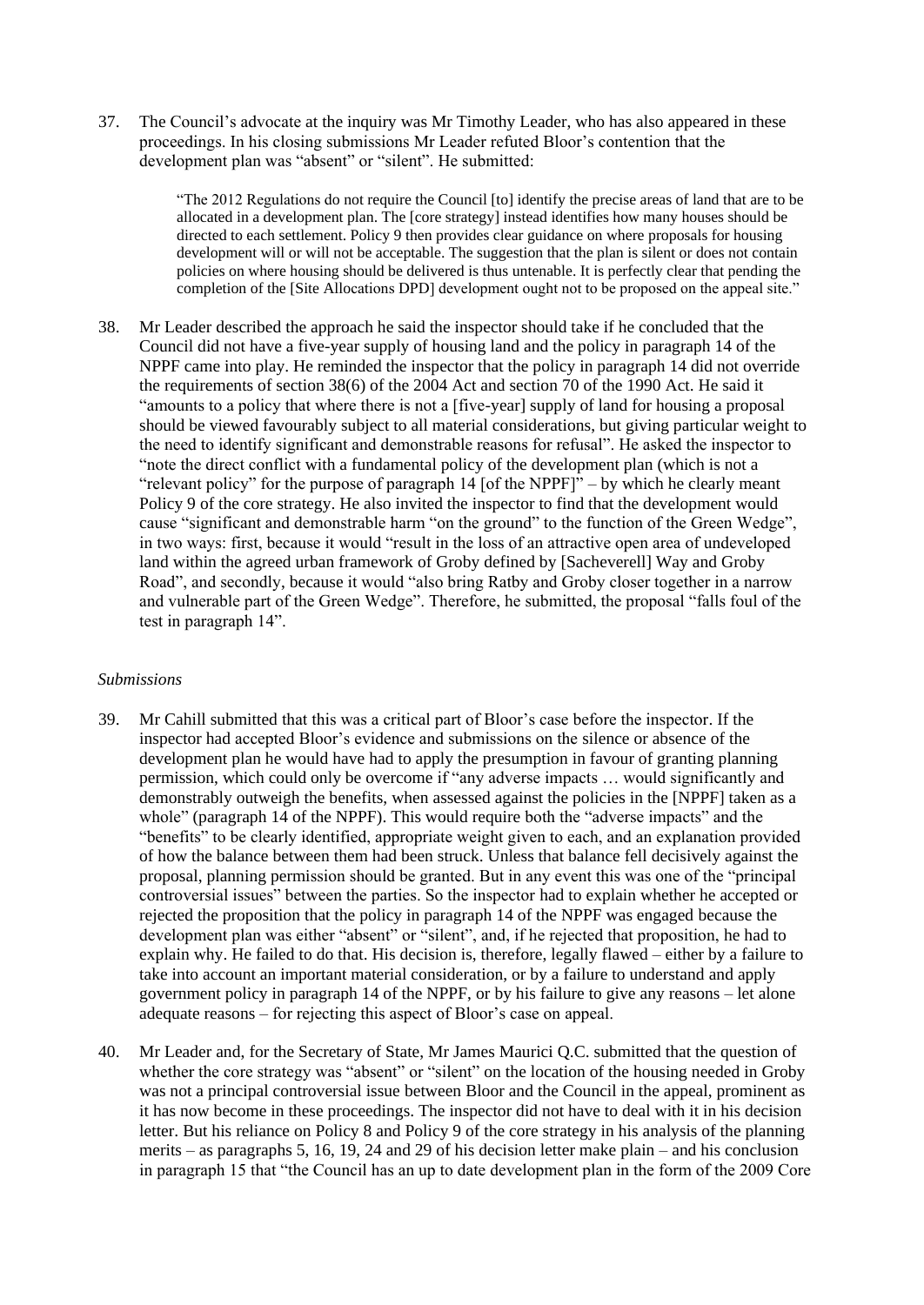Strategy" show that he did not think the plan was either "absent" or "silent". And he was right. The core strategy is neither "absent" nor "silent" about the development of housing in Groby. The amount of land that will have to be allocated in the village is specified by Policy 8, and Policy 9 effectively directs new housing proposals away from the Green Wedge. The inspector saw that. The fact that the Site Allocations DPD is yet to be adopted does not leave the development plan "absent" or "silent" in the sense contemplated in paragraph 14 of the NPPF. This ground amounts to no more than a complaint that the inspector did not refer to paragraph 14 of the NPPF. He did not have to do so. He applied the relevant policy of the development plan and found the proposal to be in conflict with it.

41. Mr Leader also submitted that in view of the relevant provisions of the Town and Country Planning (Local Development) (England) (Regulations) 2004 ("the 2004 regulations") and the Town and Country Planning (Local Planning) (England) Regulations 2012 ("the 2012 regulations") it is impossible to regard a core strategy that does not allocate sites for a specific purpose as being "absent" or "silent" on that matter. Under regulation 6 of the 2004 regulations a core strategy was not required to contain policies applying to sites. Under the 2012 regulations a core strategy is a "local plan", which may or may not allocate sites for a particular type of development. So a core strategy without allocations – or relevant allocations – cannot be regarded as "absent" or "silent" because of that.

## *Discussion*

- 42. This ground requires the court to consider the meaning of government policy in paragraph 14 of the NPPF, which explains how the "presumption in favour of sustainable development" is to be applied, both in plan-making and in decision-taking.
- 43. At the inquiry Bloor argued that this presumption, an indisputably powerful theme in national planning policy in the NPPF, should have a decisive role in this case, and for several reasons. One of those reasons, as Mr Cahill submitted in his closing speech, was that in this case the development plan was "absent" or "silent" (see paragraph 35 above). But the main reason, as I see it, was the alleged absence of a five-year supply of land for housing in the borough of Hinckley and Bosworth. That undoubtedly was a main issue, a matter of vigorous dispute between Bloor and the Council. This is apparent in the evidence and submissions to which I have referred, which led the inspector to define the main issues in the way that he did (see paragraph 3 above).
- 44. In the context of decision-taking paragraph 14 identifies three possible shortcomings in the development plan, any one of which would require the authority to grant planning permission unless it is clear in the light of the policies of the NPPF that the benefits of doing so would be "significantly and demonstrably" outweighed by "any adverse impacts", or there are specific policies in the NPPF indicating that "development should be restricted". The three possible shortcomings are the absence of the plan, its silence, and its relevant policies having become out of date.
- 45. These are three distinct concepts. A development plan will be "absent" if none has been adopted for the relevant area and the relevant period. If there is such a plan, it may be "silent" because it lacks policy relevant to the project under consideration. And if the plan does have relevant policies these may have been overtaken by things that have happened since it was adopted, either on the ground or in some change in national policy, or for some other reason, so that they are now "out-of-date". Absence will be a matter of fact. Silence will be either a matter of fact or a matter of construction, or both. And the question of whether relevant policies are no longer up to date will be either a matter of fact or perhaps a matter of both fact and judgment.
- 46. All of this, one has to remember, sits within the statutory framework for the making of decisions on applications for planning permission, in which those decisions must be made in accordance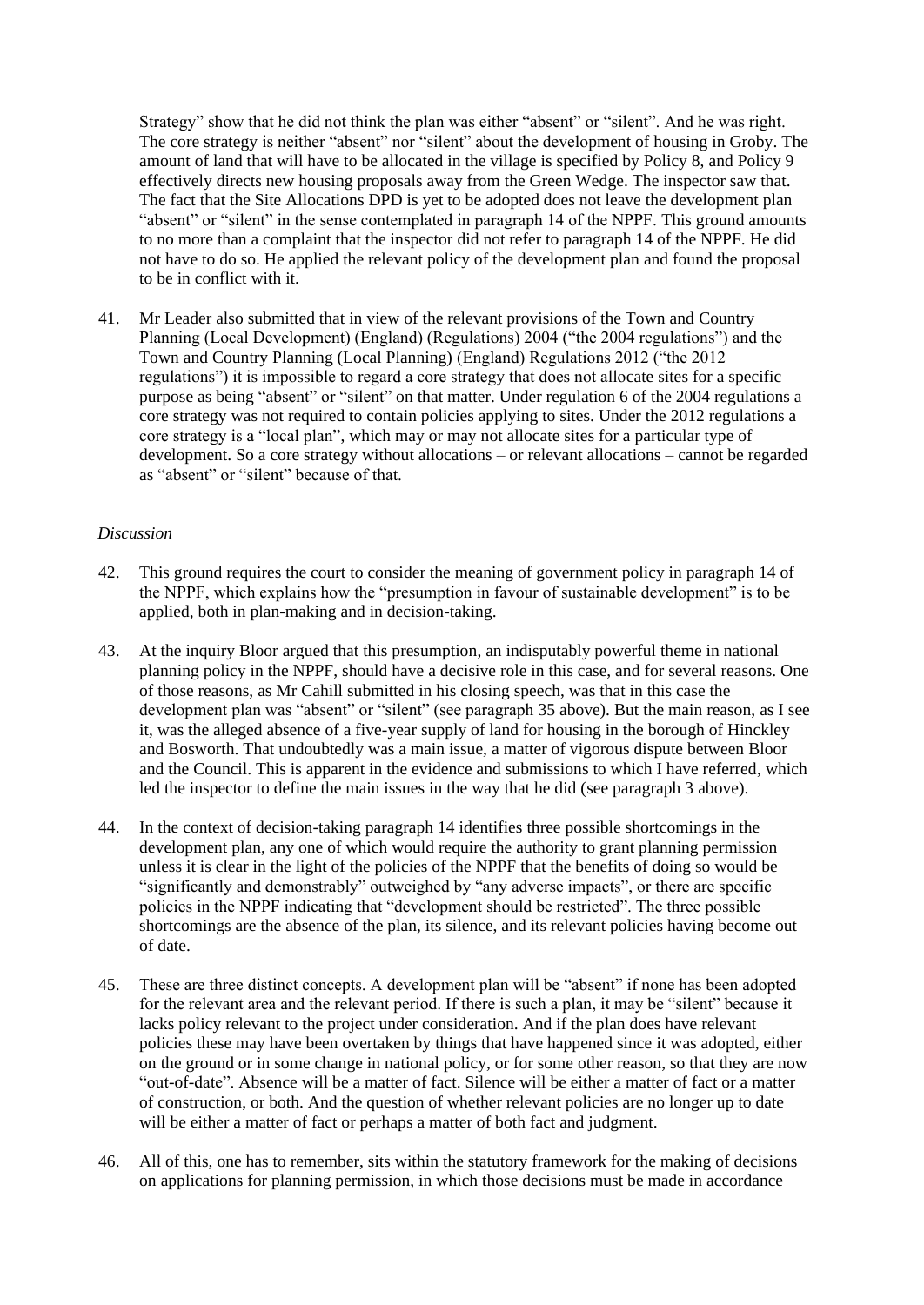with the development plan unless material considerations indicate otherwise. Government policy in the NPPF does not, and could not, modify that statutory framework, but operates within it – as paragraph 12 of the NPPF acknowledges. The Government has taken the opportunity in the NPPF to confirm its commitment to a system of development control decision-making that is "genuinely plan-led" (paragraph 17). But in any event, within the statutory framework, the status of policy in the NPPF, including the policy for decision-making in paragraph 14, is that of a material consideration outside the development plan. It is for the decision-maker to decide what weight should be given to the policy in paragraph 14 if it applies to the case in hand. Because it is government policy it is likely to command significant weight when it has to be taken into account. But the court will not intervene unless the weight given to it can be said to be unreasonable in the *Wednesbury* sense (see paragraph 19(3) above).

- 47. This case is clearly not one in which the development plan was "absent". That is simply a matter of fact. The plan was in being. At the time of the inquiry into Bloor's appeal it was made up of three components, the East Midlands Regional Plan of March 2009, the core strategy, and the saved policies of the local plan (see paragraph 31 above). A further component, the Site Allocations DPD, was still emerging. It was going through its statutory process towards adoption. The core strategy identified the need for 9,000 new homes to be provided in the borough between 2006 and 2026. In the Site Allocations DPD allocations would be made to fulfil that need. But the fact that that part of the development plan was yet to be adopted did not mean that the plan was absent in the sense of paragraph 14 of the NPPF. The plan was present, though not yet complete. Absence and incompleteness are not the same thing.
- 48. I come then to the question of whether in this case the plan could be said to be "silent". However broad this concept may be, I do not think it can possibly be invoked in this case.
- 49. Whether a plan is silent as opposed to its being absent or its relevant policies out of date is an issue that may fall to the court to decide. Where the meaning of planning policy is contentious it is, in the end, for the court to establish which interpretation is right. As Lord Reed said in paragraph 17 of his judgment in *Tesco v Dundee City Council,* a local planning authority must proceed on "a proper understanding of the development plan". This is a necessary corollary of the authority's duty in section 70(2) of the 1990 Act to have regard to the plan and its duty in section 38(6) of the 2004 Act to determine applications in accordance with the plan unless material considerations indicate otherwise. As Lord Reed said (ibid.), the authority "cannot have regard to the provisions of the plan if it fails to understand them". If the authority fails to see that the plan is silent, or thinks it is silent when it is not, it will have gone wrong in law. It will have misconstrued the plan.
- 50. The answer to the question "Is the plan silent?" will sometimes be obvious, because the plan simply fails to provide any relevant policy at all. But often it may not be quite so clear-cut. The term "silent" in this context does not convey some universal and immutable meaning. The NPPF does not itself explain what the Government had in mind when it used that word. But silence in this context must surely mean an absence of relevant policy. I do not think a plan can be regarded as "silent" if it contains a body of policy relevant to the proposal being considered and sufficient to enable the development to be judged acceptable or unacceptable in principle.
- 51. A plan may or may not be "silent" if it does not allocate the particular site in question for a particular use, whether on its own or as part of a larger area, or if it does not contain policy designed to guide or limit or prevent development of one kind or another on that site or in that location. In *Tesco v Dundee City Council* Lord Reed observed (at paragraph 18) that the development plan is "a carefully crafted and considered statement of policy", whose purpose is to show how the local planning authority will approach its decisions on proposals for development unless there is a good reason not to do so. This is an essential principle of the plan-led system.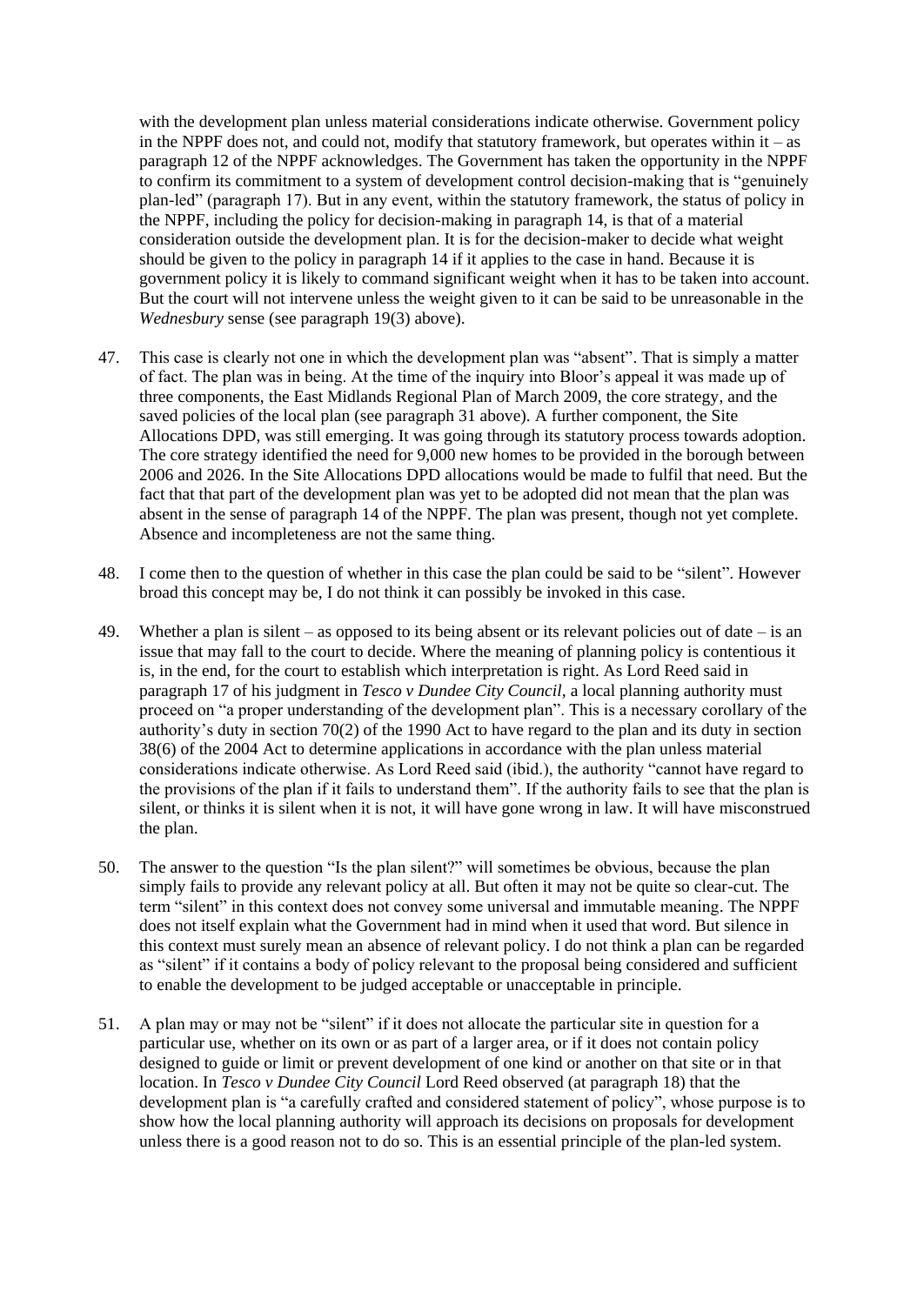- 52. The provisions of the plan current at the time of the decision may represent one stage of planmaking, and they may later be amplified or refined in another. They may be strategic rather than specific to the site. But they may still provide an ample basis for decision-making on proposals submitted and determined before any addition to the plan has been made. The plan may not have as much to say of relevance to the proposed development as the developer or the local planning authority, or indeed the objectors, might wish. But whether it can properly be said to be silent is a matter for objective interpretation, not the subjective view of any of the parties involved. As Lord Reed said in paragraph 18 of his judgment in *Tesco v Dundee City Council*, "policy statements should be interpreted objectively in accordance with the language used, read … in its proper context".
- 53. Of course, as Lord Reed also remarked (at paragraph 19), "development plans are full of broad statements of policy, many of which may be mutually irreconcilable, so that in a particular case one must give way to another", and "many of the provisions of development plans are framed in language whose application to a given set of facts requires the exercise of judgment". It may be that a plan does not have a specific policy for a particular type of proposal that might be put forward on a particular site. The relevant provisions of the plan may be framed in general terms. Often this will be so. But in my view a plan containing general policies for development control that will enable the authority to say whether or not the project before it ought to be approved or rejected – subject of course to other material considerations indicating a different outcome – could hardly be said to be silent.
- 54. In this case the development plan was not silent on the minimum number of new homes that were going to have to be provided through the allocation of land in Groby, thus enabling it to take its share of the total burden of new housing the borough will have to provide. That minimum number was specified in Policy 8 of the core strategy. It was 110. Bloor's proposal was for 91. But it was being promoted on an unallocated site, or, as Bloor would contend, on a site yet to formally be allocated in the Site Allocations DPD.
- 55. The plan was not silent on the approach the Council would take to proposals for the development of housing in the Green Wedge between Groby and Ratby. The core strategy does not leave such proposals in a policy limbo. It has a policy that makes it as clear as one could wish what an applicant for planning permission for such development can expect, unless he is able to show some good reason for a different decision. That policy is Policy 9. Its meaning is plain. It tells one what kind of development will be "encouraged" in the Green Wedge, which is a use that will "provide appropriate recreational facilities within easy reach of local residents …". It also indicates which land uses will be "acceptable" in the Green Wedge, and, by necessary inference, which will not. The "acceptable" uses are generally those that would preserve the openness of the land within the Green Wedge. They do not include housing.
- 56. To any developer seeking planning permission for housing development on a site in the Green Wedge the import of those two policies of the core strategy will be unmistakeable. The fact that housing is not an acceptable type of development in the Green Wedge does not mean that such development can never be permitted. There may be considerations that warrant a decision to approve it even though it is contrary to Policy 9. At this stage such a proposal might be seen as gaining some support from Policy 8 because it would help the Council to meet the identified need for at least 110 new homes to be provided in Groby in the course of the plan period, though only limited support because the site would not have the benefit of an allocation in the Site Allocations DPD.
- 57. In that situation, subject to the proposal's compliance with the other relevant policies of the plan, the Council would have to judge whether or not a decision to grant planning permission for the scheme would be in accordance with the development plan. In determining the application it would have to have regard to all other material considerations, including the relevant parts of the NPPF and, if there was a shortfall in the available supply of land for housing, the provisions of the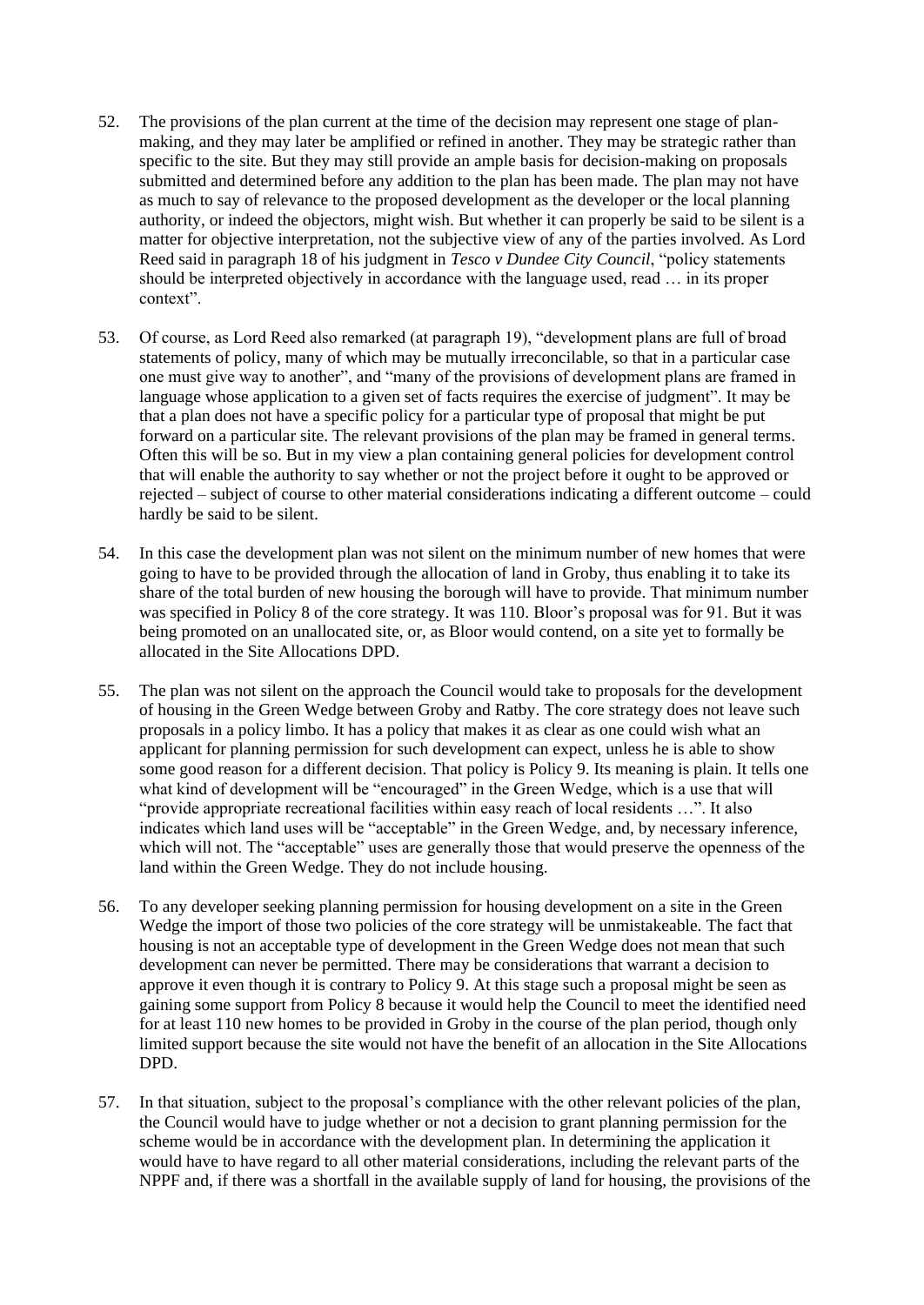NPPF that govern the making of decisions when that is so. If the proposal was found to be in conflict with the development plan it might still be permitted if those other material considerations were strong enough to outweigh the statutory presumption in favour of the plan – "considerations of such weight as to indicate that the development plan should not be accorded the priority which the statute has given it" (see the speech of Lord Clyde in *City of Edinburgh Council v Secretary of State for Scotland* [1997] 1 W.L.R. 1447, at p.1459D-H). The important point, however, is that the Council's decision in that hypothetical case would not have to be made in a development plan policy vacuum. There is no vacuum.

- 58. On that analysis it is impossible to conclude that the circumstances of this case were such as to trigger the policy in paragraph 14 of the NPPF for decision-taking in cases where the development plan is absent or silent. The fact that allocations of land to meet the need for housing development in Groby had not yet been put in place in the Site Allocations DPD did not render the plan absent or silent.
- 59. In my view the inspector understood this. He grasped the meaning and significance of the two policies of the core strategy relevant to the acceptability in principle of housing development on the appeal site. He did not misunderstand or misapply either of those policies. It is clear that he regarded them as providing an adequate basis on which to make his decision, in accordance with his duties under section 70(2) of the 1990 Act and section 38(6) of the 2004 Act.
- 60. The inspector's reasoning is underpinned by the provisions of Policy 8 and Policy 9. He referred to Policy 8 in paragraph 5 of his decision letter as the starting point for his discussion of housing land supply. And he referred to Policy 9 throughout his discussion of the likely effect of the development on the Green Wedge, and by name in paragraphs 16, 17, 19 and 24 and then again in his "Conclusion" in paragraph 29. When one reads his decision letter fairly as a whole there can be no doubt that he was able to base his decision on those two policies. He concluded that the proposal was in conflict with Policy 9, and that the other considerations he had to take into account, including the timing of the proposal and the present supply of housing land, were not such as to justify his granting planning permission. He was well aware that the Site Allocations DPD, once it was adopted, would add to the existing provisions of the development plan, and that the appeal site might gain an allocation within it. He took this possibility into account but gave it "limited" weight (paragraph 13 of his decision letter).
- 61. That was a typical exercise of planning judgment in a case of this kind. The point that matters here, however, is that it was an exercise of planning judgment shaped by the relevant provisions of the development plan, just as Parliament envisaged when it enacted section 38(6) of the 2004 Act. This was a case of the kind one would expect normally to see under the plan-led system, a case in which the plan was neither absent nor silent. The inspector did not, for that reason, have to resort to the approach required by paragraph 14 of the NPPF of granting planning permission unless either the harm "significantly and demonstrably" outweighed the benefits or specific policies of the NPPF suggested refusal.
- 62. But in fact the inspector did nothing less than he would have had to do if he had approached his decision on the basis that the plan was absent or silent – in spite of the existence of Policy 8 and Policy 9 of the core strategy. Even then he would not have been free to ignore those policies. He would have had to have regard to them, because section 70(2) of the 1990 Act and section 38(6) of the 2004 Act compelled it. He would have had to weigh the proposal's conflict with Policy 9 against any advantages he could see in granting planning permission. He did that. For the reasons he gave he concluded that the harm he saw in the proposed development – its conflict with Policy 9 and its prematurity to the Site Allocations DPD – was such that planning permission for it should not be granted. He did not put his conclusions in the language of paragraph 14 of the NPPF. He did not say that the "adverse impacts" of the development would "significantly and demonstrably outweigh the benefits". But that was the effect of the conclusion he stated crisply in paragraph 29 of his decision letter.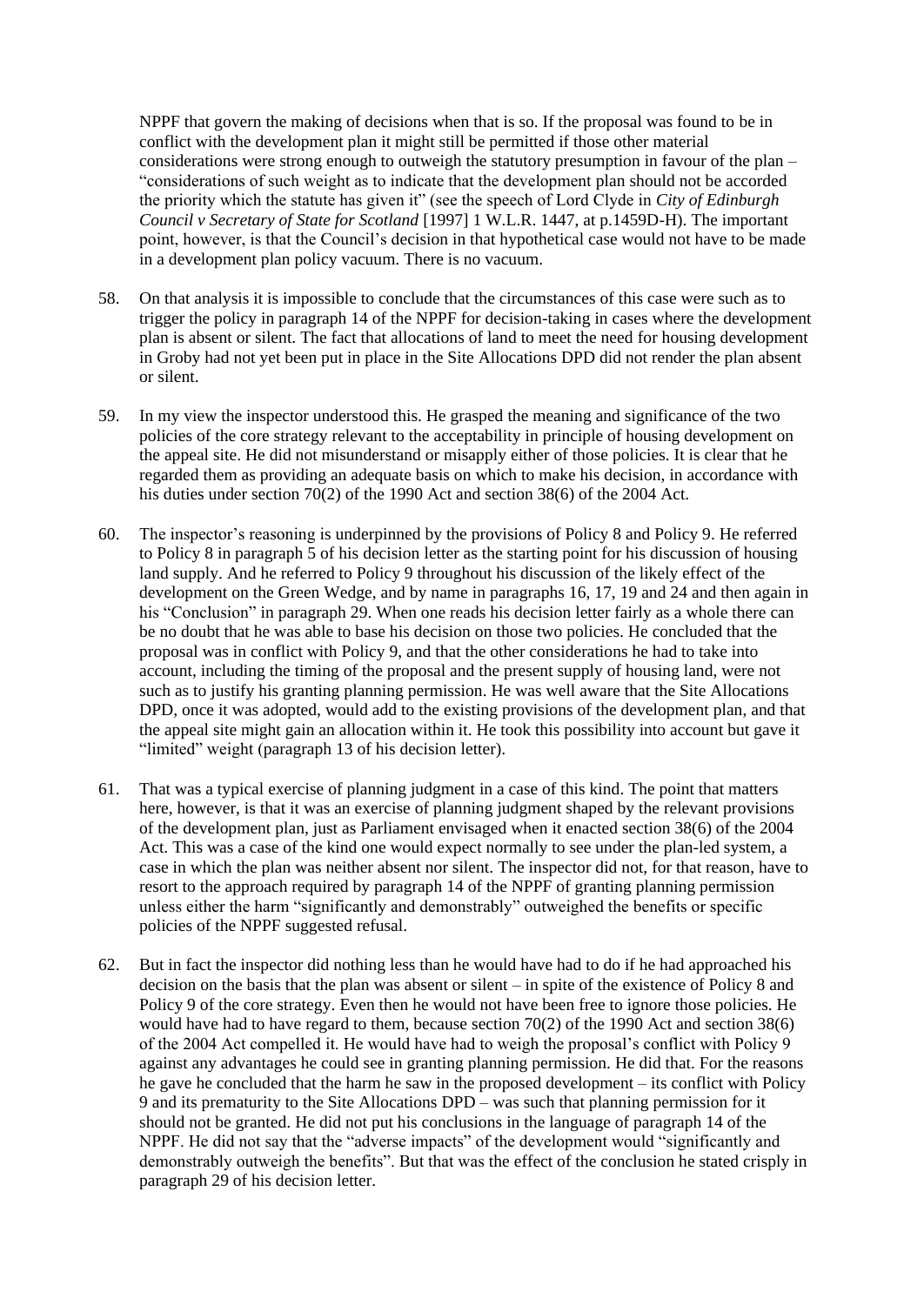- 63. Should the inspector have stated his conclusion on whether the plan was absent or silent, just as he expressed his view that the plan was up to date – in paragraph 15 of his decision letter? I do not believe so. He could have added a sentence to paragraph 29 of his letter saying he had been able to make his assessment of the planning merits of the proposed development in the light of extant development plan policy, which was not only up to date but also neither absent nor silent. But in my view that was wholly unnecessary. The only way one can read the decision letter is that the inspector did not have to contend with the absence or silence of the development plan, and that he had rejected Bloor's argument to the contrary. He did not have to say more than he did. His reasons are not defective.
- 64. This ground of Bloor's application therefore fails.

## **Issue (2) – the five-year supply of housing land**

## *The NPPF* – *housing need and the five-year supply of housing land*

- 65. Paragraph 159 of the NPPF says that planning authorities should have "a clear understanding of housing needs in their area". They should "prepare a Strategic Housing Market Assessment to assess their full housing needs …". The Strategic Housing Market Assessment "should identify the scale and mix of housing and the range of tenures that the local population is likely to need over the plan period", which "meets household and population projections, taking account of migration and demographic change", "addresses the need for all types of housing", and "caters for housing demand and the scale of housing supply necessary to meet this demand."
- 66. In the part of the NPPF dealing with the delivery of sustainable development, in section  $6 -$ "Delivering a wide choice of high quality homes" – paragraph 47 says this:

"To boost significantly the supply of housing, local planning authorities should:

- use their evidence base to ensure that their Local Plans meet the full, objectively assessed needs for market and affordable housing in the housing market area, as far as is consistent with the policies set out in this Framework, including identifying key sites which are critical to the delivery of the housing strategy over the plan period;
- to identify and update annually a supply of specific deliverable sites sufficient to provide five years worth of housing against their housing requirements with an additional buffer of 5% (moved forward from later in the plan period) to ensure choice and competition in the market for land. Where there has been a record of persistent under delivery of housing, local planning authorities should increase the buffer to 20% (moved forward from later in the plan period) to provide a realistic prospect of achieving the planned supply and to ensure choice and competition in the market for land.
- …
- for market and affordable housing, illustrate the expected rate of housing delivery through a housing trajectory for the plan period and set out a housing implementation strategy for the full range of housing describing how they will maintain delivery of a five-year supply of housing land to meet their housing target; …
- …*".*

The footnote to the reference to "a supply of specific deliverable sites" in the first bullet point in that paragraph says this: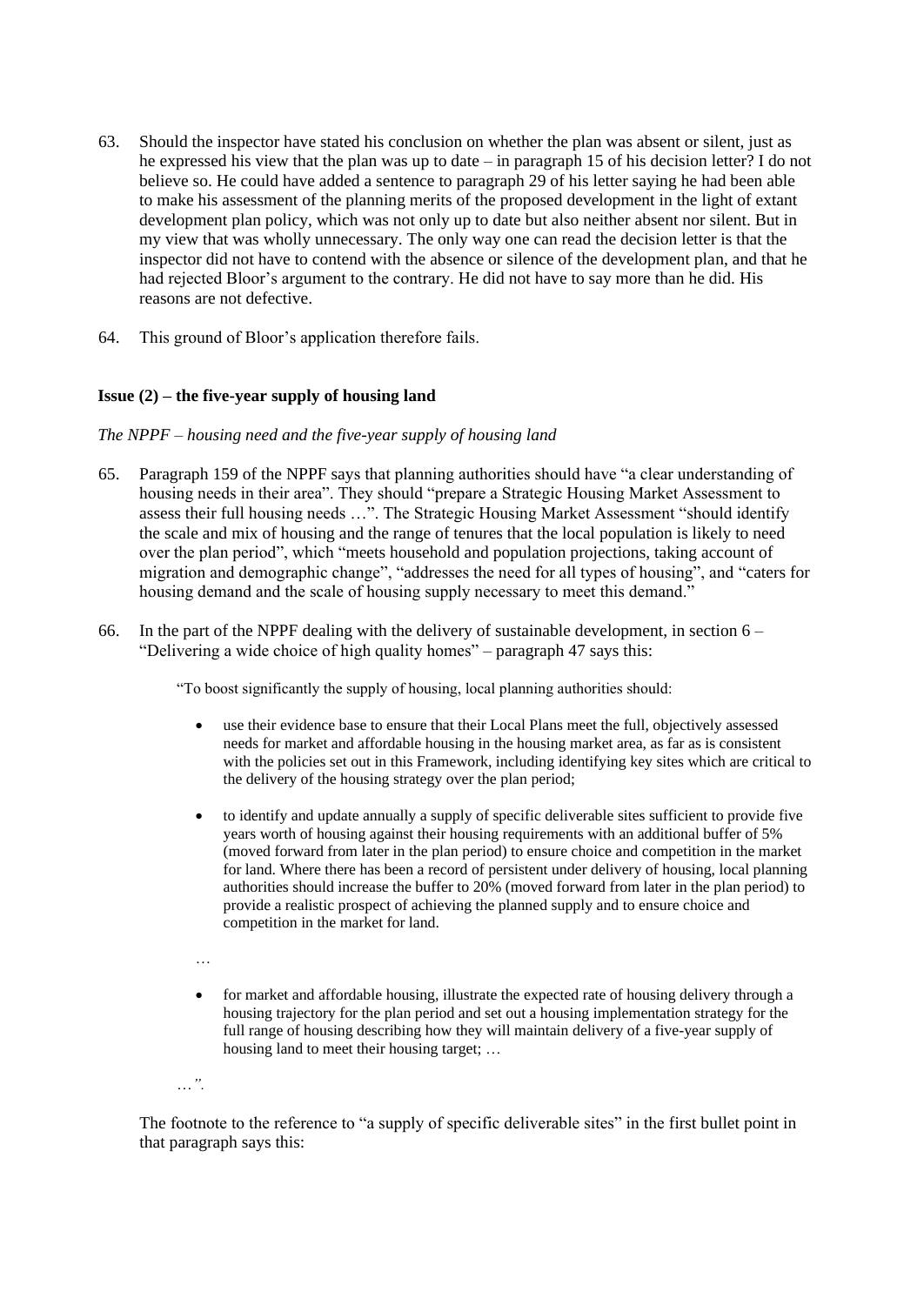"To be considered deliverable, sites should be available now, offer a suitable location for development now, and be achievable with a realistic prospect that housing will be delivered on the site within five years and in particular that development of the site is viable. Sites with planning permission should be considered deliverable until permission expires, unless there is clear evidence that schemes will not be implemented within five years, for example they will not be viable, there is no longer a demand for the type of units or sites have long term phasing plans."

67. In the recent decision of the Court of Appeal in *Hunston v Secretary of State for Communities and Local Government* [2013] EWCA Civ 1610, a case in which the application of paragraph 47 of the NPPF had had to be applied in the context of housing development proposed in the Green Belt, Sir David Keene said (in paragraph 6 of his judgment) that there is "no doubt … that in proceeding their local plans, local planning authorities are required to ensure that the "full[,] objectively assessed needs" for housing are to be met, "as far as is consistent with policies set out in this Framework"". In that case the inspector had gone wrong by adopting "a figure for housing requirements below the full objectively assessed needs figure until such time as the Local Plan process came up with a constrained figure" (paragraph 26). This had led her to find that there was no shortfall in housing land supply in the district (paragraph 27). If she had followed the correct approach, she would have found that there was such a shortfall because the supply fell below the objectively assessed five year requirement" (ibid.).

#### 68. Paragraph 49 of the NPPF states:

"Housing applications should be considered in the context of the presumption in favour of sustainable development. Relevant policies for the supply of housing should not be considered up-to-date if the local planning authority cannot demonstrate a five-year supply of deliverable housing sites."

69. The policy in paragraphs 47 and 49 of the NPPF, and its relevance to the application of the policy in paragraph 14, was considered by Males J. in the Tewkesbury case (see paragraph 25 above). He concluded:

> "20. Accordingly, both before and after the issue of the NPPF, the need to ensure a five year supply of housing land was of significant importance. Before the NPPF the absence of such a supply would result in favourable consideration of planning applications, albeit taking account also of other matters such as the spatial vision for the area concerned. After the NPPF, if such a supply could not be demonstrated, relevant policies would be regarded as out of date, and therefore of little weight, and there would be a rebuttable presumption in favour of the grant of planning permission. All of this would have been well understood by local planning authorities. An authority which was not in a position to demonstrate a five year supply of housing land would have recognised, or ought to have recognised, that on any appeal to the Secretary of State from a refusal of permission there would be at least a real risk that an appeal would succeed and permission would be granted.

21. That is not to say, however, that the absence of a five year housing land supply would be conclusive in favour of the grant of planning permission. It may be that the NPPF, with its emphasis in paragraph 47 to the need "to boost significantly the supply of housing", placed even more importance on this factor than PPS3 had done, but whether or not that is so, in both regimes the absence of such a supply was merely one consideration required to be taken into account, albeit an important one."

#### *The core strategy inspector's report*

70. In his report dated 27 November 2009 the inspector who had held the examination into the core strategy offered his conclusions on the topic of "Housing Land Supply". In those conclusions he said:

> "3.42 The [core strategy] sets out the broad framework for development, and the detail of specific sites will be provided by the Site Allocations DPD which is due for Examination in 2010. I am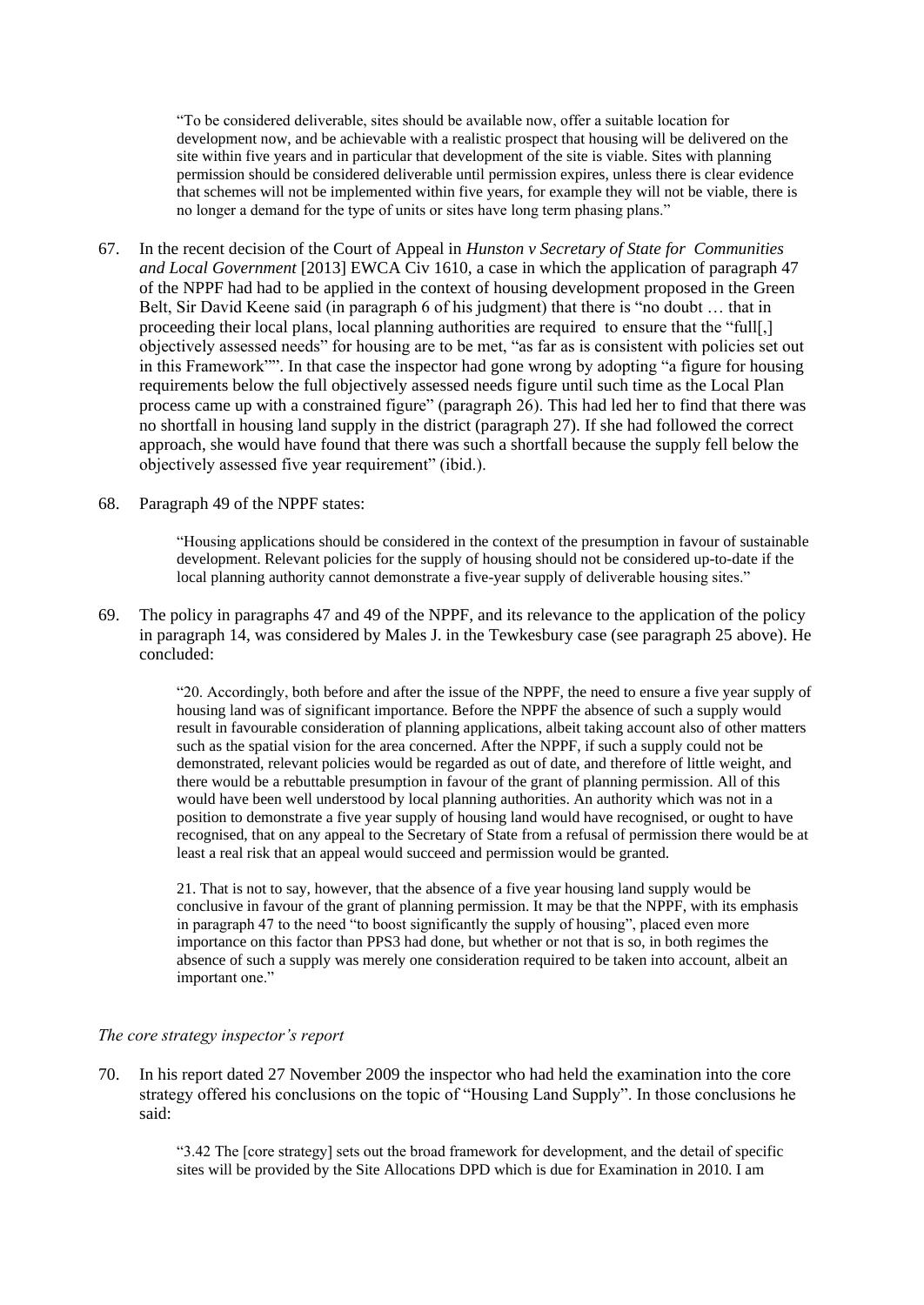satisfied that the Council's LDS demonstrates that it has put in place a process which will meet the housing land supply requirements of PPS3.

3.43 The revised trajectory shows shortfalls in housing delivery against the annual apportionment of 450pa given in the EMRP in the years 2006-2008, 2009/10, and in 2012-2017. However, those shortfalls are made good in the years post-2017/18 when the major developments in the [Sustainable Urban Extensions] come on stream fully, and the trajectory shows a surplus of dwellings by the end of the Plan period.

3.44 PPS3 requires that sufficient 'deliverable' sites are identified in the first 5 years from adoption. The revised trajectory shows a cumulative provision of [2,288] dwellings in the period 2010-2015, compared with the EMRP apportionment of [2,250] dwellings. Those sites are considered by the Council to be 'deliverable' and 'developable' in the terms set out in paragraphs 54-57 of PPS3. The submission draft therefore makes sufficient provision for the first 5-years from adoption of the [core strategy], subject to detailed allocations made in the [Site Allocations DPD].

3.45 … Data held by the Council demonstrate that about 3% of extant planning permissions have expired before development takes place over the past 3 years. However, given the current uncertainties in the development market I consider that figure could rise in the next few years, and I propose to discount the small site commitments by about 10% (i.e. to 80 dwellings pa) to reflect that situation and to ensure that the [core strategy] is based on robust evidence … . Consequently, the overall housing provision for the period 2010-15 would reduce to [2,258] dwellings. That figure would still provide the 5 year supply required by PPS3. Subsequent to 2014 it would be appropriate to apply a smaller discount of about 5% to any small site commitments to reflect an anticipated upturn in the housing market. A consequent revision is necessary to the Small Site Commitments shown in Table 1, which should be reduced to 400."

#### *Bloor's case at the inquiry*

- 71. In his proof of evidence Mr Bateman presented a table, Table 1, in which he compared actual dwelling completions with forecast completions on the basis of the data in the Annual Monitoring Reports for the borough in each year between 2006 and 2011 and the 2012 Residential Land Availability Monitoring Statement. This, he said, showed that the Council had "a persistent under delivery of housing", so that the 20% buffer referred to in paragraph 47 of the NPPF needed to be added to the requirement figure (paragraph 7.9).
- 72. Mr Bateman used the Sedgefield approach to the calculation of the housing land supply. He explained why (in paragraph 7.11 of his proof of evidence):

"The Sedgefield approach is utilised rather than the residual approach because it seeks to ensure housing is provided as quickly as possible and it therefore accords with the views of the government as set out in the NPPF to boost significantly the supply of housing … . It also accords with the view of the government in the March 2011 Ministerial Statement which refers to a "call for action on growth" and "a pressing need to ensure that the planning system does everything it can to help secure a swift return to economic growth". The approach of utilising a residual approach to dealing with the shortfall to date would in effect be compounding past under delivery directly contrary to boosting housing supply."

73. Mr Bateman sought to strengthen that part of his evidence with four appeal decisions in which the Sedgefield method had been favoured by the Secretary of State or his inspector: a decision of the Secretary of State in April 2011, dismissing an appeal and refusing planning permission for a development of 300 dwellings on a site at Moreton-in-Marsh in Gloucestershire, in which the Secretary of State had agreed with his inspector that the residual method of assessment was inappropriate, and that – in Mr Bateman's words – "the shortfall in housing should be addressed promptly rather than to be allowed to run on for potentially 20 years"; an appeal decision of the Secretary of State, in June 2011, on proposed housing development on a site in Andover in Hampshire; a decision made by an inspector in August 2012 – several months after the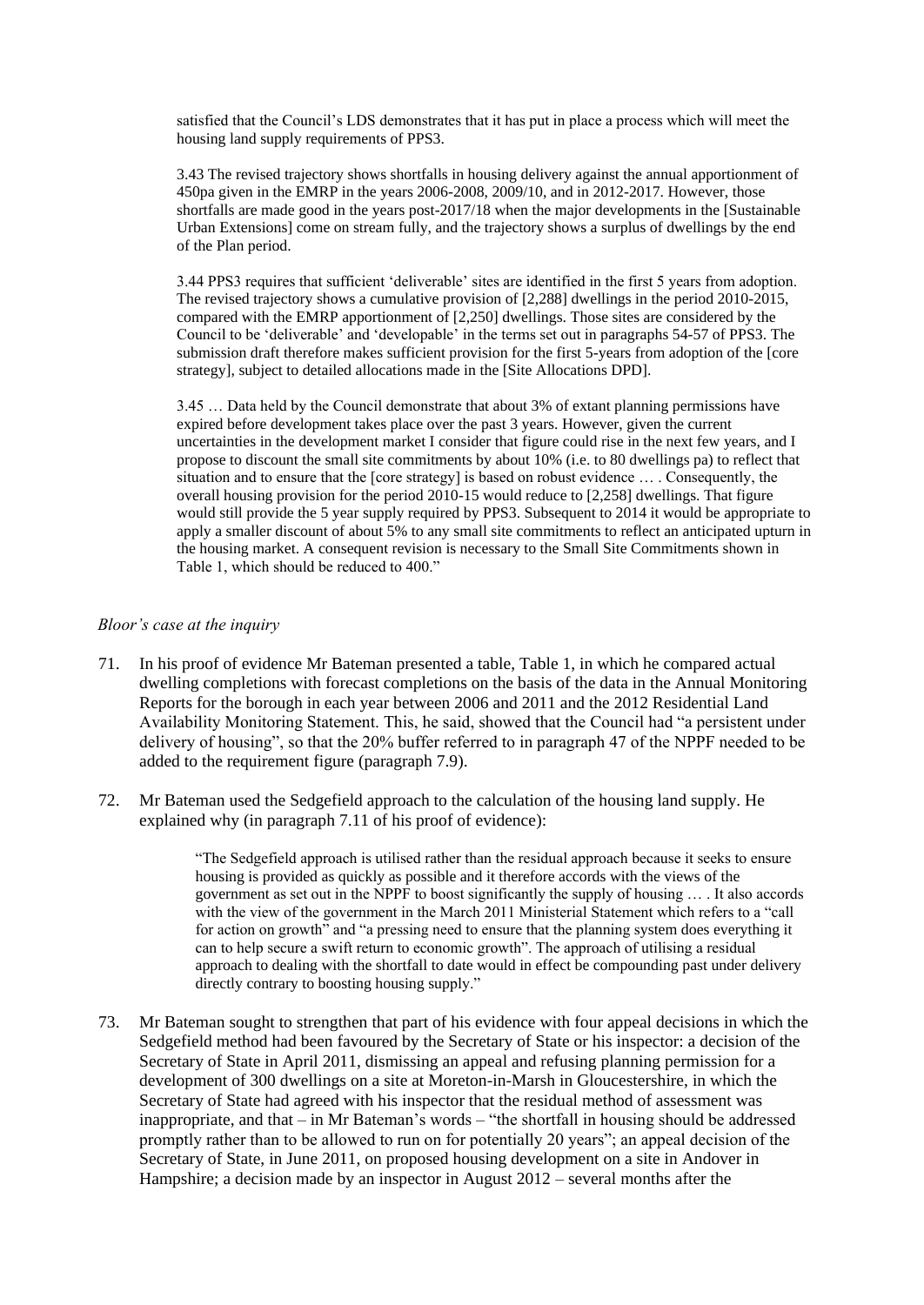publication of the NPPF – allowing an appeal and approving a proposal for development including up to 70 dwellings at Honeybourne in Worcestershire, in which the inspector said that in his view it was "inconsistent with Planning for Growth and [paragraph 47 of the NPPF] to meet any housing shortfall by spreading it over the whole plan period", rejected the local planning authority's use of "the residual method", and adopted "the Sedgefield approach"; and the decision of the Secretary of State in October 2012 allowing an appeal and granting planning permission for development including up to 800 dwellings at Shottery in Warwickshire, in which he endorsed his inspector's conclusion that the policy of the NPPF to boost significantly the supply of housing "implies dealing expeditiously with a backlog" and that "[the] backlog should therefore be added to the 5 year requirement" (paragraph 7.12).

74. Mr Bateman argued that the calculation of the future housing land requirement should be based on the latest information in the 2008 household projections and on the Chelmer model calculations (paragraphs 7.13 to 7.55). He concluded (in paragraph 7.55):

> "Utilising the most up to date information available, the 2008 projections, and using the Chelmer model to forecast housing requirements … indicates that the minimum appropriate level of house building should be 9,460 dwellings 2006 to 2026 (not including unmet need). Taking account … of the shortfall in provision 2006 to 2012 of 575 dwellings gives a need to provide 2012 to 2017 2,940 dwellings or 588 per annum. When a 5% is added in accordance with the NPPF, the figure is raised to 3,087 dwellings. A 20% buffer increases the figure to 3,528 dwellings."

- 75. To summarize the supply of housing land in the borough at April 2012 Mr Bateman presented a table – Table 5. This showed the significance of discounting the delivery of housing on large sites with planning permission by 10% and also a 10% discount on the Barwell sites, which was to reduce the Council's total supply figure of 2,535 to the figure contended for by Mr Bateman, which was 2,337.
- 76. Mr Bateman said the 10% discount on large sites was made because "it is unlikely all will be built in the five year period for a variety of reasons" (paragraph 7.61 of his proof of evidence). The Council did not accept the 10% discount on large sites, though it did discount the delivery on small sites by 10% (ibid.). Mr Bateman explained some of the reasons why delivery on large sites does not always match the level of the number of dwellings for which planning permission was granted (in paragraph 7.62 of his proof):

"The NPPF requires sites to be deliverable and achievable. Sites with permission can easily move from one period into another due to market and other constraints (such as ownership, difficulty with access, problems with land conditions etc.). Sites may have gained permission purely as a valuation exercise with no intention of being built, particularly small sites. In addition, in an adverse market there can be redesigns on sites to improve their viability. This is particularly the case at present, where there is, for example, little market for apartments and redesigns are taking place to provide different forms of housing in response to the market. Such redesigns with larger housing types with gardens will reduce density. In particular the figure for permissions includes a number of dwellings on large sites and it is considered to be quite ambitious for these to be provided in the five year period, even at a level of 50 dwellings per annum. The appellants consider therefore it is reasonable to allow for a 10% discount on sites with permission. …"

- 77. Mr Bateman said that the 10% discount was supported by "Housing Land Availability", a paper published by the Department of the Environment in 1995, and had been accepted in the appeal decisions on the proposals at Moreton-in-Marsh and Honeybourne, and in the decision on proposed development at Moat House Farm at Marston Green in Solihull (ibid.).
- 78. A further point made by Mr Bateman in support of the 10% discount was that "often the figure to be provided on a site at outline stage can be significantly different to the reserved matters figure". This was so, for example, in the development of a site on Leicester Road, Hinckley, "where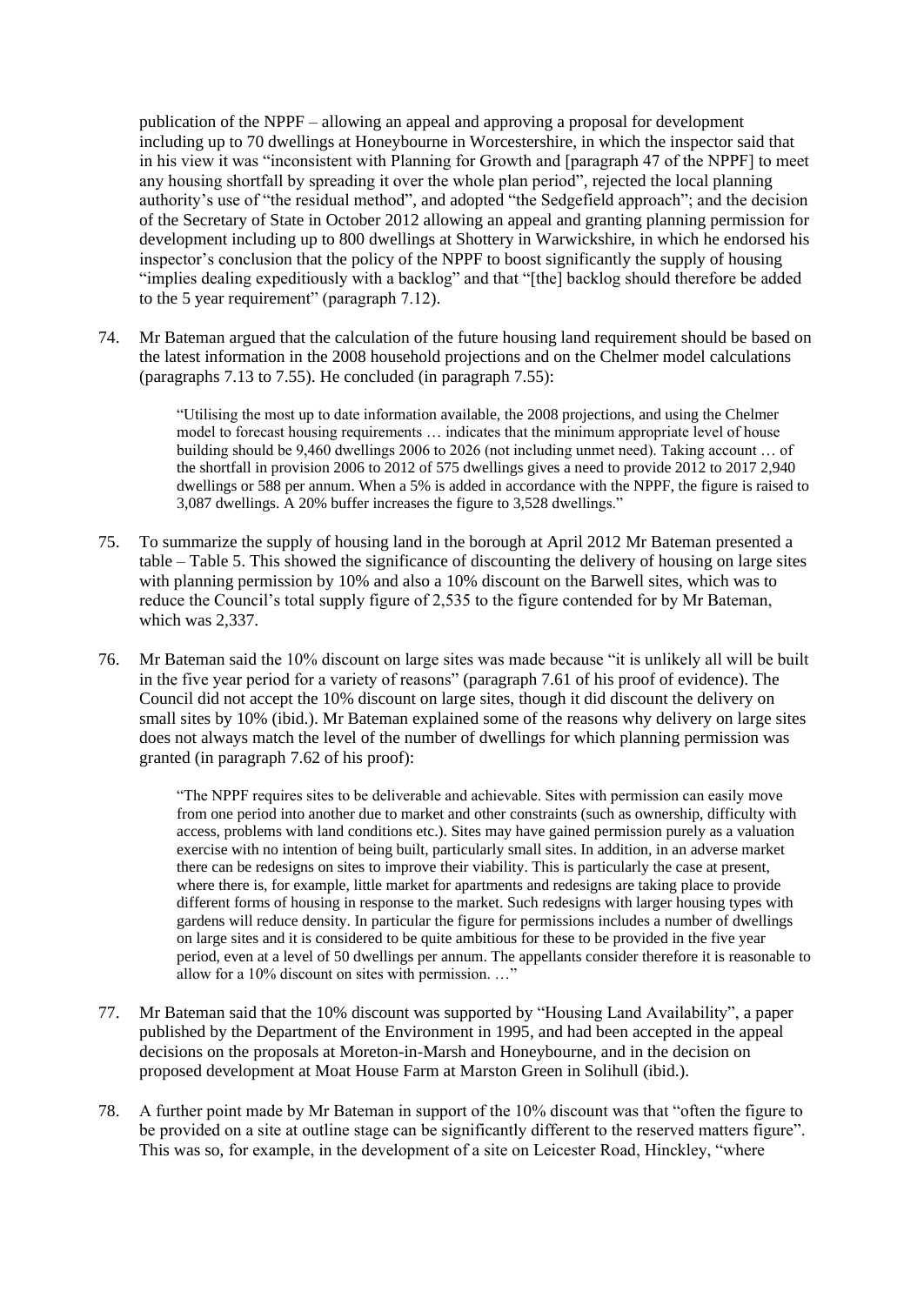permission was granted on appeal for 232 dwellings but … the reserved matters approval is for only 184 dwellings" (paragraph 7.63).

79. Mr Bateman emphasized the difference between the 10% discount figure and the buffer of 5% or 20% (in paragraph 7.64 of his proof of evidence):

> "It is also important to be clear that the 10% figure here is not the same as the buffer of 5 or 20% that is brought forward from the rest of the plan period. The 10% figure relates to the inevitable difficulties in bringing all sites identified through in the time period. Sites will lapse, and viability issues will change. The buffer figure relates to the problems in under delivery in the past. In this respect it is relevant to note that in respect of using even the lowest assessment of the overall housing requirement the Authority already has a shortfall in provision from 2006 of some 437 dwellings."

- 80. For the Barwell Sustainable Urban Extension Mr Bateman had taken a similar approach. Because there was a "potential for there to be problems with … delivery over the period and therefore a 10% discount has been applied" (paragraph 7.65).
- 81. Mr Bateman's conclusion of the question of whether or not there was a five-year supply of housing land was that, on his figures, there was a supply of between 2.81 and 4.35 years, which would reduce to between 2.67 and 4.14 years if a 5% buffer was included, and to between 2.49 and 3.62 years with a 20% buffer (paragraph 7.71). On the Council's figures, there was a supply of between 3.05 and 4.72 years, which would reduce to between 2.9 years and 4.49 years with a 5% buffer, and to between 2.7 and 3.39 years with a 20% buffer (paragraph 7.72).
- 82. In his closing submissions Mr Cahill said that the question of whether or not there was a five-year supply of housing land turned on three contentious matters, namely "Discounts on large sites", "Sedgefield or Liverpool", and "5% or 20% buffer" (paragraph 17). Bloor needed to succeed on only one of these three matters for it to be shown that the Council had less than a five-year supply (ibid.).
- 83. A 10% discount on large sites had been adopted in the three appeal decisions to which Mr Bateman had referred – the decisions on the proposals at Moreton-in-Marsh, Honeybourne and Marston Green (paragraph 18). The Council's planning witness, Ms Whettingsteel, had conceded that there was "a compelling logic" in the 10% deduction (paragraph 19). Mr Cahill reminded the inspector that Ms Whettingsteel had not been able to point to any appeal decision made after the publication of the NPPF in which the Liverpool method had been preferred to the Sedgefield (paragraph 20). In cross-examination she had acknowledged "the logic of the Sedgefield approach" (paragraph 21). As for the 5% or 20% buffer, Ms Whettingsteel had agreed in crossexamination that the annual target of 450 completions had been met only once in the last six years; that the average annual figure of completions over those six years was 377 – a 17% deficit, which she had conceded was "a substantial shortfall"; and that of the 2,700 dwellings required in that six year period, only 2,263 had been provided – a deficit of 437, which was, she had accepted, "a substantial deficit" (paragraph 22). In concluding this part of his speech, Mr Cahill submitted that the Council did not have a five-year supply of housing land (paragraph 24). He said the information Mr Bateman had given about the 2008 household projections and the Chelmer model calculations had been provided "in accordance with the [NPPF's] preference [in paragraph 159] for the most up to date information" (ibid.). However, he said, "[for] the purpose of the [fiveyear] calculation [Bloor] is content to rely on the figures based on the [regional strategy] in the first of the three columns in the relevant [tables]" (ibid.). He submitted that under the policy in paragraphs 47 and 49 of the NPPF Bloor's proposal "must be tested with the mechanism indentified in [paragraph] 14", and that this should result in planning permission being granted (paragraph 25).

*The Council's case at the inquiry*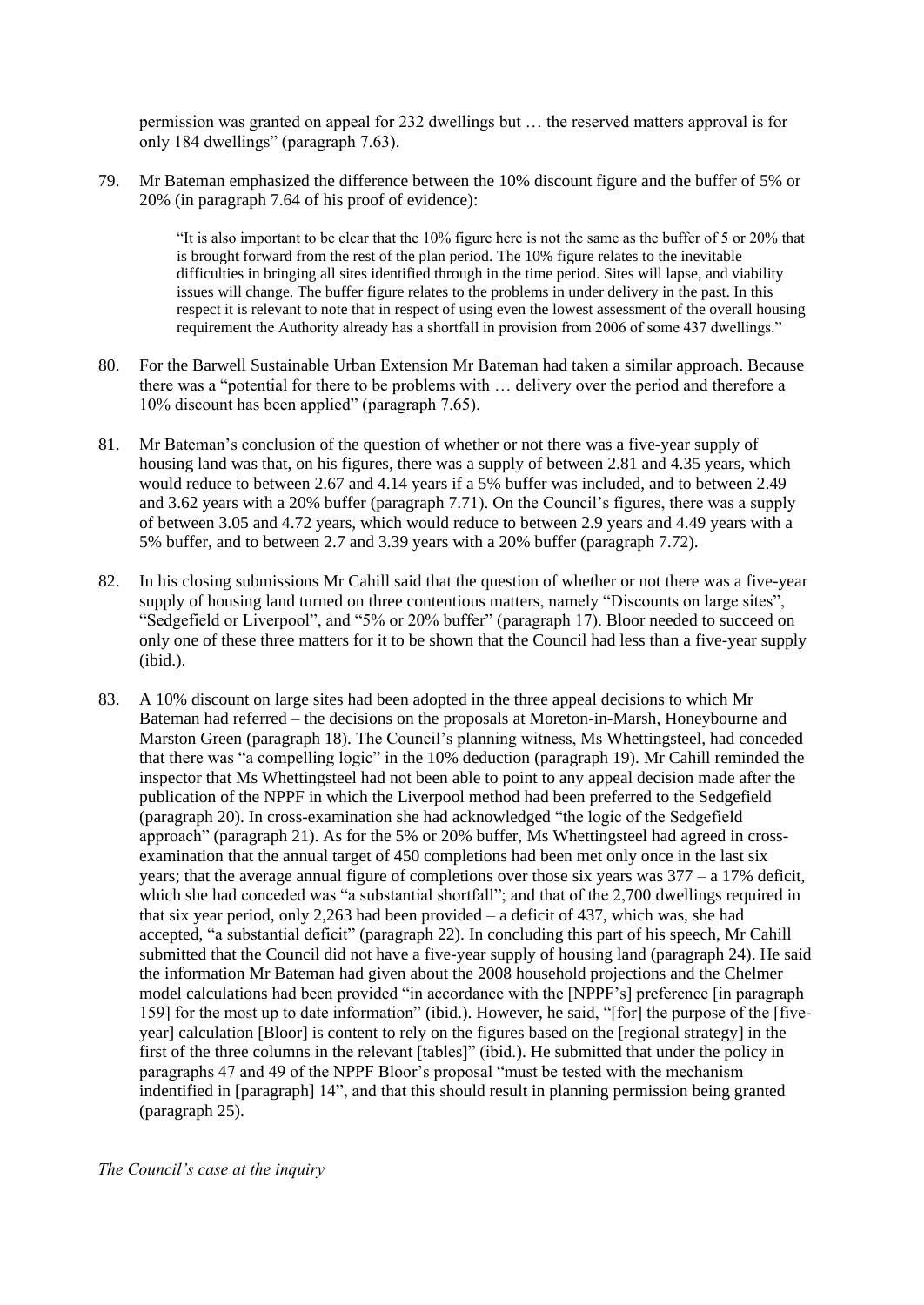- 84. At the inquiry the Council contended that it had a five-year supply of housing land  $-5.02$  years and that its "housing supply policies are therefore up-to-date" (paragraph 5.11 of Ms Whettingsteel's proof of evidence). It was able to "demonstrate that there [was] not a persistent history of under-delivery", and "on the contrary, [its] supply of land for housing is adequate and is steadily improving" (ibid.).
- 85. Ms Whettingsteel acknowledged that there were two methods that could be used to determine whether the Council had a five-year supply of housing land – "[the] Liverpool (residual) method, which spreads the shortfall from previous [years'] under provision over the remainder of the Plan period and the Sedgefield method which places the shortfall into the next five years supply" (paragraph 7.55). She compared these two methods. The Sedgefield method, she said, is designed to cure housing shortfall immediately, in circumstances where [local planning authorities] have exhibited a failure to respond positively to the NPPF's intent to deliver economic growth with the requisite sense of urgency" (paragraph 7.56). The Liverpool method, by contrast, "takes a more measured approach allocating any shortfall over the life of the plan", and "is appropriate where there is not a severe shortfall and the Council's [policy] is to inject a significant supply of housing land within the plan period" – for example, "through the designation of a Sustainable Urban Extension …" (paragraph 7.57). The Council considered the Liverpool method "more appropriate", because it could demonstrate a five-year supply of housing "(5.02 years)", did not have "a persistent history of under-delivery" and "the current supply of land for housing is adequate and is steadily improving" (paragraph 7.58). Ms Whettingsteel said the inclusion of the Sustainable Urban Extensions in the five-year housing supply was justified because they had been included in the core strategy (paragraph 7.59). Area action plans for those two sites were being prepared (ibid.).
- 86. Ms Whettingsteel used the Liverpool method in her calculation of the Council's housing land supply. In her Table R1 – "Residual Method with no buffer" she showed a housing land supply of 5.27 years. She acknowledged that the NPPF requires local planning authorities to "boost significantly" the supply of housing "and recommends a buffer of 5% against their housing requirements" (paragraph 7.62). She therefore produced another table, Table R2 – "Residual Method with 5% buffer ([the] Council's preferred method as at April 2002)", which showed a supply of 5.02 years. She said it was only when a local planning authority had "a persistent record of under-delivery of housing that an increase of 20% is required" (paragraph 7.63). She pointed out that in the 11 years since 2011 the Council had met the relevant annual housing delivery target four times, and that in the last three years since the adoption of the core strategy "the annual target has not been met due to the recent housing market downturn, rather than a lack of a suitable strategy for housing delivery"(ibid.). Nevertheless, "[for] completeness", she had calculated the housing land supply using a 20% buffer. She presented this alternative calculation in her Table R3 – "Residual Method with 20% buffer". It showed a supply of 4.39 years. Even if this was the appropriate calculation there would not be "a short supply sufficient to outweigh the need to protect the open and undeveloped character of the [Green Wedge] between Ratby and Groby" (paragraph 7.69). To provide "a robust assessment" she had calculated the housing land supply using the Sedgefield method, both with and without buffers of 5% and 20% (paragraphs 7.70 to 7.72). With no buffer the supply would then be 4.72 years (Table S1 – "Sedgefield Method with no buffer"), or 4.49 years (Table S2 – "Sedgefield Method with 5% buffer"), or 3.94 years (Table S3 – "Sedgefield Method with 20% buffer"). Ms Whettingsteel ended this part of her proof of evidence with this observation (in paragraph 7.72):

"Whichever method is accepted as being correct, the Council's view is that any shortfall in the supply of housing is, in the case of the appeal site, in any event outweighed by the development plan policies, which militate against its development."

87. In his closing speech Mr Leader referred to the three main strands in Bloor's argument that the housing land supply was less than five years. Bloor had tried to prove this, he said, by arguing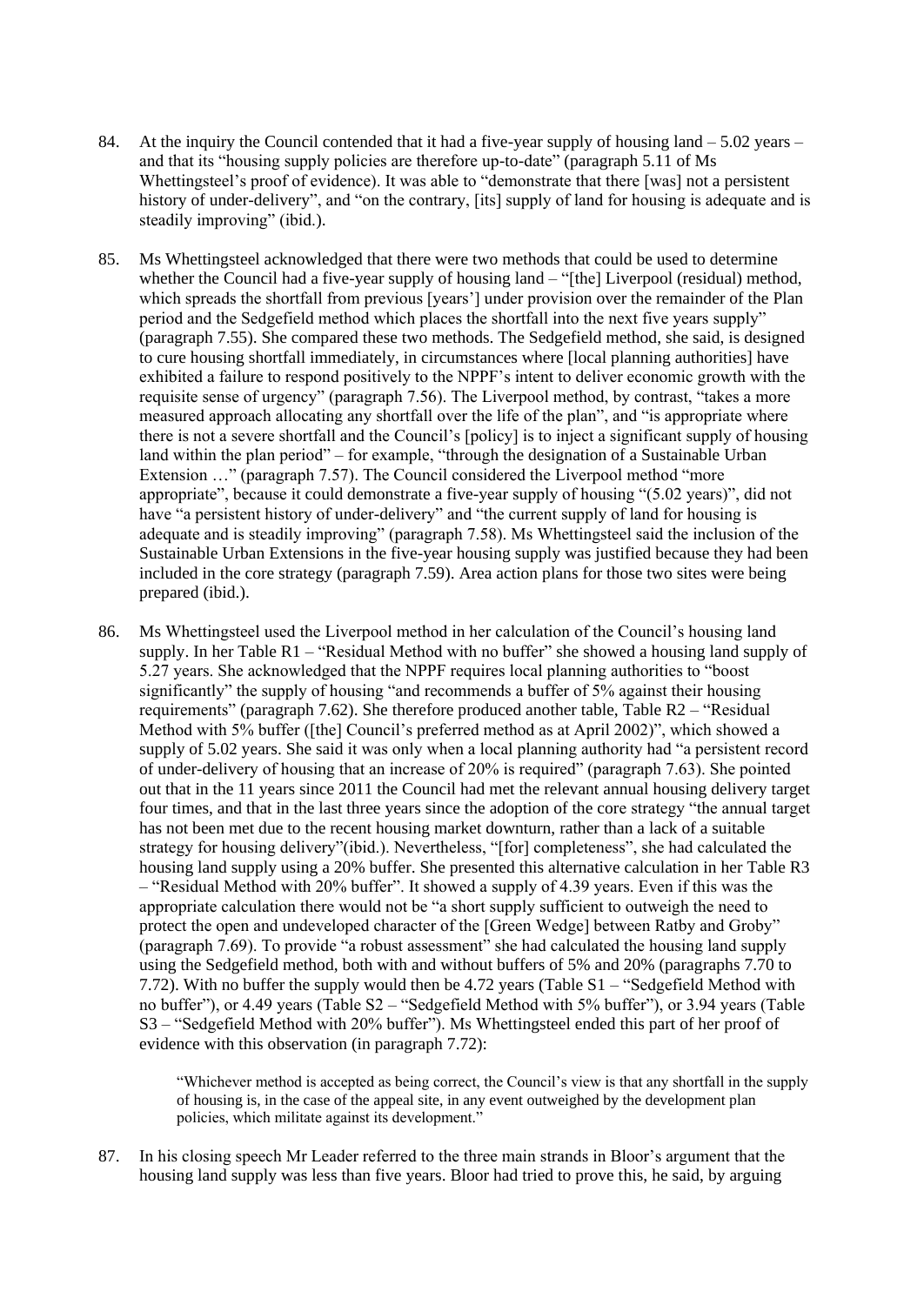that, even if housing need was defined by the regional spatial strategy and the core strategy, the supply was less than five years if :

"(i) a 10 per cent discount is applied to the stock of planning permissions; and (or),

(ii) … the existing shortfall in the number of completions is required to be made up over the next five years – the Liverpool v Sedgefield debate;

(iii) a 20 per cent rather than a 5 per cent buffer is applied."

Mr Leader submitted that Bloor's approach to the calculation of the supply of housing land was "wrong".

88. In his submissions on the 10% deduction for larger sites contended for by Bloor Mr Leader referred to the appeal decisions on the proposals at Moreton-in-Marsh, Honeybourne and Marston Green on which Mr Bateman had relied in his evidence. He submitted that "[the] assistance … to be drawn from appeal decisions turns on the similarity of their context compared with the appeal proposal", that the "circumstances of the decisions referred to by Mr Bateman bear no similarity to those in Groby". In each of those cases the regional spatial strategy had been subject to a formal review. So the inspectors "felt compelled to adopt the housing allocations set out in each draft [regional spatial strategy] and test each party's assessment of need in relation to those in each review". In each case a live issue was the extent to which the stock of planning permissions was likely to be deliverable, and each inspector had to consider whether the stock of planning permissions be discounted by 10%. The situation here was different. In the borough of Hinckley and Bosworth the regional spatial strategy and the core strategy were up to date. So there was "no need to reassess housing need". That was set out in the core strategy. Nor was there any need to estimate "the attrition of the stock of planning permissions by applying a rule of thumb". Mr Leader then said this:

> "Instead, the Council discusses the number of dwellings that each consent will deliver. That having been done in the [Annual Monitoring Review] that forms the basis of the parties' assessment of the five year [housing land supply. There] is no need to guess what the discount ought to be; it might reasonably be assumed that each developer would have a good idea about the number of homes they will deliver. In the circumstances, the application of a 10 per cent discount would be to apply a double discount. That would plainly be inappropriate."

89. On the question "Liverpool or Sedgefield?" Mr Leader made five main points. First, he said that the NPPF does not specify a particular method for "the treatment of any existing shortfall in the delivery of new homes". The Andover appeal decision indicated that the approach was "a matter of judgment, which will turn on the circumstances of each case". Secondly, in the circumstances of this case it was "reasonable to make up the shortfall over a longer period". The core strategy inspector had "anticipated that there would be a shortfall in housing delivery in 2006-2008, 2009/2010 and 2012-2017", because of the likely delay in bringing forward the two Sustainable Urban Extensions, but had "accepted that this shortfall would be made good after 2017/2018 and that a surplus would be delivered by the end of the plan period". He had therefore found the core strategy's proposals for housing "justified and effective". Bloor had not disputed the ability of the Sustainable Urban Extensions to "make good the planned shortfall in delivery". Thirdly, in the last two years house builders had not been able to match the recent increase in supply with completions. This "may well be a result of the recession", as the core strategy inspector had foreseen. Fourthly, "[in] the particular circumstances of Hinckley and Bosworth there can … be a high degree of confidence that sufficient land will come forward for development in the near future". So the "issue is more one of whether house builders can respond". Fifthly, therefore, there was "no merit in departing from the planned approach set out in the up-to-date [core strategy]", and "[in] this case the Liverpool approach is thus a reasonable methodology for dealing with the shortfall in housing land supply".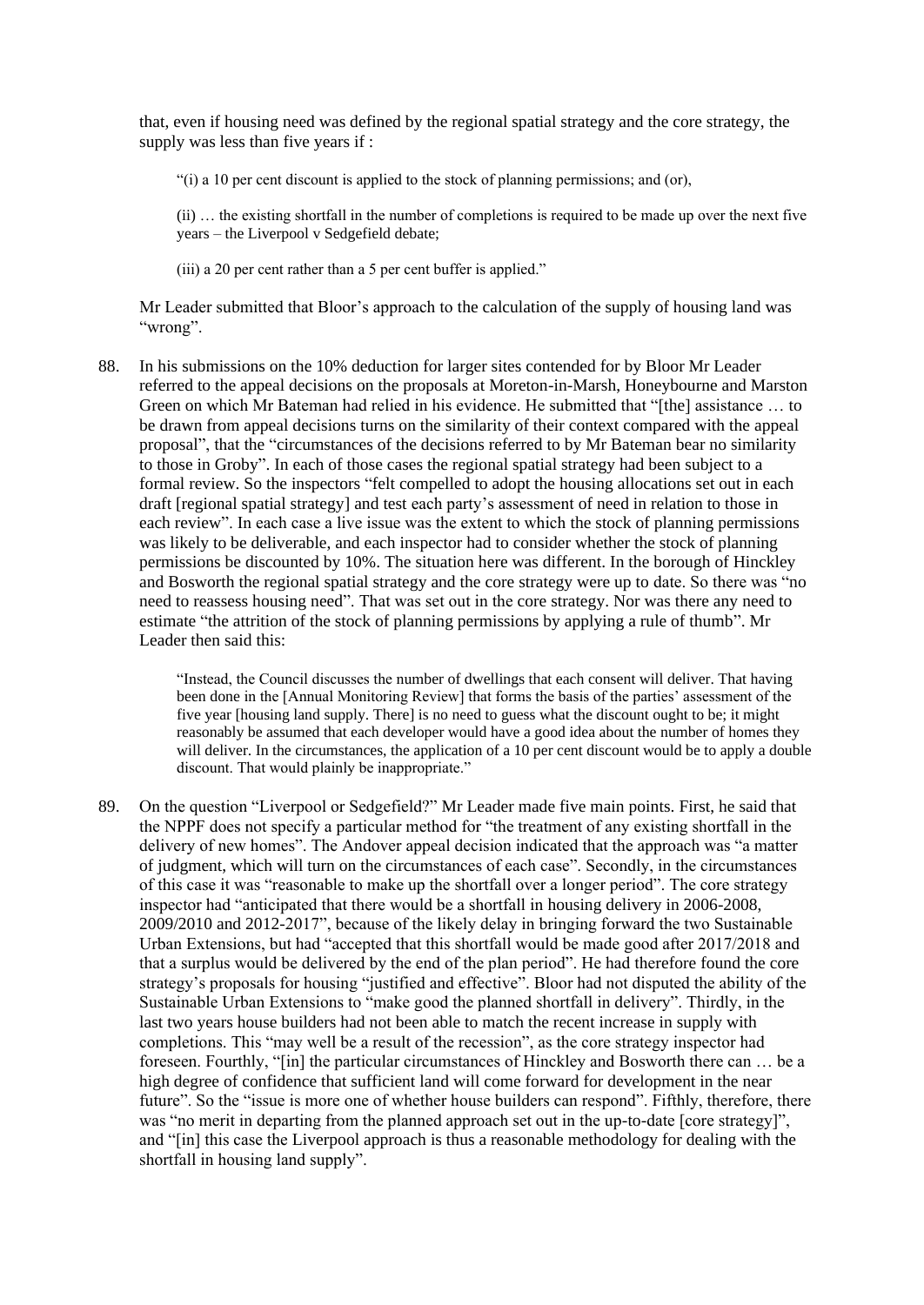90. Mr Leader submitted that a 20% buffer was "only required where there is a record of persistent under-delivery", a concept not defined in the NPPF. He referred to the appeal decisions produced by Mr Bateman, which, he said, "illuminate some helpful principles". He mentioned the appeal decision on the proposal at Shottery, in which, he said, "the inspector found that a moratorium on the grant of planning permission because of a period of over-supply meant that a "significant shortfall against the Council target between 2008 and 2012 did not warrant a 20% buffer". In this case too the shortfall in housing land supply was "planned", and it should be treated in the same way as in the Shottery case. A planned shortfall was not the only reason for applying a 5% buffer. Mr Leader referred to other appeals, at Torbay and Stratford-upon-Avon, in which a buffer of 5% had been accepted because "under-delivery was ascribed to the current economic crisis". In Hinckley and Bosworth "under-delivery" was "probably attributable to the economic downturn". Bloor had not produced any evidence to the contrary. In this case, therefore, it was "appropriate to attach a 5% buffer". If the market could not respond there would be "little purpose in bringing forward land from later in the plan period; it plainly cannot be developed now but it may be [that] conditions will improve in later years when the balance of 15% may be utilised."

#### *Submissions*

- 91. Mr Cahill submitted that paragraph 49 of the NPPF is clear. Relevant policies for the supply of housing should not be considered up to date if the local planning authority cannot demonstrate a five-year supply of deliverable housing sites. A failure to demonstrate this means that the presumption in favour of sustainable development set out in paragraph 14 of the NPPF is triggered. As the Court of Appeal's decision in *Hunston* shows, an authority must identify what paragraph 47 of the NPPF calls the "full, objectively assessed housing needs" for its area. In this case the Council's claimed supply of housing land would fall below five years if Bloor had made good any one of the several arguments on which it relied. The inspector had to understand each of those arguments and deal with them all. But he did not. He failed to see that the Council did not have a five-year supply of deliverable housing sites, or, at least, that there could be no confidence that it did, and that the presumption in favour of planning permission in paragraph 14 of the NPPF had to be applied.
- 92. The inspector called the Sedgefield and Liverpool methods of assessment "predictive models" (in paragraph 7 of his letter). That is not what they are. They determine how one should deal with past shortfalls in housing supply. The inspector's reference to "predictive models" shows that he failed to understand Mr Bateman's evidence on a different aspect of the five-year supply calculation, namely the use of the 2008 household projections and the Chelmer model calculations, both of which are truly concerned with "predictive" assessment. The use of the Liverpool method in this case found no support in the core strategy inspector's report. The core strategy inspector had been assured by the Council that the Site Allocations DPD making site allocations would be examined by 2010 (paragraph 3.42 of his report). He had clearly expected a five-year supply to be maintained throughout the core strategy period by allocations being made in the Site Allocations DPD. In Bloor's appeal the inspector was told that there were no decisions since the publication of the NPPF in which the Liverpool method had been used. He was shown several decision letters in which the Sedgefield method had been preferred (see paragraph 73 above). His choice of the Liverpool method was inconsistent with those decisions. If he was not going to follow them he had to explain why.
- 93. The inspector failed to address the argument put forward by Mr Bateman (in paragraphs 7.13 to 7.55 of his proof of evidence), and supported by government policy in paragraphs 50 and 159 of the NPPF, that the figures for housing land provision in the core strategy should be updated in the light of the 2008 household projections and by the use of the Chelmer model calculations. This exercise showed that the housing land supply fell well below the required five-year supply (columns 2 and 3 of Table 5 in Mr Bateman's proof of evidence).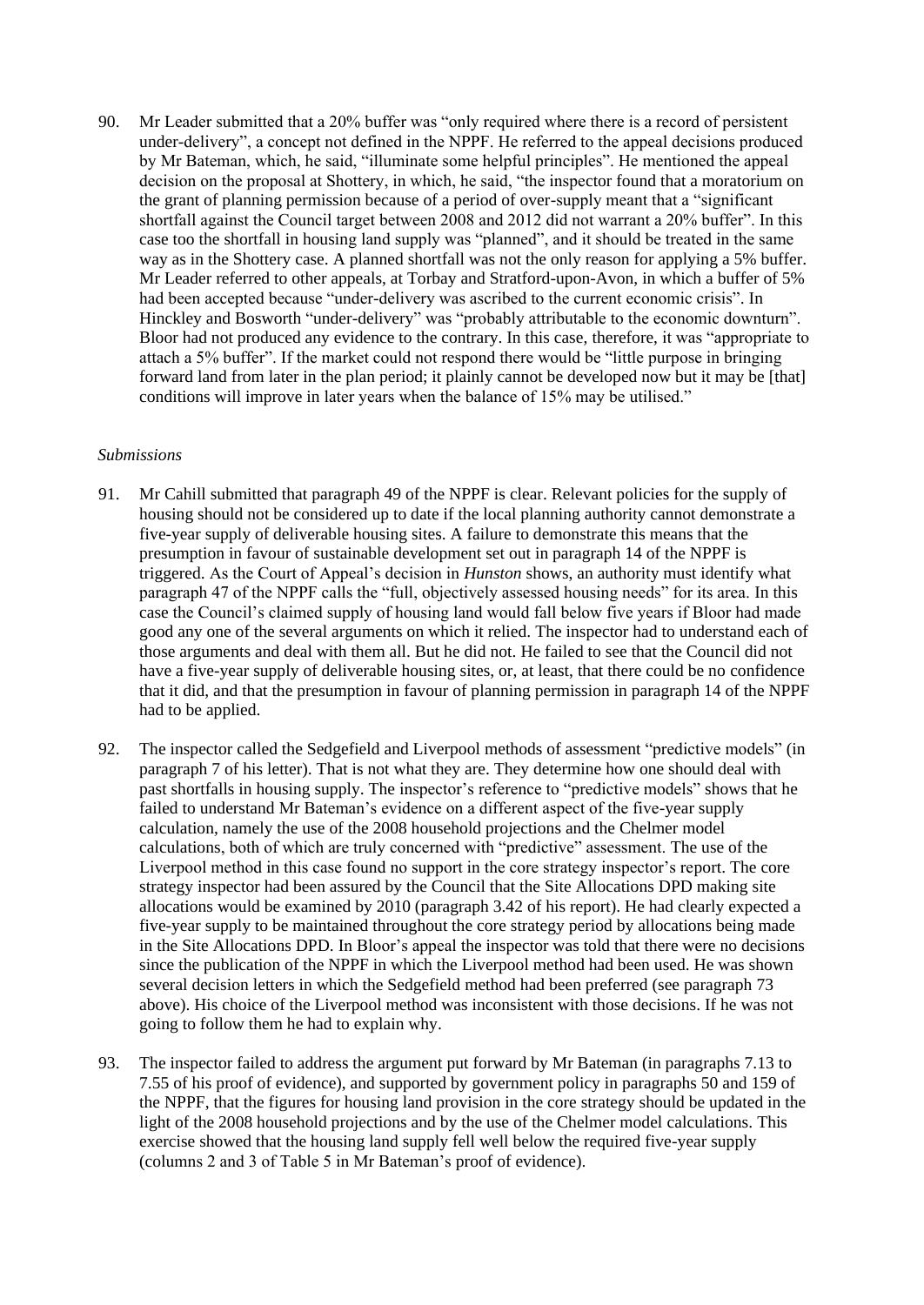- 94. The inspector said (in paragraph 8 of his letter) that Bloor had suggested "that the 5% buffer is insufficient and that a 10% or 20% buffer would be more appropriate". The inspector saw "some force" in this suggestion, acknowledging that "the Council can only show a supply marginally in excess of five years". But he seems to have rejected the "10% or 20% buffer" in favour of the Liverpool method. Bloor did not argue for a buffer of between 10% and 20%. A 10% buffer has nothing to do with the Government's policy in paragraph 47 of the NPPF. Bloor was arguing for a 20% buffer, which is supported by paragraph 47 "[where] there has been a record of persistent under delivery of housing".
- 95. Bloor was also arguing for a 10% discount to be applied to the identified supply of housing from larger sites to reflect the fact that, for various reasons, such sites do not yield housing at the predicted rate. The inspector's approach was muddled. What is clear, however, is that he confused the buffer and the discount, despite Mr Bateman explaining the distinction between them (in paragraph 7.64 of his proof of evidence). He took no account of the 10% discount. Had he done so he could not have concluded that there was a five year supply of housing land.
- 96. Mr Leader and Mr Maurici submitted that Mr Cahill's argument here is an attempt to repeat Bloor's case on housing land supply in the appeal, in the hope of a different outcome. The various contentions made by Mr Bateman in his evidence on the supply of housing land, on which Mr Cahill now relied in his submissions to the court, were all clearly rejected by the inspector – either explicitly or implicitly. But it should be remembered that the disputes at inquiry – about the appropriate method for assessment, whether a buffer ought to be added to the requisite supply and, if so, how large a buffer, and the need for a discount to be applied to the number of new homes in prospect on larger sites **–** were not principal controversial issues in their own right. They were subsidiary to the first of the two main issues identified by the inspector, the adequacy of the supply of housing in the borough, on which he reached a clear conclusion (in paragraph 11 of his letter). Mr Cahill's various criticisms of the inspector's analysis amount to no more than a disagreement with that conclusion.
- 97. The inspector identified the main dispute between the parties as being between the two methods of assessment (paragraph 7 of his letter). He gave clear reasons for preferring the Liverpool method, which he described as a "recognised way of calculating housing supply" (paragraph 9) and, in this case, "a reasonable basis for assessing future supply" (paragraph 11) – the core strategy inspector's conclusion that the initial shortfall would eventually be overcome when the Sustainable Urban Extensions at Shilton and Barwell were developed (ibid.), the progress that had been made with those projects (ibid.), the Council's willingness to boost the supply of housing and its intention to allocate land in Groby (ibid.). The inspector had obviously accepted the evidence given by Ms Whettingsteel and rejected Mr Bateman's. It was open to him to do that. His description of the alternative methods as "predictive models" in paragraph 7 of his letter was apt. It does not betray any misunderstanding of what those methods are and what they are for. They are predictive. Their purpose is to assess today how much land will be available for house building over the next five years. The criticism of what the inspector said about the core strategy inspector's conclusions is wrong. As is clear from what he said in paragraphs 3.42 and 3.44 of his report, the core strategy inspector did expect that there would be shortfalls in housing land supply in the early years of the core strategy period, but he also expected these shortfalls to be overcome (see paragraph 70 above). The inspector acknowledged that the preparation of the Site Allocations DPD had been delayed, and took this into account (in paragraph 10 of his letter). He referred to the appeal decisions in which the Sedgefield approach has been adopted (paragraph 8). He did not have to say more than he did to explain why he thought it right, in this case, to use the Liverpool method. The cases relied on by Bloor relied on were obviously distinguishable. They related to different local planning authorities, operating different policies on different sites in different circumstances.
- 98. Bloor did not in the end rely on the 2008 population projections and the Chelmer model calculations in arguing that the Council lacked a five-year supply of housing land. Mr Leader said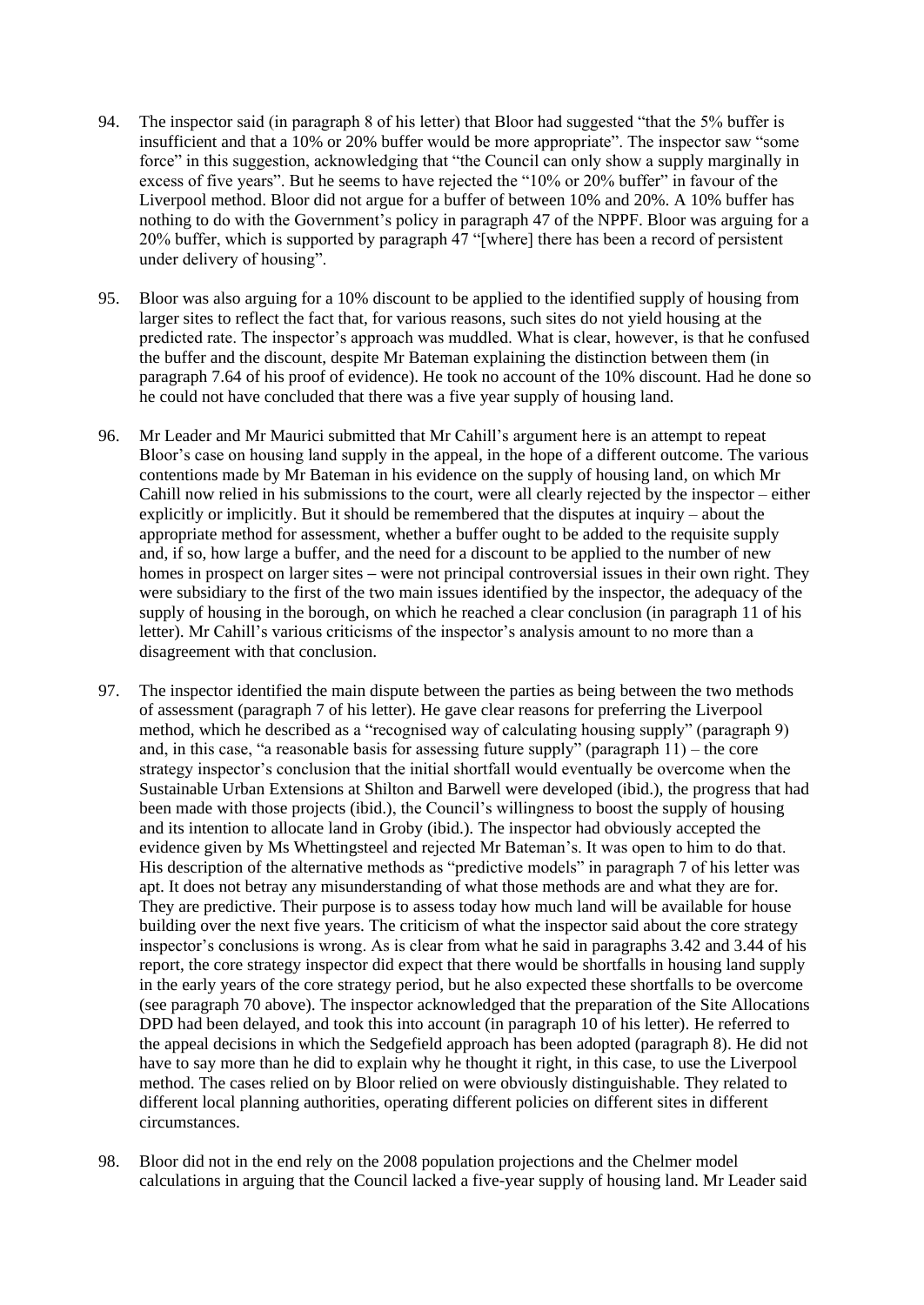that Ms Whettingsteel had not been cross-examined on the 2008 household projections or on the Chelmer model calculations and Mr Bateman confirmed when he was cross-examined that he was content to rely on the level of housing need identified in the Regional Strategy, which the Council had used in the preparation of the core strategy. This explains why Mr Cahill said what he did in paragraph 24 of his closing submissions (see paragraph 83 above).

- 99. Although the inspector referred to "a 10% or 20% buffer" in paragraph 8 of his letter, rather than a buffer of 5% or 20%, this does not matter. What is clear is that he found the Council was able to show more than a five-year supply of housing land  $-5.02$  years  $-$  if a 5% buffer was applied (paragraph 7). He recognized that this was only "marginally in excess of five years", and he took note of Bloor's argument that a 5% buffer was therefore insufficient (paragraph 8). But he was not persuaded by it.
- 100. One cannot infer from what the inspector said in paragraphs 7 and 8 of his letter that he must have confused the 10% discount with the 5% of 20% buffer, or that he must have ignored what had been said on either side about the 10% discount. In the submissions made for the Council in closing he had a sound basis on which to conclude that no discount was needed (see paragraph 88 above). If he had thought it necessary to apply a discount to the assumed delivery of housing on larger sites, as well as adding what he regarded as a sufficient buffer, he would have said so.

## *Discussion*

- 101. Mr Cahill's argument on this issue draws the court towards areas of planning judgment that were squarely within the remit of the inspector. Only in one respect do I think there is force in his submissions. Otherwise, the argument is mostly a rehearsal of Bloor's case on the supply of housing land in its appeal, a case that was fully ventilated before the inspector and which he rejected.
- 102. There are four main areas of complaint in this ground: first, the inspector's choice of the Liverpool method, rather than the Sedgefield, for calculating the supply of housing land, despite the appeal decisions presented in evidence at the inquiry, in which the Sedgefield method had been preferred; secondly, the inspector's alleged failure to deal with evidence and submissions inviting him to base his consideration of the need for housing land on the information in the 2008 household projections and the Chelmer model calculations; thirdly, his use of a 5% rather than a 20% buffer, which it is said was unreasonable in the circumstances of this case; and fourthly, his alleged failure to include in his assessment a discount of 10% for the delivery of housing on larger sites.
- 103. Mr Maurici and Mr Leader said that all of these four matters were secondary issues, lying behind the primary issue, which was whether the Council could show a five-year supply of housing land. That is plainly right. But I do not accept, nor indeed did Mr Maurici and Mr Leader submit, that the inspector could confine the explanation he gave for his conclusions on housing land supply to a broadly stated conclusion that there was or was not a supply of that level.
- 104. I also acknowledge that, as the inspector himself said, "[the] calculation of housing land supply is not an exact science" (paragraph 7 of his decision letter). Ascertaining how much land is truly available for housing development is not simply an arithmetical process. It requires assumptions to be made and judgment to be exercised. As Harrison J. said in *R. (on the application of Spelthorne Borough Council) v Secretary of State for the Environment, Transport and the Regions*  [2001] 82 P. & C.R. 10 (in paragraph 39 of his judgment), "[predictions] for the future necessarily involve assumptions which are made as the result of judgment and experience". And as Hickinbottom J. said in *Stratford-upon-Avon District Council v Secretary of State for Communities and Local Government* [2013] EWHC 2074 (Admin) (at paragraph 25 of his judgment), the calculation of housing need "is not the product of a mathematical exercise alone; it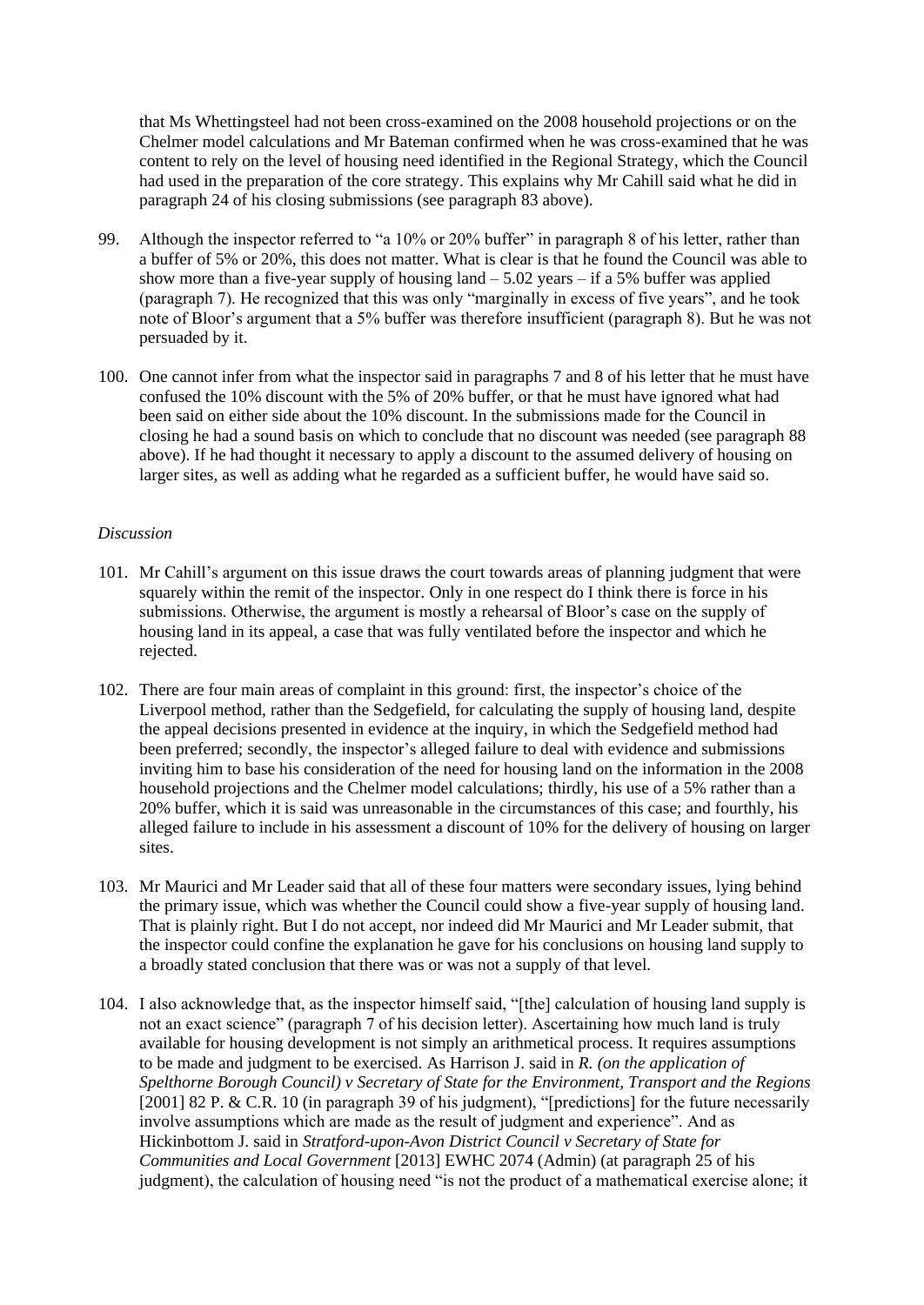involves a series of planning judgments weighing a complex of material factors on the basis of all available evidence, including (where available) projections from different models".

- 105. Because the business of calculating the supply of housing land involves assumptions and judgment there will sometimes not be a single right answer to the question "Can the local planning authority demonstrate a five-year supply?" Often it will be perfectly clear what the answer is, even if there is a margin of dispute between applicant and authority. But since this question has considerable significance for the application of government policy in the NPPF, a robust calculation is essential. And in cases such as this, where the local planning authority's ability to show a five-year supply depends on several variables, any one of which could make a decisive difference to the outcome if an assumption or judgment contrary to the authority's were accepted, the need for clarity and precision will be vital.
- 106. With those comments in mind I come to the specific criticisms made by Mr Cahill of the inspector's handling of this issue.
- 107. I do not see any force in Mr Cahill's submissions about the inspector's choice of the Liverpool method of assessment in preference to the Sedgefield. Both methods were well established as means of assessing the supply of housing land. The inspector knew that. He had evidence from either side urging him to accept one method or the other, for reasons that were fully explained, the Council contending for the Liverpool method, Bloor for the Sedgefield. I have referred to relevant passages in the evidence and submissions at the inquiry, which show how the argument was put on either side (see paragraphs 72, 73, 82 and 83 above).
- 108. Neither method is prescribed, or said to be preferable to the other, in government policy in the NPPF. In my view the inspector was free to come to his own judgment on this question. In paragraphs 7 and 8 of his decision letter he referred to the essential characteristics of each method. In paragraph 7 he said the Liverpool method spreads any shortfall in supply in a given year over the remainder of the plan period, and is an appropriate method to adopt where there is not a severe shortage in supply. In paragraph 8 he described the Sedgefield approach as one that seeks to meet any shortfall earlier in the plan period. And he acknowledged Bloor's assertion that this approach accords with the imperative of significantly boosting the supply of housing, stated in paragraph 47 of the NPPF.
- 109. It seems clear therefore that the inspector understood the essential differences between the two approaches and was able to reach his own view on the method that was more appropriate in the circumstances of this case.
- 110. Having referred in paragraphs 7 and 8 of his letter to the characteristics of the two methods, the inspector went on to say, in paragraph 9, that "the Liverpool model is a recognised way of calculating housing supply". That observation, in itself, is not in dispute in these proceedings. The inspector based his choice of the Liverpool method on his consideration of the relevant facts, including the pattern and pace of housing provision planned for the borough in the core strategy. That was the context here. The inspector plainly took the view that, in the circumstances of this case at the time of his decision, the Liverpool method was the better way to establish what the level of supply really was.
- 111. The inspector gave significant weight to the core strategy inspector's relevant conclusions, and, in particular, to his expectation that shortfalls in housing land supply in the early years of the core strategy period would later be overcome when the Sustainable Urban Extensions were developed. I do not accept that this was a misreading of the core strategy inspector's conclusions in paragraphs 3.42 to 3.45 of his report (see paragraph 70 above). It was in effect, what he had said. But the inspector did not merely recite his colleague's conclusion. He noted the progress that had been made with the Sustainable Urban Extensions at Shilton and Barwell (in paragraph 9 of his letter). And he expressly dealt with Bloor's contention that the core strategy inspector's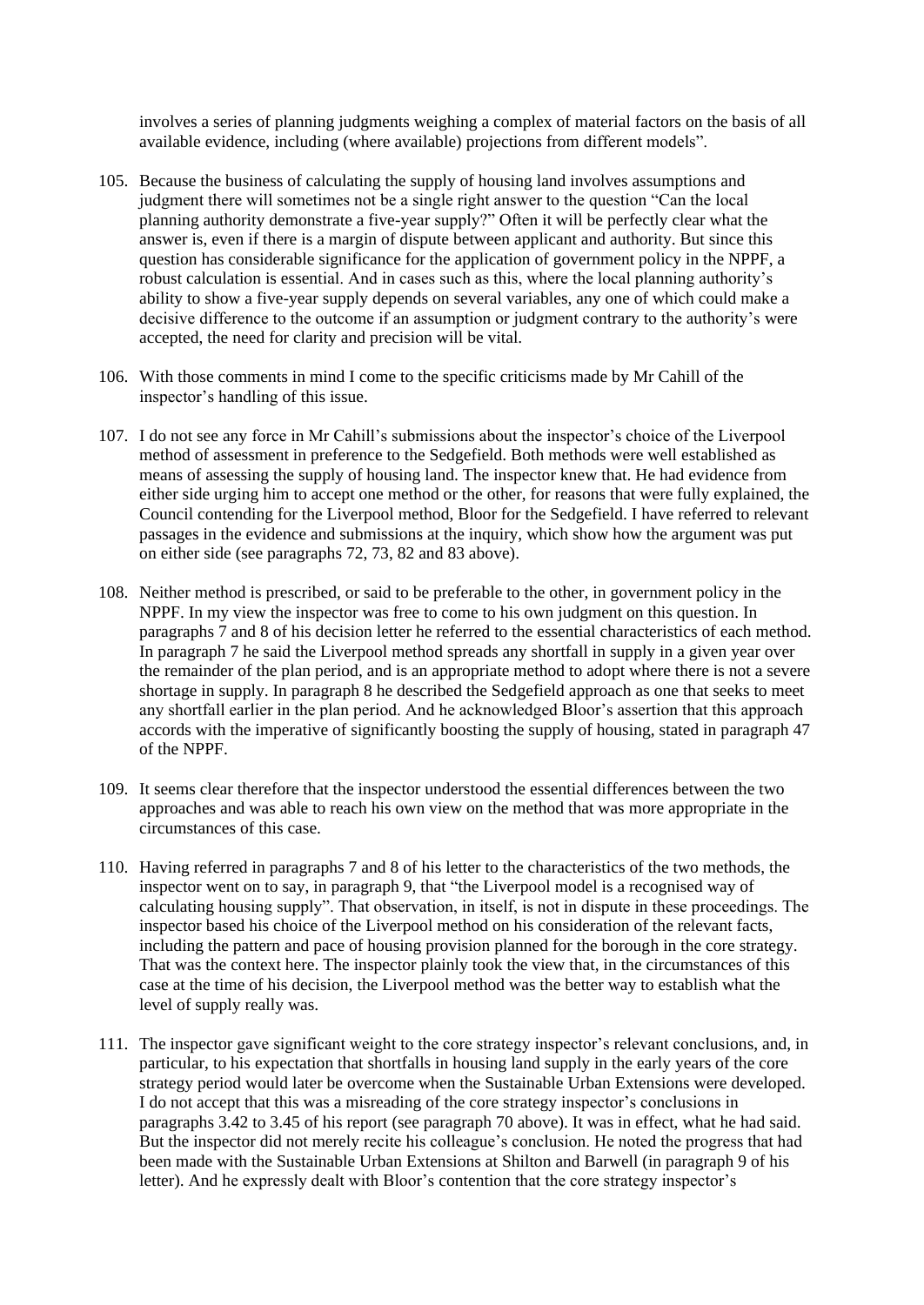conclusions were based on a promise that had now proved to be false – that sites would swiftly be brought forward by way of allocations in the Site Allocations DPD, which had now been delayed (paragraph 10 of the decision letter). He did not reject that contention out of hand, but noted that the inspector who had dismissed Bloor's appeal in 2011 was himself aware of the delay that had occurred in the preparation of the Site Allocations DPD.

- 112. The inspector explained why he shared the view of the core strategy inspector about early shortfalls in supply being corrected by large-scale housing development later in the core strategy period. He plainly had in mind the policy in paragraph 47 of the NPPF, which is cast in terms of a need "[to] boost significantly the supply of housing" and says that authorities should "use their evidence base to ensure that their Local Plan meets the full, objectively assessed needs" for housing in the relevant area, and identify a supply of sites "sufficient for provide five years worth of housing against their housing requirements …". He referred to that policy explicitly in paragraph 8, and came back to it in paragraph 11, where he referred to the Council not being "averse to boosting the supply of housing".
- 113. Having set out the considerations weighing for and against either approach, the inspector went on, in paragraph 11 of his letter, to conclude that the Liverpool method provided "a reasonable basis for assessing future supply". It was, in his opinion, a method congruent with the approach in the core strategy, and consistent with the aim of fulfilling the housing requirements identified there. That was a matter of judgment for him.
- 114. I cannot say that this was an unreasonable judgment for the inspector to make. Other inspectors might have taken a different view in the same circumstances. There might have been good reasons for doing so. But that is not enough to sustain a challenge before the court. It lies within the territory of planning judgment, and the court will not go there.
- 115. The inspector's reasons on this matter are succinct, but that in itself is no criticism. Indeed, it is difficult to see what more he might have been expected to say.
- 116. I should add that I see nothing beyond semantics in the criticism of the inspector's description of the two methods of assessment as "predictive models" (in paragraph 7 of his letter). Whether that is an infelicitous description of them is neither here nor there. The inspector plainly knew what they were and the purpose for which they were used. If he had described them as "assessment methods" rather than "predictive models" that might have been more accurate. But the fact that he described them in the way he did does not go to the substance of his conclusions, nor does it leave his reasons obscure.
- 117. Mr Cahill does not succeed in showing that the inspector's choice of the Liverpool method was bad as a matter of law by pointing to other appeal decisions, which were before the inspector, showing that elsewhere in England, in the particular circumstances of those particular cases, the Secretary of State or his inspector had preferred the Sedgefield approach. The inspector did not ignore those decisions. He referred to them in paragraph 8 of his letter. In each of those decisions the inspector or the Secretary of State judged what the appropriate method of assessment would be. As Mr Maurici submitted, however, in none of them does one see the inspector or the Secretary of State exclude the Liverpool method as a potentially appropriate means of assessment, which could sensibly be adopted in another case if it was appropriate to do so. None of the decisions relied on by Mr Bateman dictated what the approach in another case should be. Each of those appeals, unsurprisingly, turned on its own particular facts as they were at the time of decision. Mr Maurici pointed out, for example, that in the appeal at Shottery, where the Secretary of State found, as the parties agreed, that there was a significant shortage in the supply of housing land, the inspector had noted (in paragraph 497 of her report) that there was no firm policy guidance on the correct approach to the assessment of housing land supply. She noted that the emphasis of the NPPF was on a significant boost in the supply of housing. She said that any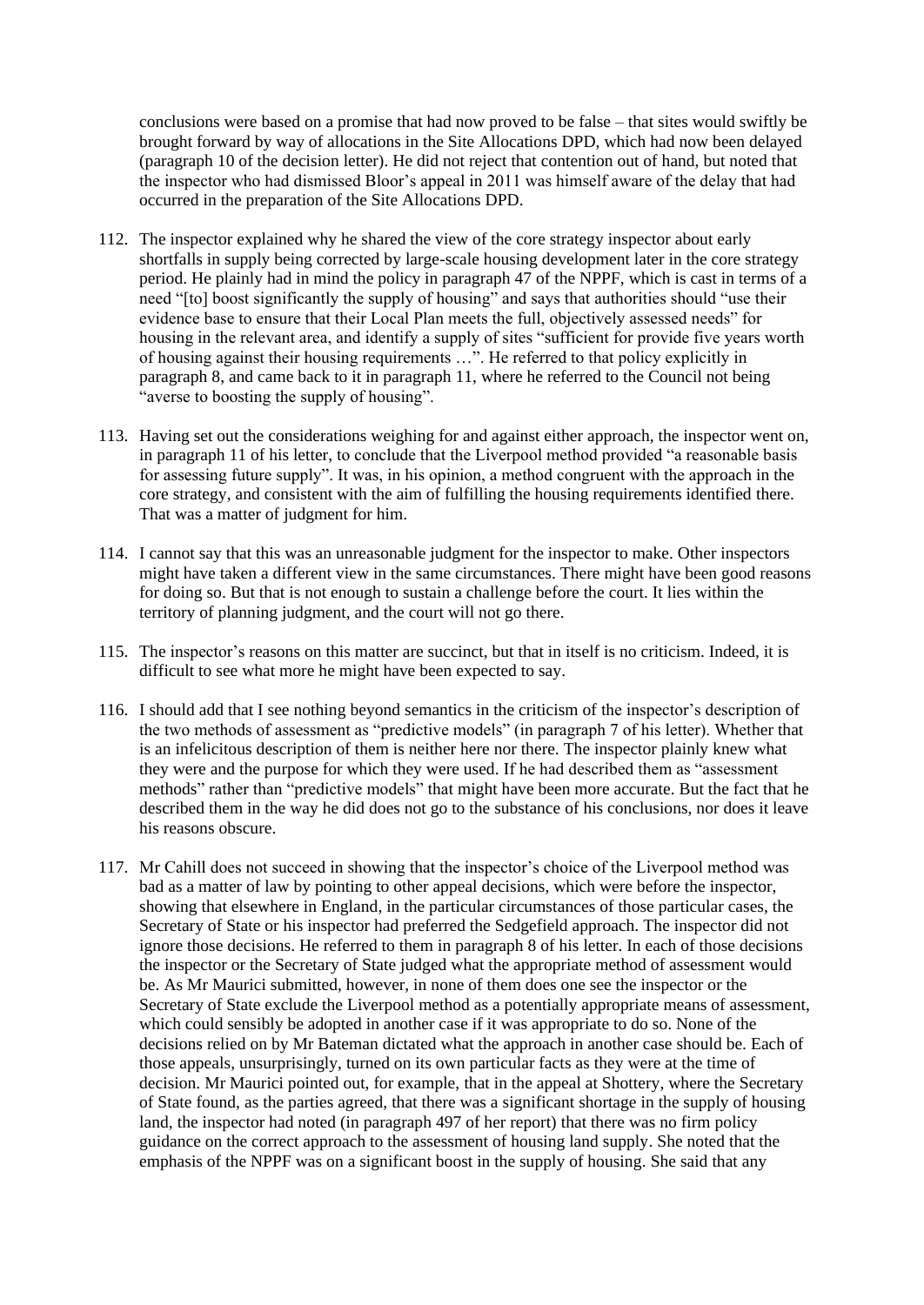backlog should be dealt with quickly. And she took the view that in the case before her there was no strong local reason for doing otherwise.

- 118. I do not accept that the jurisprudence on consistency in decision-making suggests that in this case the inspector ought to have explained why he had differed in his approach from the inspectors and the Secretary of State in those other cases. This was not an instance of like cases having to be decided alike unless there was some explicit and cogent reason for deciding them differently. This was not, in truth, a case of an inspector departing from a previous decision, and having to explain why he was doing so. It was not a case of the facts and circumstances being indistinguishable from those in other appeals concerning other proposals on other sites where other facts and circumstances applied. If one takes the "practical test" referred to by Mann L.J. in the North Wiltshire case (see paragraph 19(7) above), which poses for a decision-maker the question "[Am] I necessarily agreeing or disagreeing with some critical aspect in the previous case?", the response the inspector would have been entitled to give would have been that he was not. What he was doing was taking his own view in the circumstances of the case before him of how the supply of housing land ought to be assessed. This is the kind of issue described by Mann L.J. (ibid.) as being an area for "possible agreement or disagreement", analogous, in my view, to one of the examples he gave, namely the "assessment of need". In any event, I do not accept that the inspector was under the burden of explaining why he was not persuaded that in this case he should prefer, on the evidence and submissions he heard in the appeal, the same approach to assessment as had commended itself to the inspectors and the Secretary of State in those other cases.
- 119. The next of Mr Cahill's points concerns the inspector's alleged failure to deal with the evidence on the 2008 household projections and the Chelmer model calculations. In my view this is not a good point. The 2008 household projections and the Chelmer model calculations provided in Mr Bateman's evidence were, according to Mr Cahill's submissions in closing at the inquiry, provided so as to satisfy the "preference [in the NPPF] for the most up to date information" (see paragraph 83 above). But Mr Cahill went on to make it clear that for the purpose of the calculation of housing land supply Bloor was content to rely on the figures in the column of the relevant tables in Mr Bateman's evidence – Table 4 ("Housing requirements using the Sedgefield approach") and Table 5 ("Five year supply figures based on the Sedgefield approach"). Those figures were based on the total requirement of 9,000 new homes for the period 2006 to 2026 in the core strategy, a requirement derived from the regional strategy, rather than the 2008 household projections and the Chelmer model calculations.
- 120. In view of that submission the inspector did not need to reach a conclusion on the 2008 household projections and the Chelmer model calculations. He could confine his consideration of the rival arguments on housing land supply to the figures on which Bloor was content to rely. He did that. In doing so he did not commit any error of law. It was not incumbent on him to go further than he did. Bloor may now have had second thoughts about the value of the 2008 household projections and the Chelmer model calculations. In its appeal, however, Bloor did not base its argument on the supply of housing land upon that material. And I do not think the inspector's failure to deal with it is a proper complaint to raise in these proceedings.
- 121. I turn to the inspector's consideration of the appropriate buffer. Again, I cannot accept Mr Cahill's submissions. The relevant passage in the NPPF is in paragraph 47, which advocates the use of either a buffer of 5% "to ensure choice and competition in the market for land" or a buffer of 20%, if there has been "a record of persistent under delivery of housing" in the local planning authority's area. The purpose of adding a 20% buffer in those circumstances is not only to ensure choice and competition in the land market but also "to provide a realistic prospect of achieving the planned supply". The NPPF does not go further than that in what it says about the choice of the appropriate buffer. It does not preclude the use of a buffer of less than 5% or more than 20% or somewhere between those two levels. It leaves that to the discretion of the decision-maker.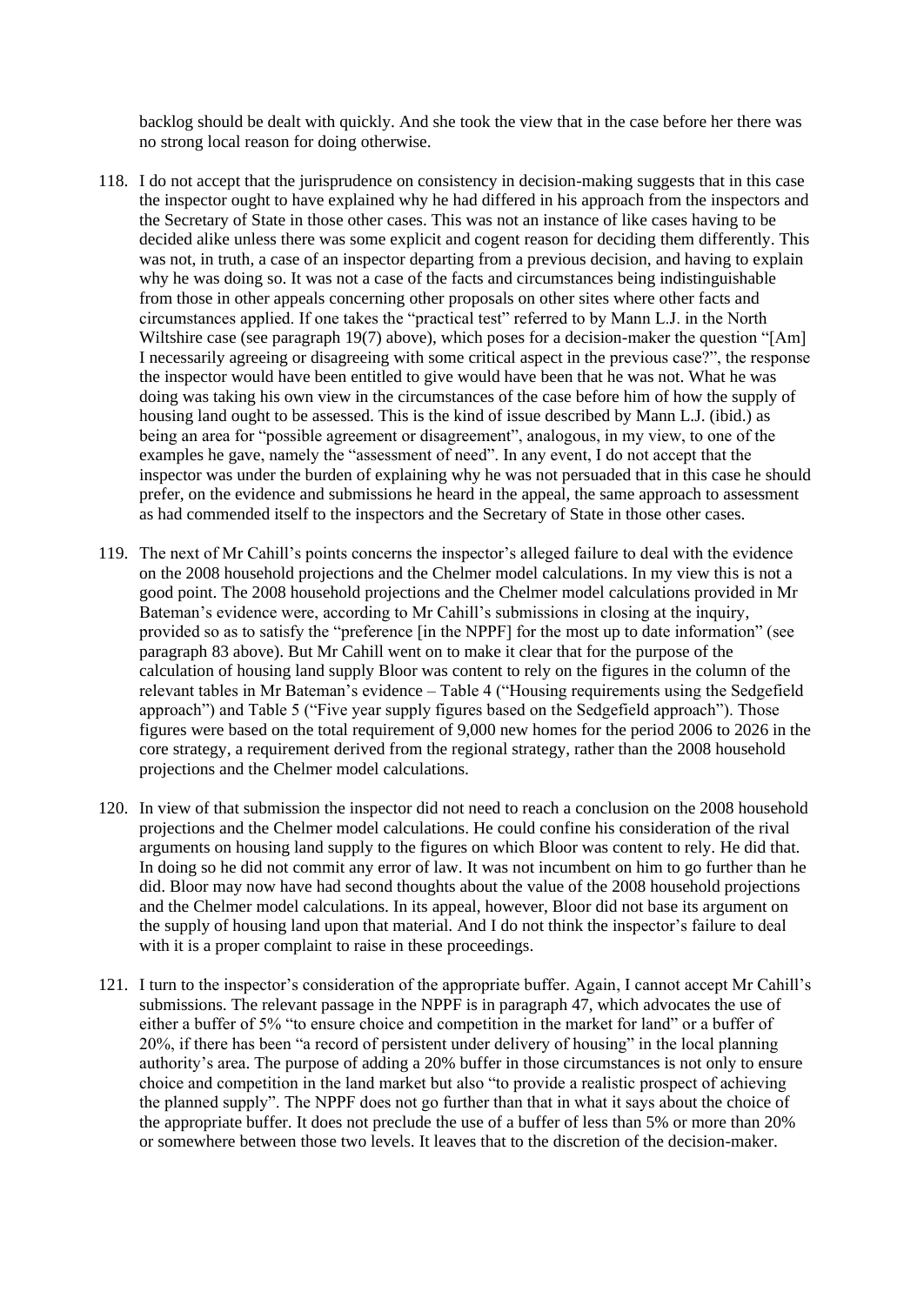- 122. Adding a buffer of 20% or more will make a substantial difference to the required supply of housing land. A 5% buffer will make a difference, though much more modest. The question for the decision-maker in choosing the appropriate buffer, if there is dispute about that, will be the size of the buffer needed to ensure that the planned supply of housing land will be achieved. The focus will be on the concept of "persistent under delivery of housing". The NPPF does not elaborate on that concept. This too is left for the decision-maker to judge. The word "persistent" seems to imply a failure to deliver the required amount of housing that has continued or occurred for a long time, though not necessarily through an authority's deliberate default. Whether there has been a persistent under-delivery of housing will no doubt be contentious in many appeals by house builders and landowners against the refusal of planning permission by authorities naturally keen to defend their record in planning for housing development. Resolving that issue will be a matter for the planning judgment of the inspector who hears the appeal.
- 123. In this case the inspector found that the Council could show a supply of housing land of more than five years, though only slightly more, if a 5% buffer was applied (paragraphs 7 and 8 of his decision letter). He acknowledged that Bloor had argued that a 5% buffer was not enough, and, as he put it, that "a 10% or 20% buffer would be more appropriate". He saw "some force" in that argument because, as he accepted, the Council could "only show a supply marginally in excess of five years" (paragraph 8). He evidently did not see the need for a buffer of more than 5%, because he accepted that the Council's use of the Liverpool method of assessment was reasonable and that, on that basis, there would still be more than a five-year supply of housing land if a 5% buffer was applied. This is clear from what he said on this matter in paragraphs 7, 8 and 9 of his decision letter. Leaving aside for the moment his reference to "a 10% or 20% buffer" in paragraph 8, I think this was a judgment he could properly make. It is in no way vulnerable in law. And the reasons given for it, subject to what I shall say about the inspector having introduced the idea of a 10% buffer, do not fall short of being both adequate and intelligible.
- 124. The point that troubles me, however, is the inspector's evident failure to deal with Bloor's evidence and submissions, and the Council's response to them, on the need to make a 10% discount from the notional delivery of housing on larger sites.
- 125. In their closing speeches at the inquiry both Mr Cahill and Mr Leader made submissions on this as a point meriting consideration in its own right (see paragraphs 82, 83, 87 and 88 above). It was, in truth, one of the main controversial aspects of the housing land supply issue. It was not merely a subordinate point. As both sides recognized, it was a matter of some significance in the calculation of the housing land supply, and in the crucial question in the first of the inspector's two main issues, which was whether the Council was able to demonstrate that there was a fiveyear supply.
- 126. Mr Bateman took care in his proof of evidence (in paragraph 7.64) to emphasize that the 10% discount had nothing to do with the buffer, be it 5% or 20%, that had to be included in the land supply (see paragraph 79 above). In his evidence the 10% discount was a quite discrete factor. He may or may not have been right in pressing for it to be made. That is not for the court to decide. But there was nothing opaque in the way he described it. He firmly distinguished it from the buffer. He presented it as an additional and indispensable part of the assessment. The Council did not accept that. Ms Whettingsteel did not allow for the discount in her evidence, and in closing Mr Leader argued against it (see paragraph 88 above).
- 127. As Mr Maurici acknowledged, however, the inspector did not grapple with this point anywhere in his consideration of the issue of housing supply in his decision letter. There is simply no explanation of what he thought about it. Whether his reference to "a 10% or 20% buffer" reflects some confusion in his mind about Mr Bateman's evidence on the 10% discount I cannot tell. Mr Maurici could not explain what it meant. What is clear, however, is that if the inspector intended his reference to "10%" to relate to the buffer, which is what he said, it could not also relate to the discount. And if he was intending to refer to the discount he would surely have said so. But he did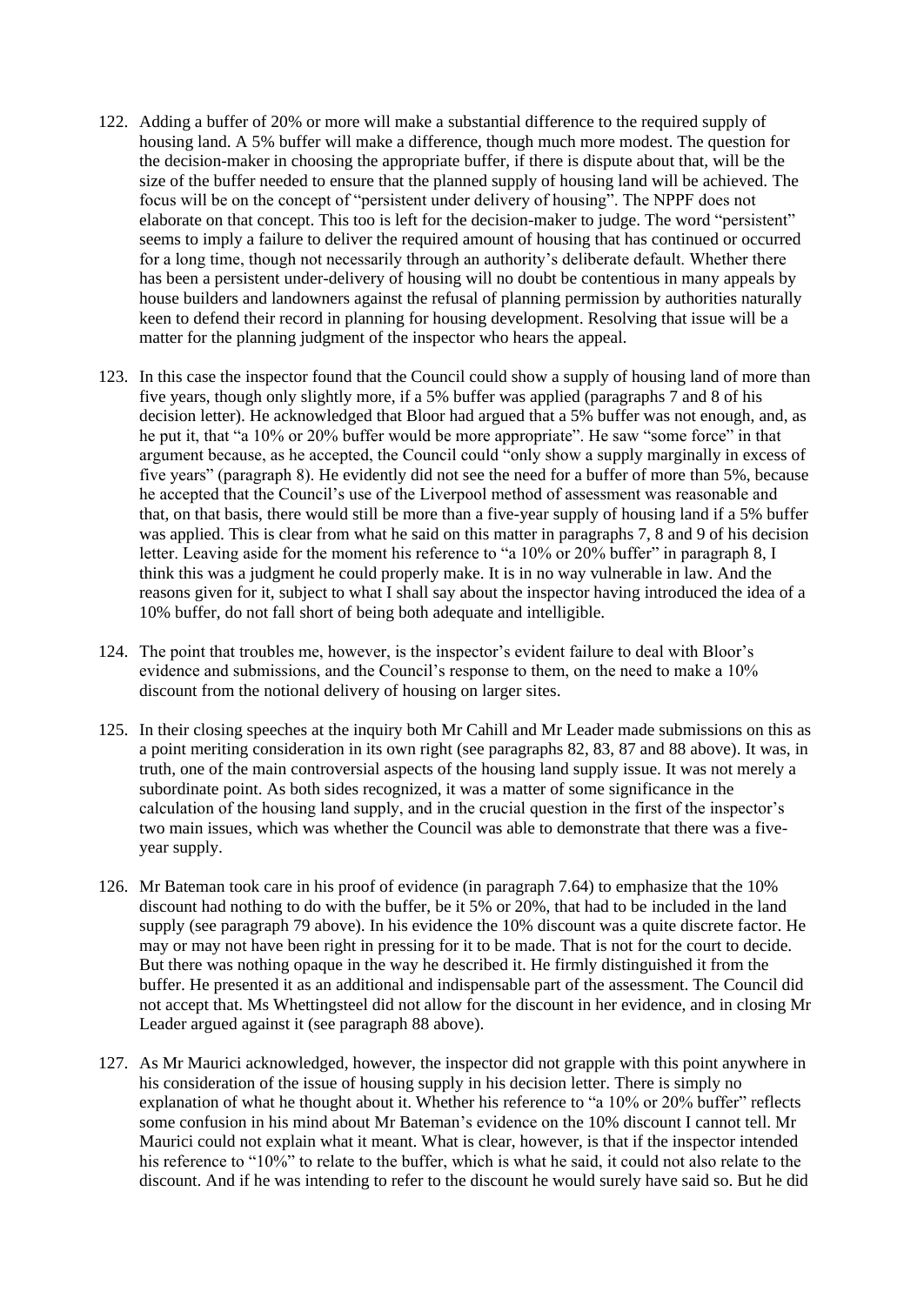not. So he either confused the discount with the buffer or he simply neglected to deal with it at all. Either way, he fell into error. He failed to address the evidence and submissions on the 10% discount in a satisfactory way.

- 128. Mr Maurici submitted that the evidence given by Mr Bateman on the 10% discount in paragraphs 7.61 and 7.62 of his proof of evidence was of a general nature, a "rule of thumb", rather than directed to the particular circumstances of large housing sites in the borough of Hinckley and Bosworth. He pointed to the footnote to paragraph 47 of the NPPF, which says that "[sites] with planning permission should be considered deliverable until permission expires …" (see paragraph 66 above). This, he said, creates a presumption of deliverability, rebuttable only by clear evidence to the contrary. And he said that in this case there was no such evidence. He also referred to Mr Leader's submission in his closing speech at the inquiry – that the Council could gauge the amount of housing that would come forward on particular sites each year through the Annual Monitoring Report, and that to incorporate a 10% discount in the land supply calculation would be double discounting (see paragraph 88 above). He said one could infer from the inspector's acceptance of the Council's land supply calculations, at the end of paragraph 7 of his letter, that he must have been unimpressed by Bloor's case on the 10% discount.
- 129. Mr Cahill's response to these submissions was that the inspector did not adopt that reasoning, and even if he had adopted it he would have had to explain why he did so in the light of the evidence given by Mr Bateman that both generally and in Hinckley and Bosworth there has been a history of large sites not yielding as much housing as is approved in planning permissions. For example, Mr Bateman had referred, in paragraph 7.63 of his proof, to the fact that although planning permission had been granted for 232 dwellings on the site on Leicester Road in Hinckley, reserved matters approval had been sought for only 184 (see paragraph 78 above). As Lewis J. said in *Cotswold District Council v Secretary of State for Communities and Local Government*  [2013] EWHC 3719 (in paragraph 71 of his judgment), the question of whether the "10% lapse rate" was reasonable was "essentially a matter for judgment of the inspector", a judgment that in that case the inspector had made. Mr Cahill said that an inspector who had been presented with evidence about the appropriateness of discounting the delivery of housing permitted on large sites had to exercise his judgment on that evidence and, having done so, had to share that judgment with the parties in his decision letter. In this case the inspector did not do that.
- 130. Here, I think, Mr Cahill was right. I accept that the submissions made by Mr Leader in his closing speech at the inquiry might have given the inspector a solid basis for rejecting what Mr Bateman had said about the 10% discount in his evidence. But that, as I have said, is not a question that can be answered in these proceedings. It was a question for the inspector. And he did not come to grips with it, or at least he did not do so explicitly. In other cases this might not matter, if the presence or absence of a five-year supply of housing land is clear, regardless of any discount being made for the delivery of housing on larger sites with planning permission. This, however, was not such a case. Even on the most favourable view for the Council the five-year supply was tight. In the circumstances the contested 10% discount on large sites was a matter that required specific treatment in the inspector's decision, leaving no doubt about his view, the reasons for it, and the consequence of it for the supply of housing land in the borough at the time of his decision – in particular whether it took the supply below the critical level of five years, and the extent of any surplus or deficit. It was not a matter the inspector could afford to ignore or on which his view could properly be left for the parties to read into his general conclusion on the question of the five-year supply. It was something he had to address. Unfortunately, he did not.
- 131. If the inspector had accepted Mr Bateman's evidence on the 10% discount, and even if all of his other conclusions on the supply of housing land had stayed the same, the effect on his consideration of this main issue in the appeal, and indeed on the outcome of the appeal itself, might have been significant. It would almost certainly have had some consequence for the operation of relevant policy in the NPPF. On the Council's case the housing land supply was, the inspector said, only "marginally in excess of five years" (paragraph 8 of his letter), without any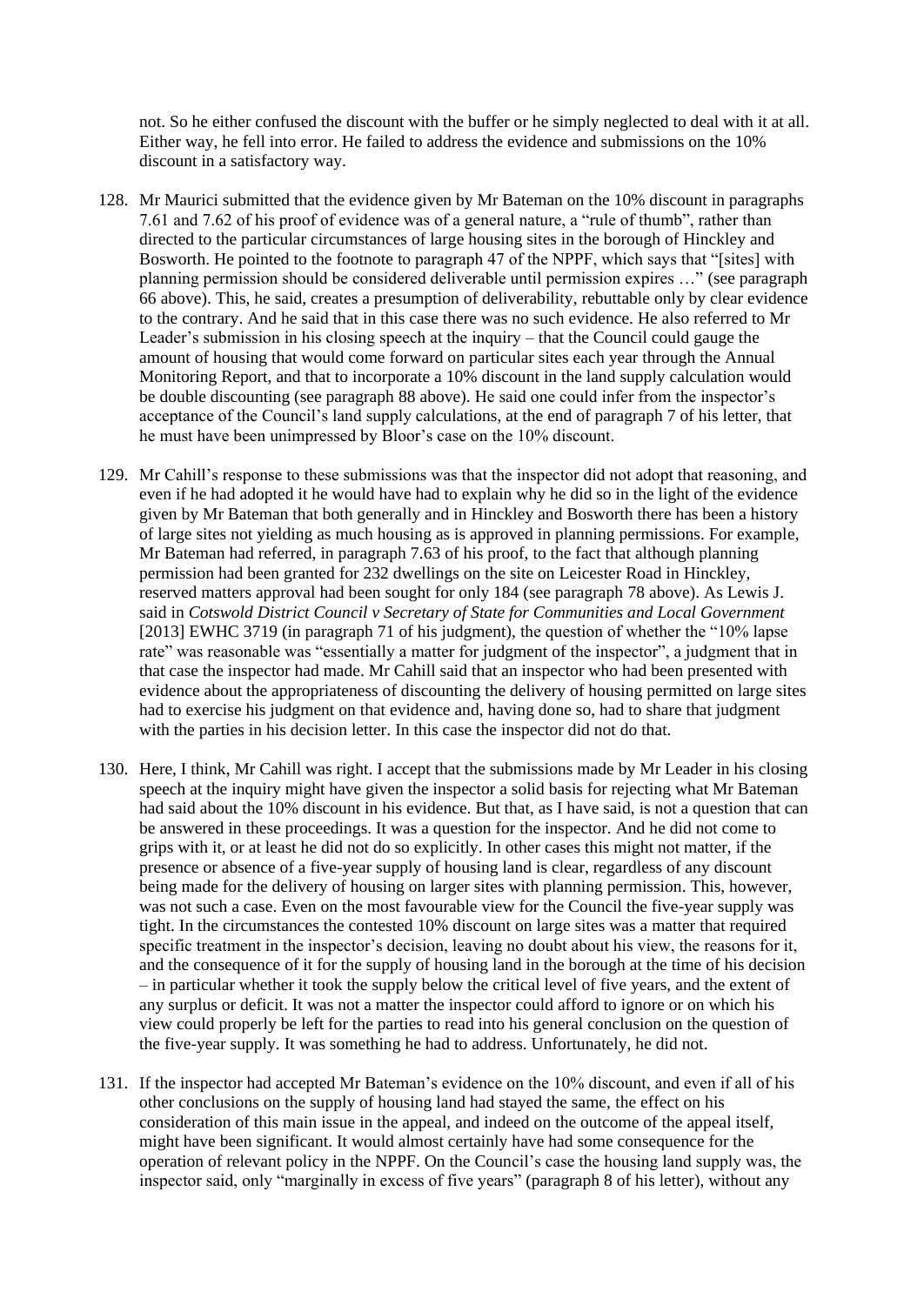discount on the larger sites. In the calculations presented at the inquiry on behalf of the Council by Ms Whettingsteel the inclusion of a discount of 10% on the larger sites and on the Barwell Sustainable Urban Extension would have reduced the supply of housing land to less than the requisite five years.

- 132. If this had been the inspector's conclusion it would have had several possible repercussions in the appeal. The inspector would then have had to look at the implications for this appeal of the policy in paragraph 49 of the NPPF, which says that policies for the supply of housing are not to be considered up to date if the authority is unable to demonstrate a five-year supply of deliverable housing sites (see paragraph 68 above). The conclusion that there was less than a five-year supply of housing land might also have affected his conclusion on prematurity (in paragraph 15 of his decision letter). And it might have made a difference to his final conclusion on the merits of the proposal (in paragraph 29), in which he balanced the "housing supply situation" against the harm the development would cause to the Green Wedge and the conflict with Policy 9. In all of these respects the balance of advantage against disadvantage in the appeal might then have shifted in a significant way.
- 133. In short, it would be unsafe to conclude that if the inspector had taken account of the 10% discount contended for by Bloor the result of the appeal would inevitably have been the same as it was. It might well have been, but I cannot be sure that it would.
- 134. If, however, I am wrong in my view that the inspector failed to take into account the 10% discount, I would have to say that his reasons for rejecting it are entirely obscure. And because in my view this is, or might be, such a significant point, I could not conclude that his failure to give adequate reasons caused no prejudice to Bloor or that the prejudice was not substantial.
- 135. This ground of the application therefore succeeds, though only to the extent that I have indicated.

## **Issue (3) – prematurity**

## *Government policy on prematurity*

136. The Government provided guidance on the prematurity of proposals for development in "The Planning System: General Principles", published in 2005. That guidance survived the publication of the NPPF and the consequent replacement of numerous national planning policy documents extant until then, and it was current at the time of the inspector's decision on Bloor's appeal. The relevant passage of the document is in paragraphs 17 to 19:

> "17. In some circumstances, it may be justifiable to refuse planning permission on grounds of prematurity where a DPD is being prepared or is under review, but it has not yet been adopted. This may be appropriate where a proposed development is so substantial, or where the cumulative effect would be so significant, that granting permission could prejudice the DPD by pre-determining decisions about the scale, location or phasing of new development which are being addressed in the policy in the DPD. A proposal for development which has an impact on only a small area would rarely come into this category. Where there is a phasing policy, it may be necessary to refuse planning permission on grounds of prematurity if the policy is to have effect.

18. Otherwise, refusal of planning permission on grounds of prematurity will not usually be justified. Planning applications should continue to be considered in the light of current policies. However, account can also be taken of policies in emerging DPDs. The weight to be attached to such policies depends upon the stage of preparation or review, increasing as successive stages are reached. For example: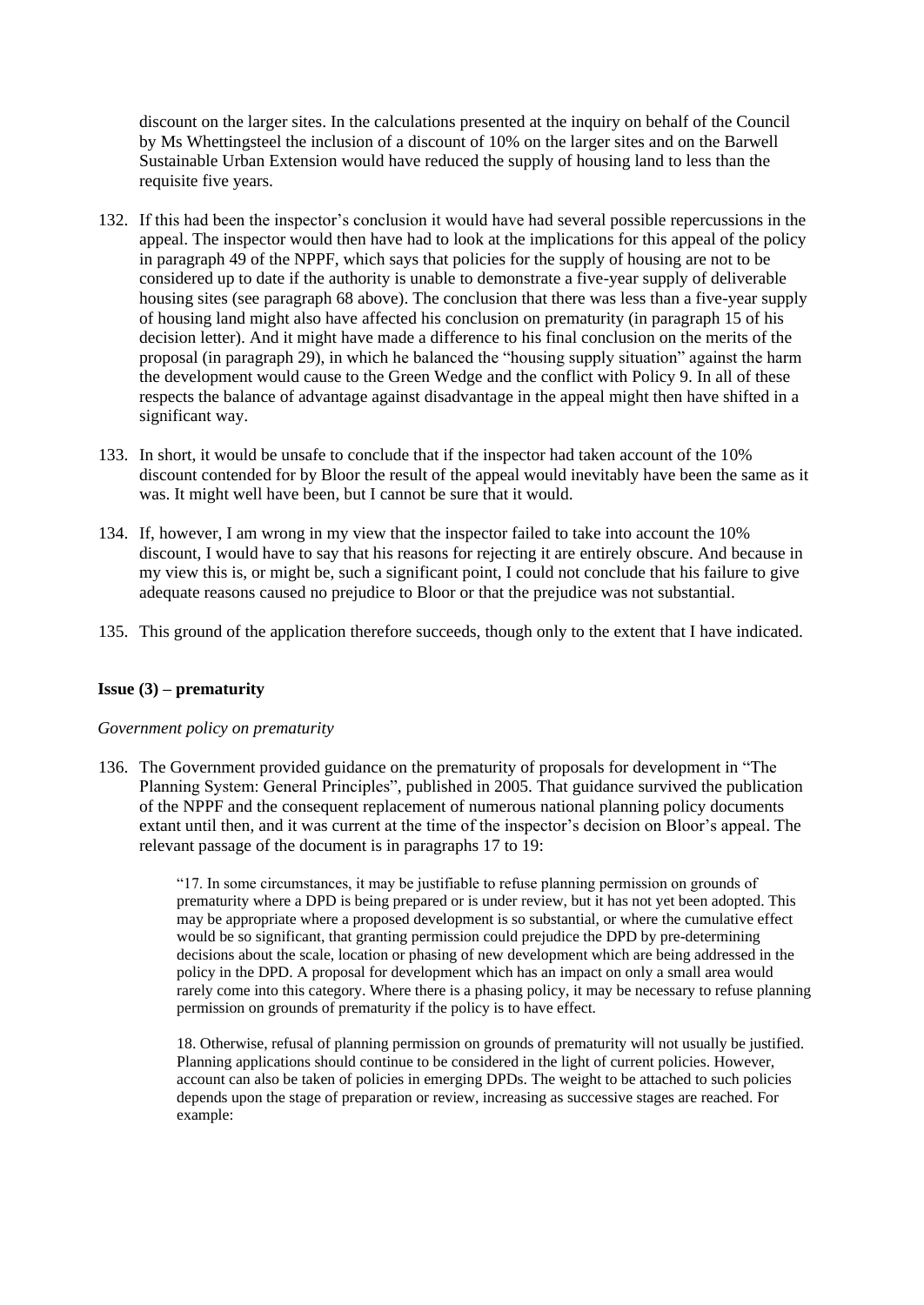Where a DPD is at consultation stage, with no early prospect of submission for examination, then a refusal on prematurity grounds would seldom be justified because of the delay which this would impose in determining the future use of the land in question.

19. Where planning permission is refused on grounds of prematurity, the planning authority will need to demonstrate clearly how the grant of permission for the development concerned would prejudice the outcome of the DPD process."

137. Policy relevant to the issue of prematurity appears in paragraph 216 of the NPPF, which says that "[from] the day of publication, decision-takers may also give weight to relevant policies in emerging plans". The weight to be given to such policies will depend on "the stage of preparation of the emerging plan (the more advanced the preparation, the greater the weight that may be given)", "the extent to which there are unresolved objections to relevant policies …", and "the degree of consistency of the relevant policies ... to the [policies of the NPPF] ...".

*Bloor's case at the inquiry*

…

138. At the inquiry Bloor relied on the advice in paragraphs 17 to 19 of the Government's guidance document. Mr Bateman pointed out that the Site Allocations DPD was "still some way from being submitted and considered at an EiP or being adopted", and was therefore "of only little weight at present" (paragraph 6.86 of his proof of evidence). He went on to say that the appeal proposal "at only 91 dwellings" could not be regarded as being "so significant" that to grant planning permission would prejudice the plan-making process, "when it is only 1% of the total dwellings to be provided in the period 2006 to 2026" (ibid.). He said that, in the light of what is said in paragraph 216 of the NPPF, "the emerging DPD is only of little weight" (paragraph 6.87). This, therefore, was one of those cases in which a refusal in the grounds of prematurity "would seldom be justified", as paragraph 18 of the Government's guidance document made clear (ibid.). Mr Bateman also relied in this context on the lack of a five-year supply of housing land and there being no allocation of land for housing in Groby. He said that in these circumstances, under the policy in paragraph 14 of the NPPF, a prematurity point could not be raised "unless the adverse impacts of granting permission would significantly and demonstrably outweigh the benefits, when assessed against the policies in the NPPF taken as a whole" (paragraph 6.88), and the Council's recent grant of planning permission for development on a site at Market Bosworth that had been identified as a preferred site in the draft Site Allocations DPD (paragraph 6.89). These points were repeated by Mr Cahill in his closing submissions (at paragraph 16).

#### *The Council's case at the inquiry*

139. The Council contended that Bloor's proposal was premature. Ms Whettingsteel said that it "would result in a commitment for housing development and an amendment of the Green Wedge boundary outside … the [Site Allocations DPD]", and that this would be at odds with the plan led philosophy of the [NPPF]" (paragraph 1.8 of her proof). She explained the work that had so far been done on the preparation of the Site Allocations DPD and the likely timetable for the remaining stages of the process. The Preferred Options Report had been consulted upon between February and April 2009. Amendments to this document were being prepared. A pre-submission draft of the Site Allocations DPD was due to be published for consultation in August 2013. In final draft form it would be submitted to the Secretary of State in January 2014. This would be followed by a public examination "to allow the public to bring forward evidence to confirm whether or not the sites identified within the draft plan are the best sites for development" (paragraph 6.46). Ms Whettingsteel said it had been acknowledged in the draft Site Allocations DPD that there were "limited sites within Groby due to the nature of the settlement with major roads bordering it on three sides and, therefore, in order to provide sufficient housing within Groby it may be necessary to allocate greenfield sites" (paragraph 6.48). She added that Bloor "should not take great comfort from the appeal site's identification as one of the Council's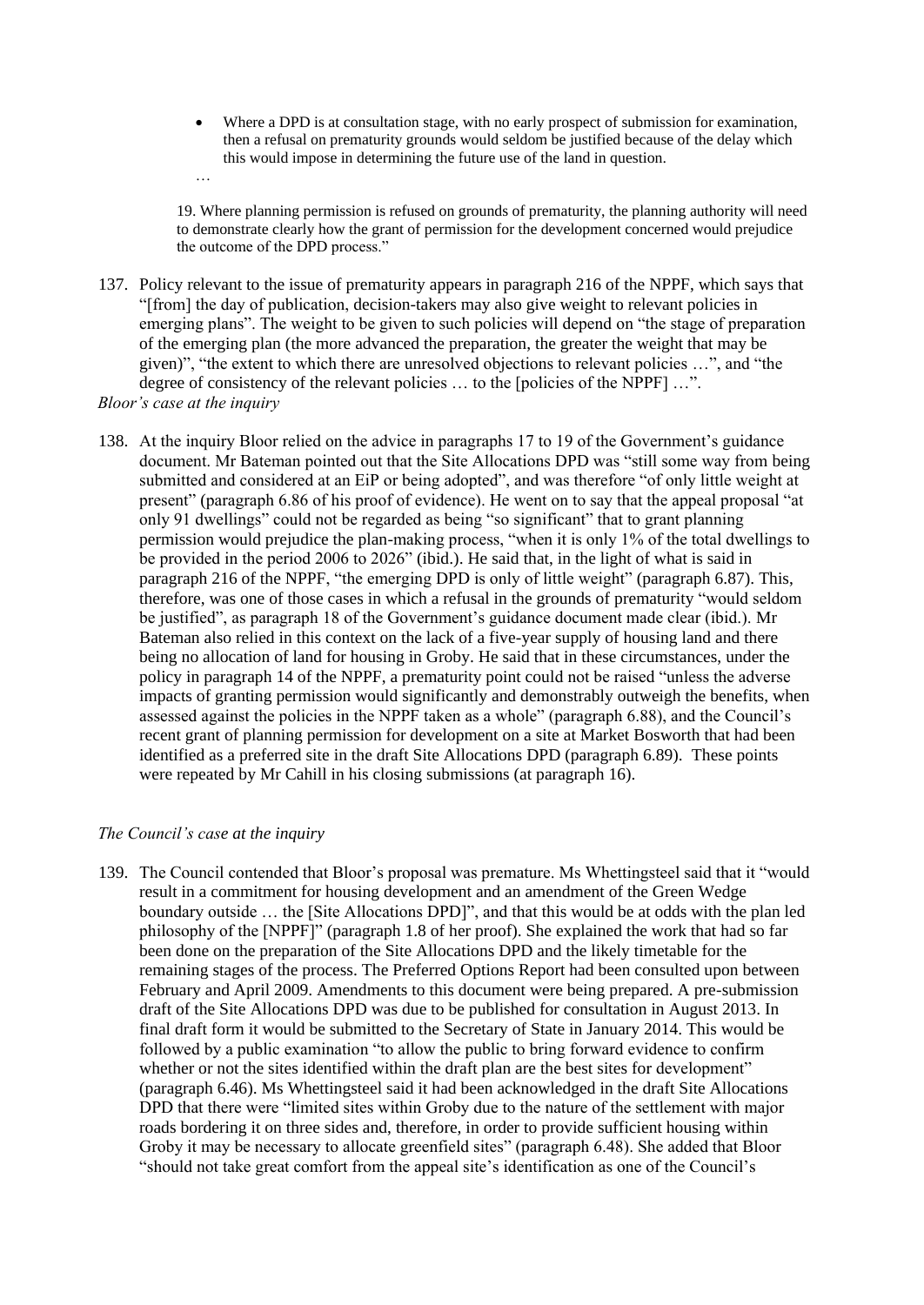preferred options", because "[the] site may not survive the remaining stages of the plan making process" (paragraph 6.49). In a later passage of her proof of evidence, when dealing with "Prematurity" as a distinct issue in the appeal, she said that "[ad hoc] decision making outside … the plan process … tends to inhibit the proper and full participation of the public in the decision making process" and "is thus at odds with the Government's emphasis on localism and increasing public involvement and democratic accountability in planning" (paragraph 7.28).

140. Mr Leader based his closing submissions on prematurity on Ms Whettingsteel's evidence. In view of government policy in the NPPF and the relevant guidance in "The Planning System: General Principles" he said that in each case the question of whether it would be right to refuse planning permission on the grounds of prematurity would turn on the particular facts. Policy 8 of the core strategy called for at least 110 new homes to be provided in Groby. The inspector in the 2011 appeal had found that there has been "97 net completions" since the beginning of the core strategy period, and had therefore concluded that "the [core strategy] allocation can … carry little additional weight in favour of development". Since his decision three more dwellings had been added to the stock of housing in Groby. It followed, submitted Mr Leader, that "there continues to be no pressing need to allocate land for development in the village ahead of [a public examination] of] the [Site Allocations DPD] that is being prepared". The Council had identified more than one site that might be suitable for development in Groby. The "process of open consultation" in the preparation of the Site Allocations DPD was "particularly important in this case because of the very recent appeal decision which determined the site is unsuitable for development on Green Wedge grounds". In these circumstances, Mr Leader submitted, especially the absence of any pressing need for new homes in Groby, and the three recent decisions of inspectors in which the site and its surroundings had been found to perform a valuable Green Wedge function, it was "entirely proper to defer bringing the site forward for development until it has been determined [that] less sensitive land ought not to be developed".

## *Submissions*

- 141. Mr Cahill submitted that the inspector failed to apply, or even acknowledge, the Government's advice on prematurity in paragraphs 17 to 19 of the guidance document. He ought to have applied it. He had recognized (in paragraph 13 of his decision letter) that the emerging DPD in which site allocations would be made could carry no more than "limited" weight because it was still at the consultation stage. This, therefore, was a case in which, under the Government's guidance, the refusal of planning permission on prematurity grounds would rarely be justified. There is no sign that the inspector was conscious of the policy, or that he had brought it to bear on his decision. He referred to the importance of public consultation (in paragraph 14), and the importance of local people having the chance to influence decisions made in the preparation of local and neighbourhood plans (in paragraph 12). But he failed to weigh against those considerations the need to ensure a five-year supply of housing land and the duty of local planning authorities to produce up-to-date development plans without delay – a point emphasized by the Secretary of State in the Shottery decision. He ought to have set against his concern as to the prematurity of Bloor's proposal the fact that the Council had not got on with the preparations of its Site Allocations DPD. At the very least he ought to have explained why his approach to the issue of prematurity diverged from government policy and from relevant decisions of the Secretary of State.
- 142. Mr Leader and Mr Maurici said Mr Cahill's argument starts from a false premise that the inspector saw the question of prematurity as one of the main issues in the appeal. He did not. He saw it as a part, and only a subordinate part, of the first main issue. He dealt with it in the context of the supply of housing land, when considering relevant policy in the NPPF and the development plan and the progress of the Site Allocations DPD towards its adoption. He reached a judgment on it in the light of the evidence and submissions he heard on the timing of the proposal. That judgment was reasonable, and the reasons the inspector gave for it were adequate. He did not need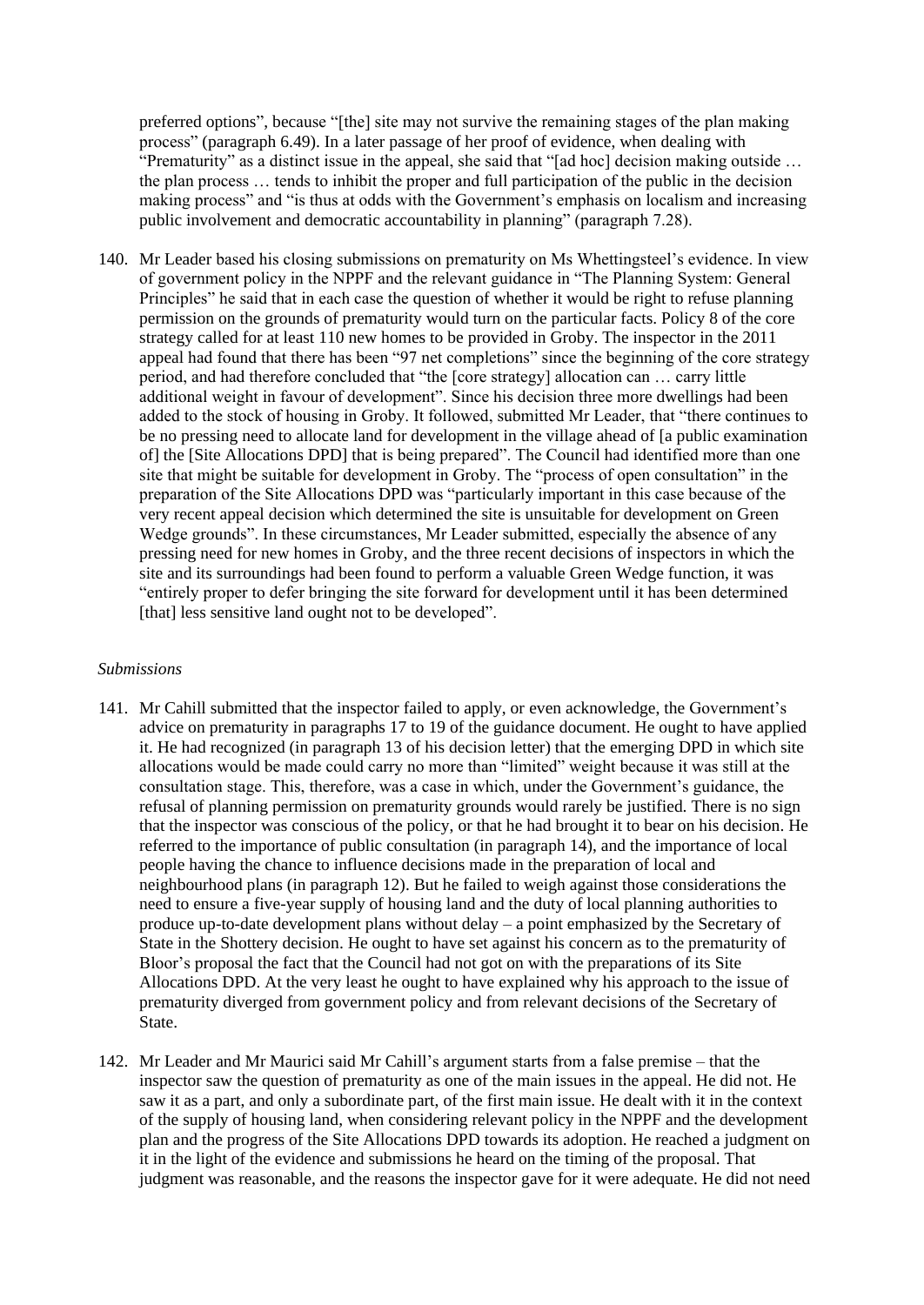to give reasons for departing from government policy on the prematurity of proposals for development, because he did not depart from that policy. The policy does not preclude a refusal on the grounds of prematurity when there is, as the inspector found, an up to date core strategy, a five-year supply of housing land, and a statutory plan-making process – the Site Allocations DPD process – well under way. In these circumstances the inspector was entitled to conclude, as he did, that it was not necessary to grant planning permission for the proposed development at this stage, and that to do so would "pre-empt a decision that should properly be made through the development plan process" (paragraph 14) and would be "premature … in advance of the adoption of the [Site Allocations DPD]" (paragraph 15).

## *Discussion*

- 143. I see nothing in Mr Cahill's argument on this ground. The answer to it, in my view, is that it seeks to attack the inspector's conclusions on an issue that was simply a matter of planning judgment exercised in accordance with well settled policy. It goes outside the scope of the court's jurisdiction in proceedings such as these.
- 144. In *William Davis v Secretary of State for Communities and Local Government* [2013] EWHC 3058 (Admin) Lang J. said (in paragraph 64 of her judgment) that the Secretary of State's conclusion on prematurity in that case was "a planning judgment, which can only be challenged on the basis of an error of law, not because the [claimants] disagree with it on its merits" (see also the judgment of Foskett J. in *Murphy v Secretary of State for Communities and Local Government* [2012] EWHC 1198 (Admin), at paragraph 90). As was observed by H.H.J. Sycamore, sitting as a deputy judge of the High Court in *R. (on the application of Save Our Parkland Appeal Ltd.) v East Devon District Council* [2013] EWHC 22 (Admin) (in paragraph 32 of his judgment), "… the putting in place of a new development plan is a complex and time consuming exercise which can take several years from commencement to final approval". On the facts of that case the planmaking process was at an early stage, and the deputy judge concluded (at paragraph 38) that "a refusal on the basis of prematurity would not have been consistent with national planning policy and would have been in breach of central government guidance". On different facts, and in different circumstances, the court has held a refusal on prematurity grounds to have been consistent with national policy, and sound in law (see the judgment of H.H.J. Gilbart Q.C., the Honorary Recorder of Manchester, sitting as a deputy High Court judge, in *Fox Strategic Land and Property Ltd. v Secretary of State for Communities and Local Government* [2012] EWHC 444 (Admin), at paragraphs 47 to 49).
- 145. In this case the inspector did not refuse planning permission solely on the ground of prematurity. His conclusions on that issue rest within an assessment of the planning merits in the course of which he also concluded that the proposed development was not supported by any immediate need to increase the supply of housing land, that it would damage the character and appearance of the Green Wedge, that it was contrary to Policy 9 of the core strategy, and thus, at least to this extent, that it was not in accord with the development plan. I do not think it matters whether prematurity was a separate issue or part of the inspector's first main issue, on housing land supply. Either way, it was a matter he had to consider, because the timing of the proposal was clearly relevant to its merit.
- 146. As always, the context is important. Here the context was this. Bloor's proposal was for 91 dwellings on an unallocated site in the Green Wedge between Groby and Ratby. Policy 8 of the core strategy looked to the Site Allocations DPD to allocate land for at least 110 new dwellings in Groby. If one were to assume that all of those dwellings will have to be built on land in the Green Wedge, Bloor's proposal for 91 would represent a large proportion of them, more than 80%. The Site Allocations DPD was well on its way in its statutory process. In that process, however strong the case for allocating Bloor's site may be, there will be a discussion of the relative merits of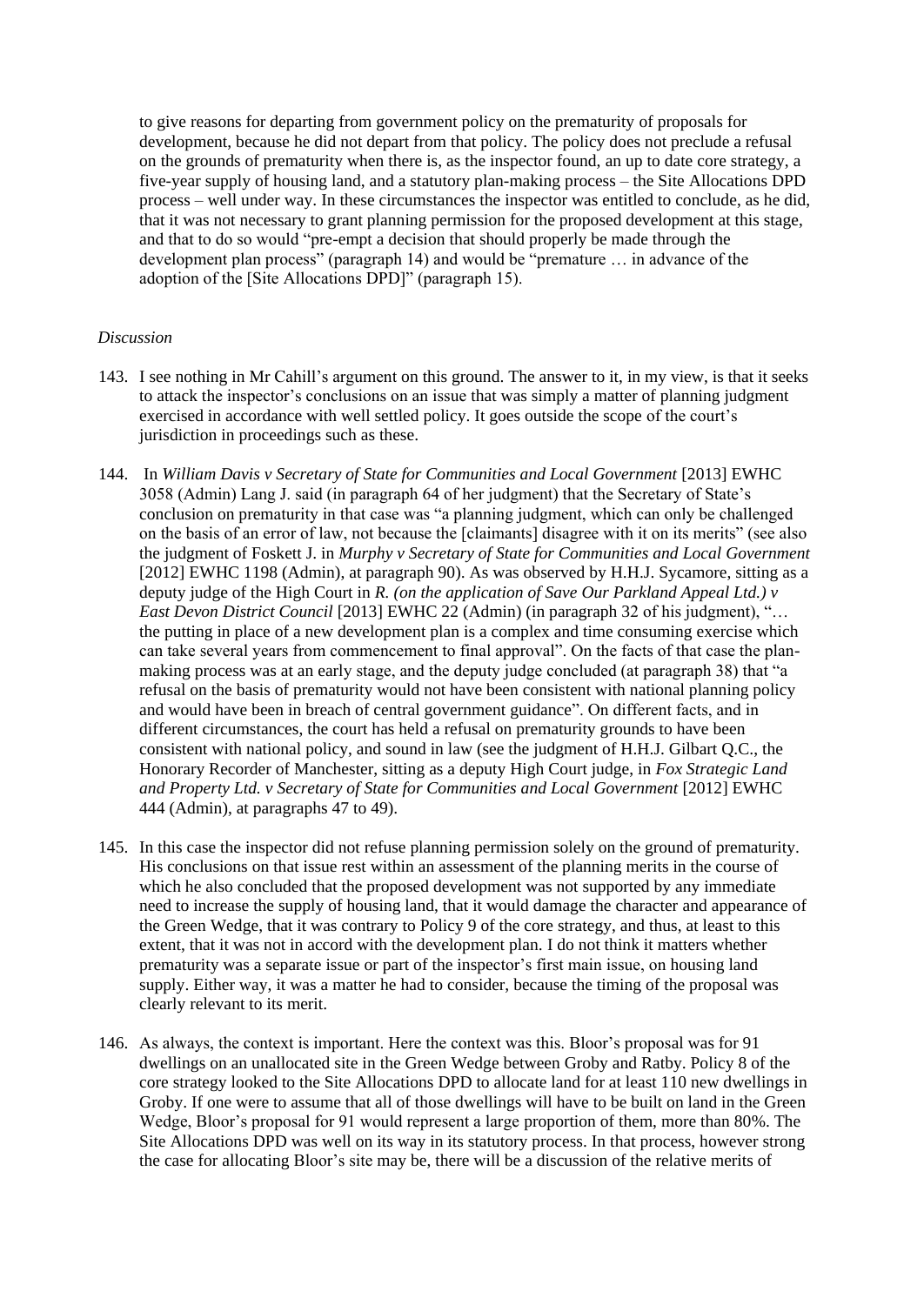competing sites, in which the local community will have the chance to take part. The outcome is, or was, far from a foregone conclusion.

- 147. That is to paraphrase what the inspector was saying in the four paragraphs of his decision letter that deal with prematurity, paragraphs 12 to 15, and in paragraph 23 (see paragraphs 8, 9 and 15 above). In paragraph 12 he referred to the 12 core principles in paragraph 17 of the NPPF, which include the principle that planning in England should be "genuinely plan-led" (see paragraph 24 above). If planning is to be plan-led the process of plan-making, in which local people can participate, should be maintained. This principle is, in my view, compatible with the need for decisions on development proposals to be made promptly in the development control process unless there is a good reason for the decision to await the next appropriate stage of plan-making. But it recognizes, as did the inspector in paragraph 12 of his letter, that there will be occasions when the suitability of a site for a particular form of development ought, in the public interest, to be considered in a plan-making process rather than when the landowner or a developer chooses to make a planning application. The purpose of the Government's policy on prematurity is to protect a plan-making process from decisions on individual planning applications pre-empting decisions that should properly be made in the process of plan-making. That the inspector was aware of this is clear from what he said in paragraph 14.
- 148. In "The Planning System: General Principles" the Government made clear (in paragraph 17) that a refusal on the grounds of prematurity would only usually be justified either when the proposed development was "so substantial" or when its "cumulative effect would be so significant" that to grant planning permission for it could prejudice an emerging development plan document "by predetermining decisions about the scale, location or phasing of new developments which are being addressed in the policy in the DPD" (paragraphs 17 and 18). The question of whether a proposed development is "substantial" enough to justify a refusal on prematurity grounds will always depend on the context. The scale of the development must be viewed in the context of the particular need being planned for in the development plan document. The guidance in "The Planning System: General Principles" is for the decision-maker to apply flexibly according to the circumstances that arise on the application or appeal. It must always be applied having regard to the nature and scale of the proposed development, its location, and the stage the draft development plan document has reached.
- 149. The inspector did not refer to that guidance in his decision letter. But in my view he did not have to. He clearly had it in mind, and his conclusions on the prematurity of Bloor's proposal were consistent with it.
- 150. Paragraphs 12 to 15 of the decision letter appear in the section headed "Housing Supply", where the inspector dealt with the first main issue, the adequacy of the supply of housing land in the borough. In the paragraphs preceding his consideration of prematurity he had concluded that the Council was able to show a five-year supply of land for housing. This was clearly a significant factor in his conclusions on prematurity. It is not hard to see why. What he had to consider here was whether he ought to grant planning permission for the proposed development in spite of its not being allocated for housing in the development plan, and in spite of its not being needed, at least at this stage, to remedy any shortfall in the supply of housing land. He knew, however, that the Council had identified the appeal site as a preferred option for housing development in the draft Site Allocations DPD. He referred to this in paragraph 13 of his letter and said it was a factor that lent to support to Bloor's appeal. But although, as he said in paragraph 14 of his letter, the appeal site might be allocated for housing development in the Site Allocations DPD, granting planning permission for it "at this time" would, he said, "pre-empt a decision that should properly be made through the development plan process", and "render futile the work done by the Council and the contributions made by the local community" in that process. This, he said, would have the effect of "reducing public confidence in the planning process and would be contrary to the spirit of paragraphs 12 and 17 of the … NPPF".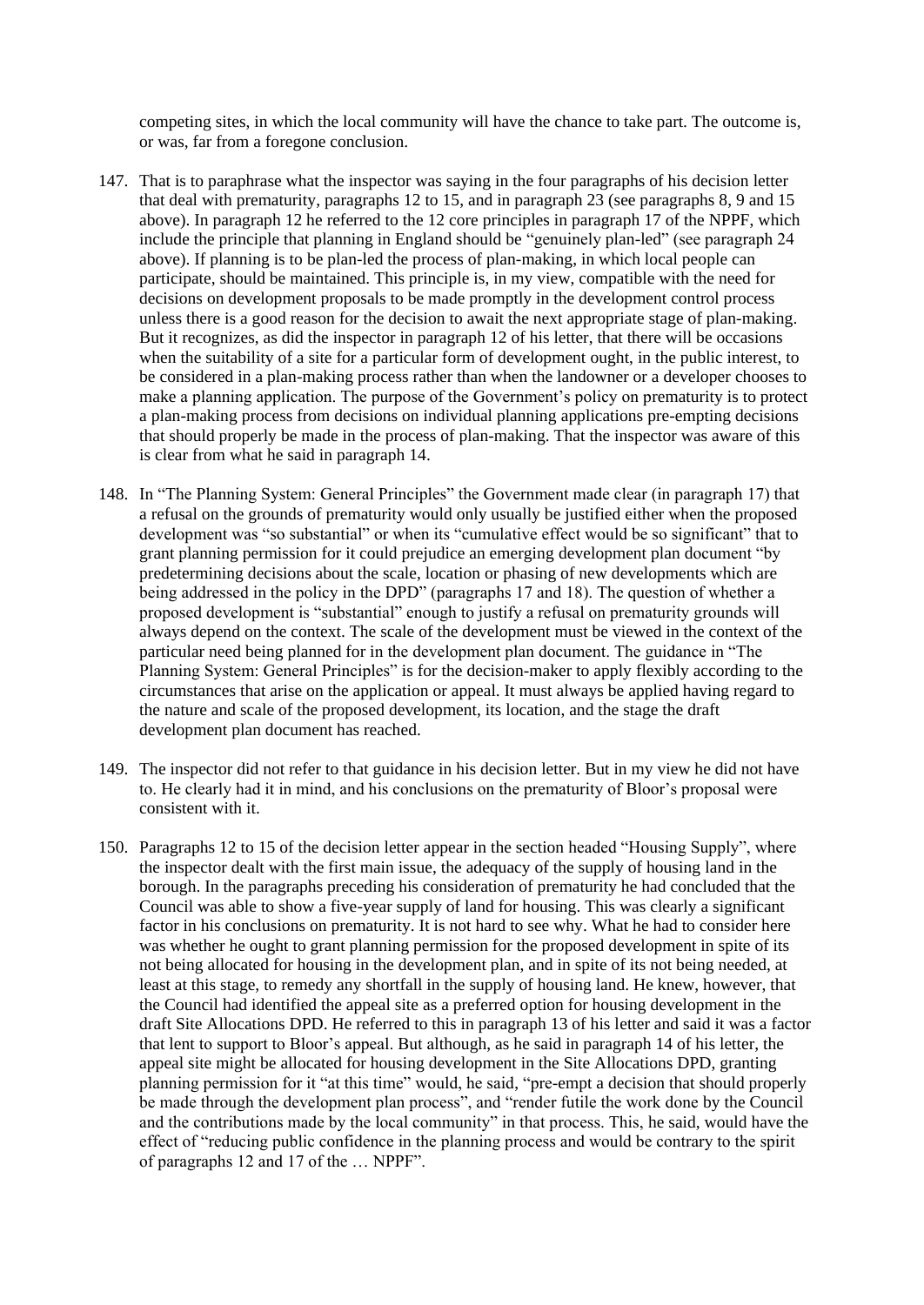- 151. After his consideration of the second main issue, the effect of the proposed development on the Green Wedge, the inspector also said that a decision to grant planning permission would not only pre-empt decisions being made in the Site Allocations DPD process but also the review of the Green Wedge, both of which were "well advanced" (paragraph 29). Taken together, those conclusions are, in my view, a paradigm of the exercise of planning judgment called for in the Government's policy and guidance on prematurity extant at the time of the inspector's decision.
- 152. It cannot be suggested that the inspector's reasons on this issue are unclear or incomplete. They are very fully explained. And they do not expose any misunderstanding or misapplication of relevant policy.
- 153. This ground of the application therefore fails.

## **Issue (4) – the Green Wedge**

## *The core strategy inspector's report*

154. In paragraph 3.168 of his report the core strategy inspector said the Green Wedge "provides separation between Groby, Ratby, Kirby Muxloe and the suburbs of Leicester", and as providing "a valuable function in retaining the identities of the individual settlements".

## *The 2011 appeal decision*

155. In the decision letter of 24 February 2011 on Bloor's previous proposal for development on this site the inspector had acknowledged the general observation about the function of the Green Wedge in paragraph 3.168 of his report (paragraph 19). He had said that the development would be "in direct conflict" with Policy 9 of the core strategy (paragraph 22). But he had noted that a review of the boundary of the Green Wedge was going to take place (ibid.), and that the site had been included in the Site Allocations DPD as "one of three preferred options for residential development in Groby", which in his view, "along with the difficulties in identifying sufficient additional and appropriate housing land within Groby and the delay in producing the [Site Allocations DPD], carry weight in favour of the proposal" (paragraph 23). However, he concluded that "any weight ascribed to the allocation of the site in the draft [Site Allocations DPD] must be tempered by the fact that the [Site Allocations DPD] is at a very early stage in its preparation and consultation is ongoing" (ibid.).

## *Bloor's case at the inquiry*

156. In his evidence at the inquiry Mr Bateman referred to the review of the Green Wedge in September 2011, subsequently revisited in December 2011, which was "an evidence base for the review of boundaries in the [Site Allocations DPD]" (paragraph 6.48 of his proof). The appeal site was part of "Area F" in the review. The September 2011 version of the review had this land did not achieve the objectives of the Green Wedge, and had said that, "when looking at the [Green Wedge] strategically and considering the development pressures around Groby and the [core strategy] housing requirement in comparison to other areas of the [Green Wedge] this plot of land would have a more limited impact on the overall functioning of the [Green Wedge than] other more sensitive areas" (paragraph 6.53). It also said that Area F did not achieve the objectives of the Green Wedge, that its development would have the least impact on the functioning of the Green Wedge, and that it should be considered the least sensitive area of the Green Wedge abutting Groby (paragraph 6.54). Mr Bateman said that the appeal site was "the best location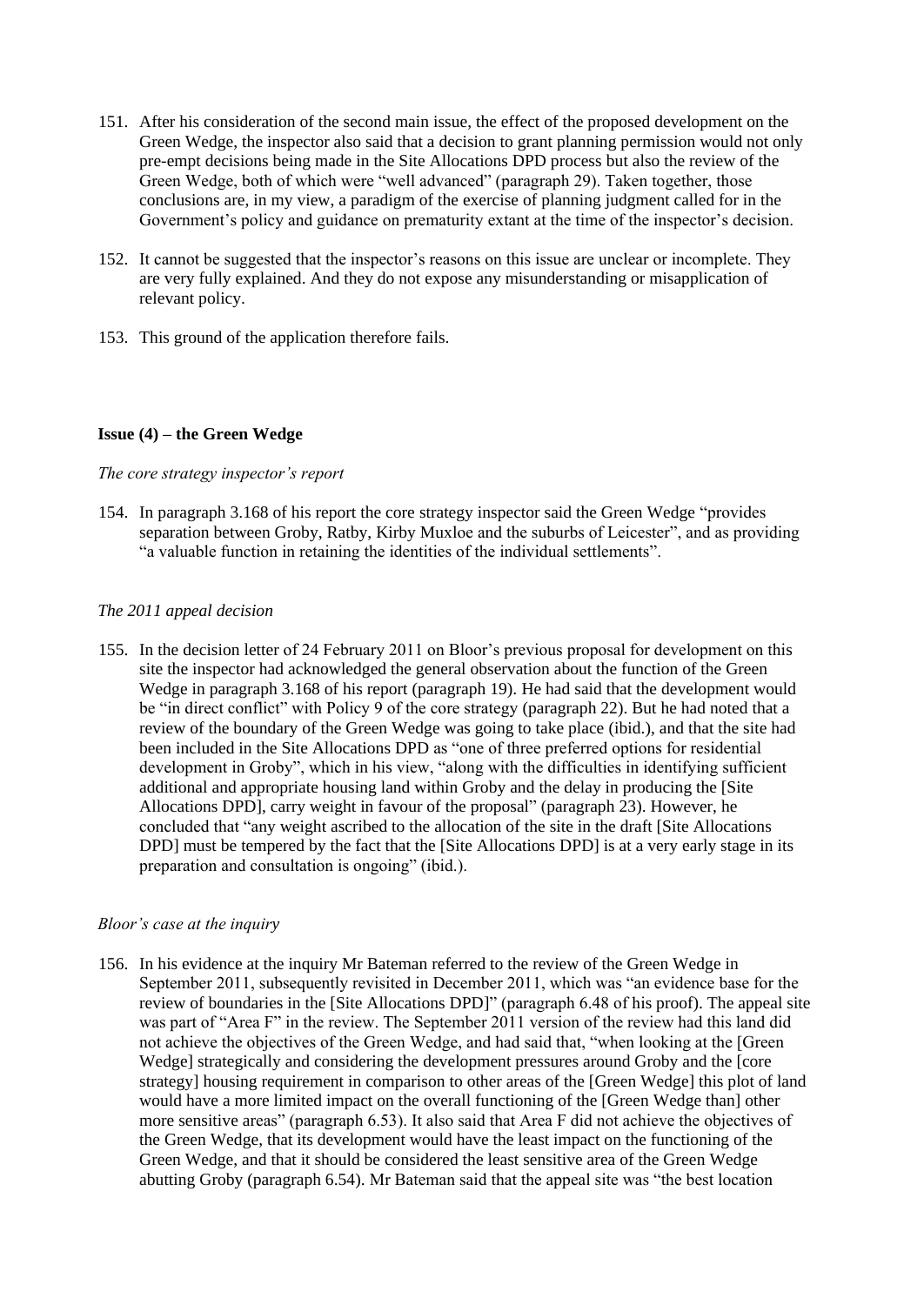around Groby to be developed …" and that in the circumstances the weight to be attached to Policy 9 of the core strategy was reduced (paragraph 6.56). He said that in his view the appeal site "does not perform a critical role in [Green Wedge] terms and the development can be accommodated without significant harm to the immediate locality or to the wider [Green Wedge], resulting only in the loss of some 0.32% of the overall area" (paragraph 6.75).

157. In his closing submissions (at paragraphs 9 to 11) Mr Cahill invited the inspector to accept that the appeal site was "the best site to select in Groby", given that the Council's Preferred Options document had identified it as one of the Council's preferred sites for development, that in the review of the Green Wedge undertaken in September 2011 it had been concluded that the appeal site "should be considered as the least sensitive area of the [Green Wedge] abutting Groby". The site was "the best candidate" to satisfy the requirement of Policy 8 of the core strategy for housing development. Thus the admitted breach of Policy 9 was "technical only". Bloor's main point here was that the circumstances were now different to what had been before the inspector in the 2011 appeal. In particular, the considerations that had persuaded the inspector in that appeal to give only limited weight to the potential of the site for housing development no longer applied. The "evidence base" was now quite different.

*The Council's case at the inquiry*

- 158. Ms Whettingsteel said in her evidence that because housing was not one of the uses of land considered acceptable in the Green Wedge, Bloor's proposal was contrary to Policy 9 (paragraph 6.30 of her proof).
- 159. Ms Whettingsteel described the Council's review of the Green Wedge as "a provisional assessment comprising a desk top and limited site review of a range of sites, which could conceivably be allocated for development in due course" (paragraph 6.45). But there was not a "settled view" that these sites would be suitable for development in the future. They would "still have to pass through further technical and democratic 'sieves' before they can be allocated for development" (ibid.). On the possibility of changes being made to the boundary of the Green Wedge, Ms Whettingsteel said this (in paragraph 7.14):

"I cannot … emphasise too much that such adjustments are to be made as part of the plan making process. The [Green Wedge] is not to be eroded through [ad hoc] planning applications and appeals. This is especially the case where there is an adequate supply of land for housing and a well advanced DPD that will deliver more land in the near future."

- 160. When considering the effect the development would have on the Green Wedge Ms Whettingsteel said it "would extend housing outside … the settlement boundary", which in her view was "a defensible boundary not only in policy terms, but created by natural features on the ground" (paragraph 7.21). So "the loss of this section of the [Green Wedge] would diminish its ability to guide development form and reduce the important separation between the settlements of Groby and Ratby" (ibid.). She said that "the [Green Wedge] policy function of preventing the merging of settlements would be severely compromised by the proposal" (ibid.). The development "would cause harm to the landscape and the character of Groby and would impinge on the [Green Wedge] and the separation it provides between Ratby and Groby" (paragraph 9.3).
- 161. On the appeal site's contribution to the Green Wedge, Mr Leader submitted in closing that Policy 9 of the core strategy "restricts housing and other forms of development in the Green Wedge". The site, he said, "occupies a narrow neck of open land between Ratby and Groby". Development here would be "likely to contribute coalescence". Nothing had changed on the ground since the last inspector's decision, in February 2011. But the "vulnerability and significance of this part of the Green Wedge is … increased by the grant of planning permission for substantial development at Glenfield". Not only did the appeal site "contribute to the maintenance of separate identity" between settlements; it also enhanced the "quality of life of Groby's residents" because it was "an area of undeveloped land within the confines of the village". The proposed development would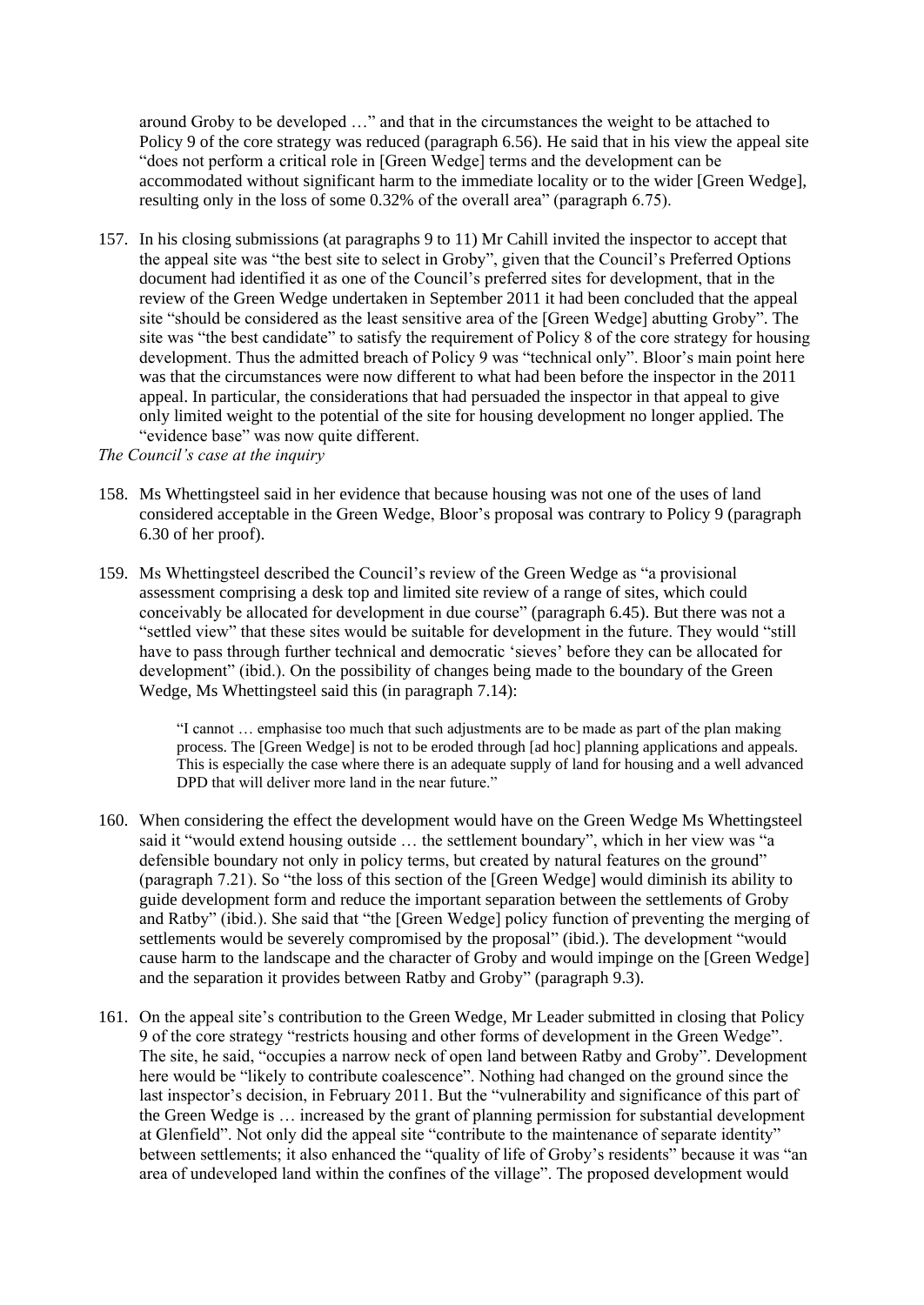"cause real harm to the Green Wedge". It would "erode the gap between the two villages", and it would "harm the quality of life of local residents". As in February 2011, Bloor's proposal was thus "in direct conflict with Policy 9 of the core strategy" – a policy that "mediates the balance that is to be struck on the one hand between the need for housing, and on the other, the need to protect the environment and the setting of towns and villages".

#### *Submissions*

- 162. Mr Cahill submitted that the inspector failed to consider whether circumstances had changed since the previous appeal decision in 2011. Circumstances had changed. A different conclusion on the effect that development on the appeal site would have on the Green Wedge was now justified. The inspector ignored the new facts. Or if he had them in mind he did not explain why they were not such as to lead him to a different conclusion to the inspector in the 2011 appeal. He simply said that he saw no reason to disagree with the conclusion reached in the 2011 appeal decision (paragraph 24 of his decision letter). He also took into account an immaterial consideration – his mistaken assumption that the appeal site itself, as opposed to the Green Wedge as a whole, had been considered by the core strategy inspector in his report. The core strategy inspector's observations in paragraph 3.168 of his report were general, and not specific to the appeal site.
- 163. Mr Maurici and Mr Leader submitted that this is really nothing more than a disagreement with the inspector's assessment of the planning merits. The inspector concluded that Bloor's development would harm the Green Wedge. His judgment on that issue was consistent with that of the inspector in the 2011 appeal. He noted (in paragraph 19 of his decision letter) that the consistent view of inspectors was that development in the Green Wedge would detract from its open character and appearance, and would conflict with development plan policy. He knew perfectly well that the core strategy inspector had considered the whole of the Green Wedge, rather than the appeal site on its own as a part of the Green Wedge. Had his own judgment been different from those other inspectors he would have had to explain why. The weight to be attached to the review of the Green Wedge was a matter for him. He acknowledged that the review was under way, but had not yet been completed. He obviously took it into account. But this did not stop him applying Policy 9 of the core strategy and concluding when he did that the proposed development would conflict with it. The result of his consideration of this issue, with the benefit of his site visit, was that the development "would detract from the character and appearance of the area and would conflict with Policy 9 of the Core Strategy", and thus he saw "no reason to disagree with the conclusion reached in the 2011 appeal decision" (paragraph 24).

#### *Discussion*

- 164. On this issue I think Mr Cahill's submissions cross the line that divides the court's jurisdiction from the realm of planning judgment. I reject them.
- 165. Both of Mr Cahill's points concern the way in which the inspector treated the planning history of the appeal site and the Green Wedge – and, in particular, a single paragraph in the core strategy inspector's report, the decision in the 2011 appeal, and the review of the Green Wedge now under way. They do not concern the substance of the inspector's judgment on the question he had to face in the second main issue in the appeal, which was whether the development would harm the character and appearance of the Green Wedge.
- 166. In paragraphs 20 to 24 of his decision letter the inspector considered the effect the proposed development was likely to have on the Green Wedge. He did this by describing the topography of the appeal site and its surroundings (in paragraph 20), the effect he thought the development would have in reducing the gap between the villages of Groby and Ratby (paragraph 21), and the value of the site as an area of open land enjoyed by those walking on the public footpaths that run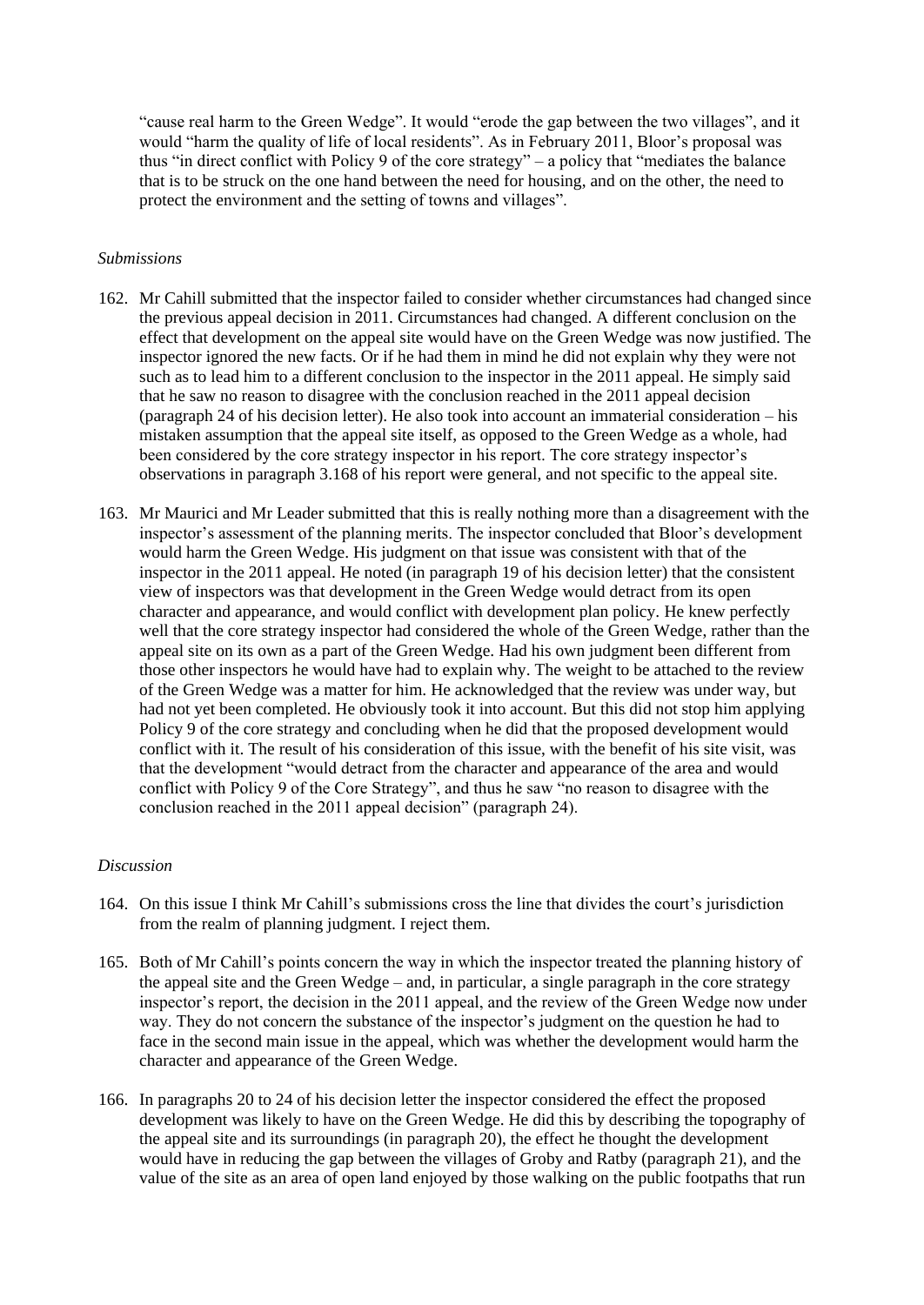along two of the site's boundaries (paragraph 22). None of the inspector's findings and conclusions in those three paragraphs is attacked in these proceedings.

- 167. The inspector went on to conclude that the proposed development "would detract from the character and appearance of the area" (paragraph 24). There is no criticism of that conclusion either. It was largely a visual judgment, the most difficult kind to fault in a public law challenge. The only basis on which it could be questioned in these proceedings would be an allegation of perversity. That has not been suggested, nor could it be.
- 168. In matters of visual or aesthetic judgment views will often diverge. Here the inspector clearly formed a judgment of his own on the likely effects of the development on the Green Wedge. This was a necessary part of his evaluation of the merits of Bloor's proposal. It went to one the two main issues in the appeal. The inspector concluded that the development would damage both the character and the appearance of the Green Wedge. In paragraph 19 of his decision letter he noted the consistent view of previous inspectors – "that development would detract from the open character and appearance of the area …" – and in paragraph 24 he said he saw no reason to disagree with the conclusions of the inspector who had dismissed the previous appeal. He did not, however, simply adopt those conclusions. He did not have to agree with them. He could have come to a different view. But he did not. His view was consistent with the other inspectors'. If he had disagreed with them he would have had to explain why. And it is not suggested that in doing so he could have pointed to any change on the ground since the previous appeal.
- 169. Bloor argued in the appeal that the "evidence base" had changed since the 2011 appeal, because the appeal site had come to be a preferred option for housing development during the Site Allocations DPD process and because the review of the Green Wedge had now been undertaken, with the aim of identifying the land that ought to be removed from the Green Wedge and allocated for development. These two considerations featured in the inspector's assessment, in paragraphs 18, 23 and 24 of his decision letter. The previous appeal inspector had noted that the appeal site was "one of three preferred options for residential development in Groby" but that at that stage the Council's review of the Green Wedge had not reached its consultation stage, and he had therefore given the review little weight. The inspector knew that. He was also well aware, because Bloor's evidence and submissions had stressed it, that since the previous appeal was heard public consultation had taken place in March 2011, that in the Green Wedge review the Council had looked at all of the sites on which the requirement for at least 110 new homes in Groby might be met, concluding in September 2011 that the appeal site was in "the least sensitive area of the Green Wedge abutting Groby", and that the site was no longer just on a shortlist of three but was now the favoured location.
- 170. Those points were all made in Bloor's evidence and submissions at the inquiry. I do not accept that on a fair reading of the decision letter it can be said that the inspector overlooked them. He had them in mind. He acknowledged in paragraph 23 of his letter, echoing what had said in paragraph 13, that "[it] may well be that the outcome of the [Site Allocations DPD and Green Wedge review] process will be to amend the Green Wedge boundary in the area and allocate the site for housing", though he judged this to be "far from being a foregone conclusion". But this did not deflect him from his view that the development would harm the character and appearance of the Green Wedge, and his conclusion that to permit it would offend Policy 9 of the core strategy. The suggestion that he failed to consider whether there had been material changes since the 2011 appeal decision is wrong in fact. He did consider those changes, and the weight he attached to them was for him to decide.
- 171. Mr Cahill's second point is, I think, no more convincing. In the first sentence of paragraph 19 of his letter the inspector referred to the site having been considered at three inquiries, including the examination into the core strategy. In the second sentence of that paragraph he said that the approach taken by the inspectors "that development would detract from the open character and appearance of the area …" had been "consistent". I do not accept that he misinterpreted the core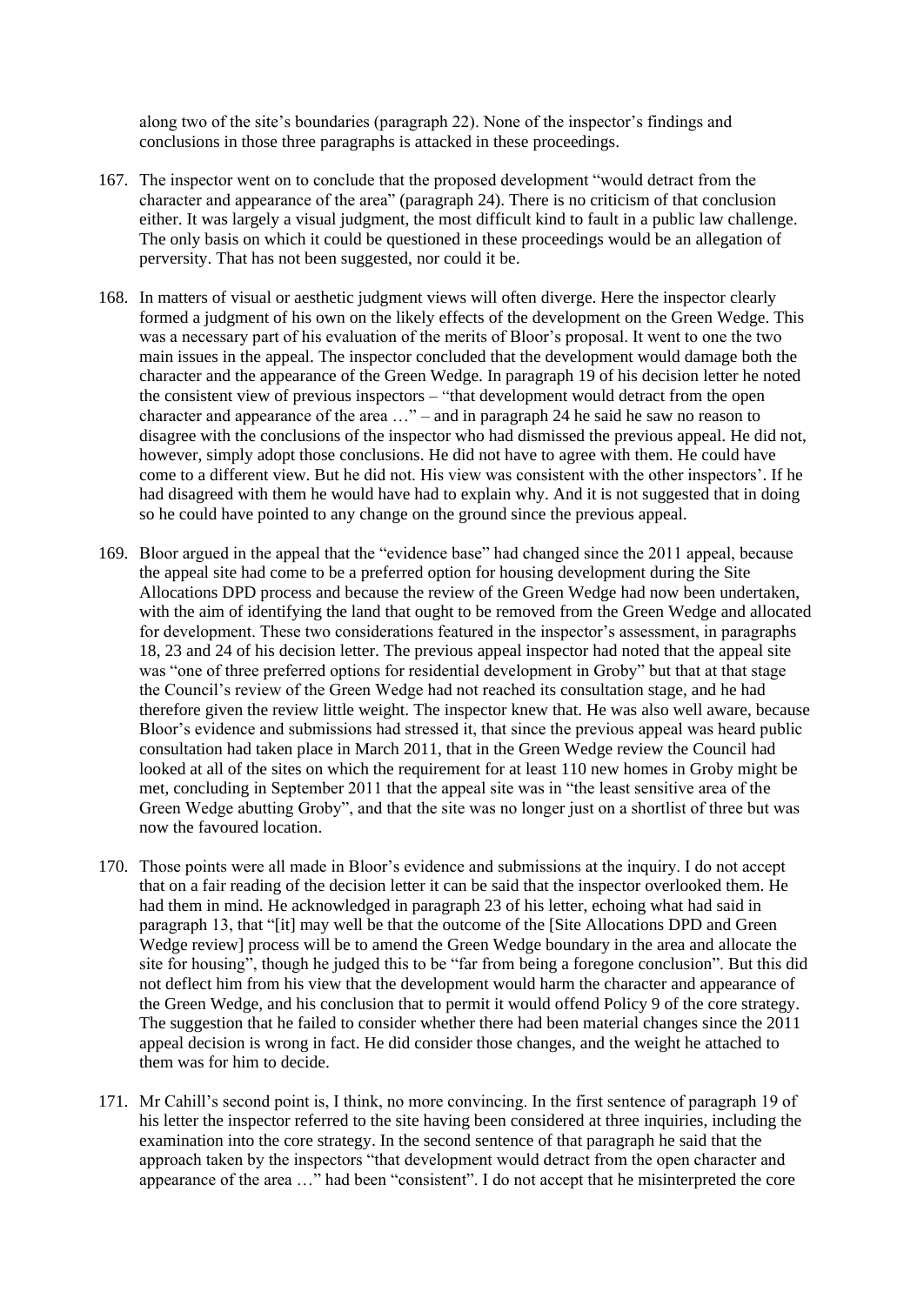strategy inspector's conclusion in paragraph 3.168 of his report. What the core strategy inspector had said was in very general terms, relating to the function of the core strategy's two green wedges in providing separation between settlements, rather than specific to the appeal site. But it applied to the appeal site as well as to the Green Wedge as a whole. I do not accept that the inspector misunderstood this, or that he failed to notice how the inspector in the previous appeal had understood it in paragraph 19 of his decision letter. There was nothing inconsistent between what the core strategy inspector said in that single paragraph of his report and the proposition that development on the appeal site itself would detract from the open character and appearance of the Green Wedge. And in any case, as I have said, the inspector went on to make his own assessment of the likely effects of this proposed development on the Green Wedge. It is inconceivable that that assessment would have been any different if he had omitted the core strategy inspector from the consensus to which he referred in paragraph 19.

172. I therefore reject this ground.

#### **Issue (5) – sustainable development**

#### *Bloor's case at the inquiry*

173. At the inquiry Bloor contended that the proposed development was sustainable development within the meaning of that concept in the NPPF, and that, under paragraph 14 of the NPPF, there was therefore a presumption in favour of planning permission being granted for it. In his proof of evidence Mr Bateman said that the proposal was consistent with the three identified roles of sustainable development – the economic role, the social role and the environmental role (paragraphs 6.91 to 6.94, and 10.16). He argued that Policy 9 of the core strategy was out of date. He said (in paragraph 6.33 of his proof):

> "Policy 9 has of course to be seen in the light of Policy 8 which requires a minimum of 110 dwellings to be provided and the emerging DPD which sets the appeal site out as one of three preferred sites to meet this figure. The policy also has to be seen in the light of paragraph 49 of the NPPF which states that where there is a lack of a five year supply then policies that restrict housing supply are also to be considered to be out of date. This policy clearly seeks to restrict housing land supply and therefore this policy is covered by paragraph 49 (see the Sapcote appeal decision ...). In those circumstances paragraph 14 of the NPPF sets out the presumption that permission should be granted unless certain caveats are met."

and (in paragraph 6.56):

"In essence, … whilst the appeal proposals do constitute development in the [Green Wedge], [Policy 9 of the core strategy] is a policy which is supposed to accommodate and shape future development requirements. The Local Plan is now 11 years old and does not make any provision for development requirements beyond 2006. There is a clear need for additional development to take place in the District as noted in the Core Strategy and this will require the release of greenfield land adjacent to ... Groby to meet sustainable development requirements. ...".

#### *The Council's case at the inquiry*

174. The Council did not accept that the proposed development was sustainable development. Ms Whettingsteel said in her proof of evidence that the proposal was in conflict with Policy 9, and the core strategy's "wider strategy for sustainable development" (paragraph 1.7). Her conclusion on the on the question of whether the development would be sustainable development was that "the positive aspects in relation to the delivery of housing and economic development are outweighed by the environmental shortcomings of the scheme in relation to its impact on the [Green Wedge]",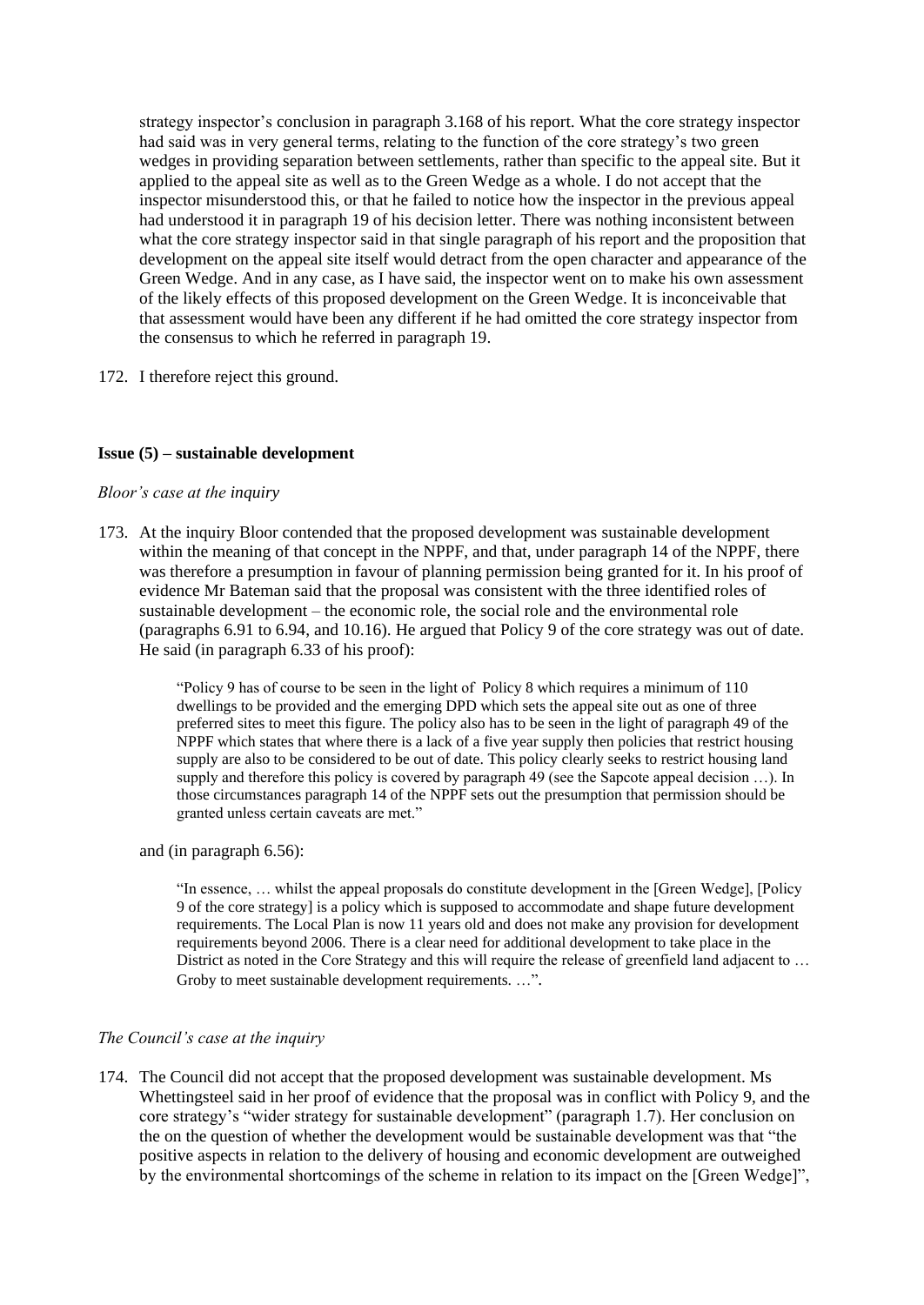and therefore that "on balance the scheme does not represent a sustainable development as required by the NPPF" (paragraph 7.27). I have already referred to Mr Leader's submission in his closing speech that Bloor's proposal was in conflict with "a fundamental policy of the development plan", namely Policy 9 of the core strategy, and that Policy 9 was not a "relevant" policy" for the purpose of paragraph 14 of the NPPF.

#### *Submissions*

- 175. Mr Cahill submitted that the inspector failed to address Bloor's argument that the proposed development would be "sustainable development", failed to consider whether there was therefore a policy presumption in favour of planning permission being granted, and failed to confront the question of what weight, if any, he should give to the breach of Policy 9 of the core strategy. This was a policy that, as Cahill put it in paragraph 97 of his skeleton argument, "prohibited all residential development in the Green Wedge without regard to any cost/benefit analysis", and was therefore inconsistent with the NPPF and in this sense "out-of-date". It was the kind of policy to which Kenneth Parker J. had referred in *Colman v Secretary of State for Communities and Local Government* [2013] EWHC 1138 (Admin) (in paragraphs 22 and 23) as being inconsistent with the "cost/benefit approach" of the NPPF. Mr Cahill also relied on Lewis J.'s observations in paragraph 72 of his judgment in *Cotswold District Council* to the effect that a policy restricting housing development could be a policy "for the supply of housing" under paragraph 49 of the NPPF. Policy 9 was such a policy. The inspector thus avoided a crucial question in the appeal, which was whether Bloor's proposal found support in the Government's policy in paragraphs 14 and 49 of the NPPF.
- 176. Mr Maurici and Mr Leader submitted that on a fair reading of the decision letter the inspector clearly saw no need to apply the approach to decision-making when the development plan is out of date that is indicated in paragraph 14 of the NPPF. He plainly found that the development plan was up to date. He said so in paragraph 15 of his letter. And he was right. There was an adopted policy governing proposals in the Green Wedge – Policy 9 of the core strategy. The inspector applied that policy, and saw that the proposal was in conflict with it. If he had thought the development plan was out of date for any reason – such as the absence of any allocation for housing development in Groby, or the current review of the Green Wedge – he would have said so. But that was obviously not what he thought. His conclusion that the development would harm the Green Wedge was, in effect, a conclusion that it was not "sustainable development".

#### *Discussion*

- 177. I cannot accept Mr Cahill's argument on this issue.
- 178. I think he exaggerated the significance of the question of whether Bloor's proposal was for "sustainable development" when he described it in paragraph 93 of his skeleton argument as "the key controversial issue between the parties". It would be more accurate to say that this was a question inherent in the second of the inspector's two main issues, the likely effect of the development on the Green Wedge.
- 179. On any sensible view, if the development would harm the Green Wedge by damaging its character and appearance or its function in separating the villages of Groby and Ratby, or by spoiling its amenity for people walking on public footpaths nearby, it would not be sustainable development within the wide scope drawn for that concept in paragraphs 18 to 219 of the NPPF.
- 180. The inspector's judgment, firmly stated in paragraph 24, and again in his "Conclusion" in paragraph 29, was that the development would indeed harm the character and the appearance of the Green Wedge, and would conflict with the policy of the development plan aimed at protecting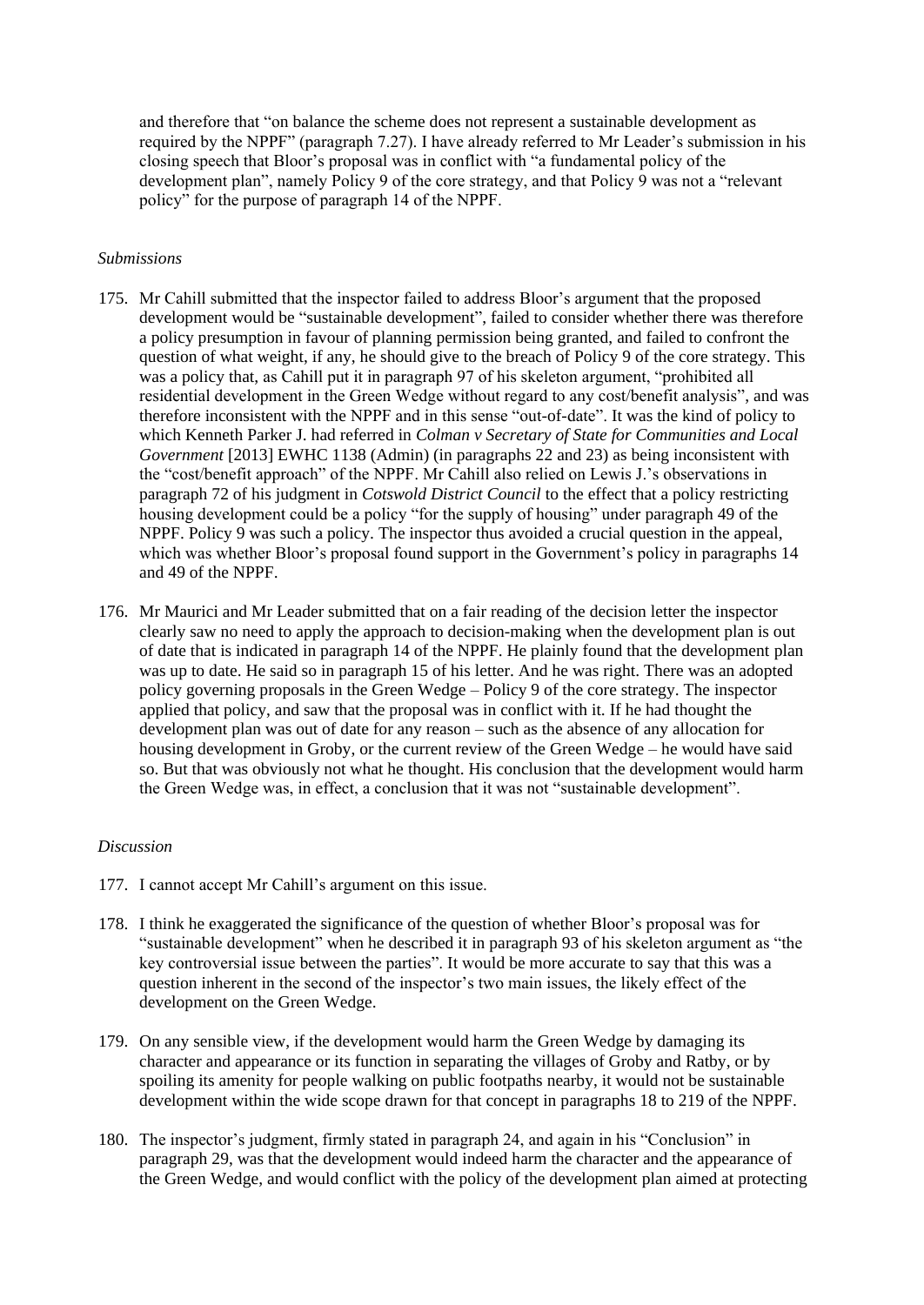the Green Wedge from such harm – Policy 9 of the core strategy. I do not think he had to spell out that in this very obvious sense the development would be unsustainable. He could have added that, but in my view his decision is not deficient because he did not.

- 181. I need not repeat what I have already said about the policy in paragraph 14 of the NPPF. This ground raises a different aspect of the policy in that paragraph, which is the concept of the development plan being "out of date". The suggestion here is that the plan was out of date essentially because of the lack of a five-year supply of housing land. The policy in paragraph 49 of the NPPF, it is said, was thus engaged. Policy 9 of the core strategy, if relevant to the supply of housing land in the borough, was itself out of date. Under the policy in paragraph 214 of the NPPF this was a policy whose inconsistency with the NPPF was more than "limited". Mr Cahill criticized it as a policy – to borrow Kenneth Parker J.'s words in *Colman* (in paragraph 22 of his judgment) – as "on [its] own express terms very far removed from the "cost/benefit" approach of the NPPF". He said Policy 9 was clearly at odds with the NPPF, because it precluded a "cost/benefit" approach of the kind advocated in paragraph 14 of the NPPF. The complaint is that the inspector failed to deal with this point.
- 182. There is a simple answer to those submissions.
- 183. First, the inspector did not accept the basic premise of Mr Cahill's argument. He did not accept that there was less than a five-year supply of housing land. He found that there was a sufficient supply. That was a conclusion reached at the time when it had to be made, which was before any part of the Green Wedge protected for the time being by Policy 9 had to be released for development. It followed, therefore, that Policy 9 was not in this respect out of date. It was up to date. It was not, at least on the inspector's analysis, prohibiting any residential development required to fulfil the five-year supply. Although the inspector did not articulate his conclusions in this way, it is the clear effect of them.
- 184. Secondly, in any event, the inspector did not sidestep the question of whether the development plan was up to date. He concluded, in paragraph 15 of his decision letter, that "the Council has an up to date development plan in the form of the 2009 [core strategy]". This conclusion was not only explicit; it was also unqualified. It plainly included Policy 9, the central policy of relevance in the appeal. The inspector did not find Policy 9 to be out of date, or inconsistent with government policy in the NPPF, even to a limited extent. None of this, in my view, went outside the range of reasonable planning judgment. Whether the same conclusion could reasonably have been reached if the Council was unable to demonstrate a five-year supply of housing land, and whether the inspector's assessment of the housing land supply was sound, are not questions that arise on this ground of Bloor's application. I have discussed those questions already.
- 185. The inspector did not need to lengthen his decision letter by tackling an argument whose premise, in the light of his conclusion on the supply of housing land, was false. This was not a case in which the decision-maker had to confront an out of date development plan and all that follows from that – including the operation of the policy for decision-making in such circumstances in paragraphs 14 and 49 of the NPPF.
- 186. I do not think Mr Cahill's argument gains anything from Kenneth Parker J.'s analysis of the particular policies of the development plan that he had to consider in *Colman*, in which he compared of those policies with government policy in the NPPF. In any event I do not read Kenneth Parker J.'s judgment in that case as authority for the proposition that every development plan policy restricting development of one kind or another in a particular location will be incompatible with policy for sustainable development in the NPPF, and thus out of date, if it does not in its own terms qualify that restriction by saying it can be overcome by the benefits of a particular proposal. That is more than I can see in what Kenneth Parker J. said, and more than I think one take from the NPPF itself. The question of whether a particular policy of the relevant development plan is or is not consistent with the NPPF will depend on the specific terms of that